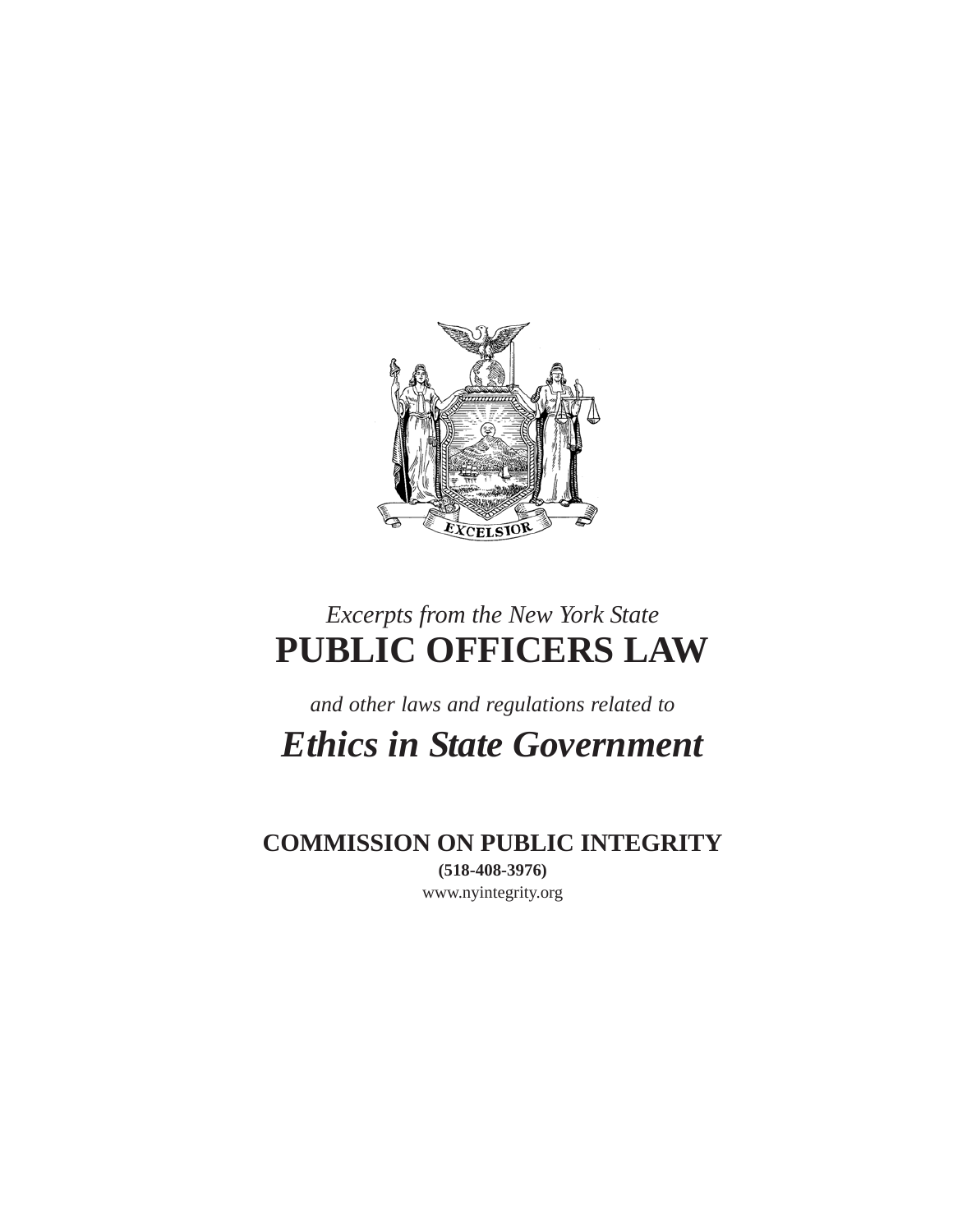Commission on Public Integrity 540 Broadway Albany, NY 12207 (518) 408-3976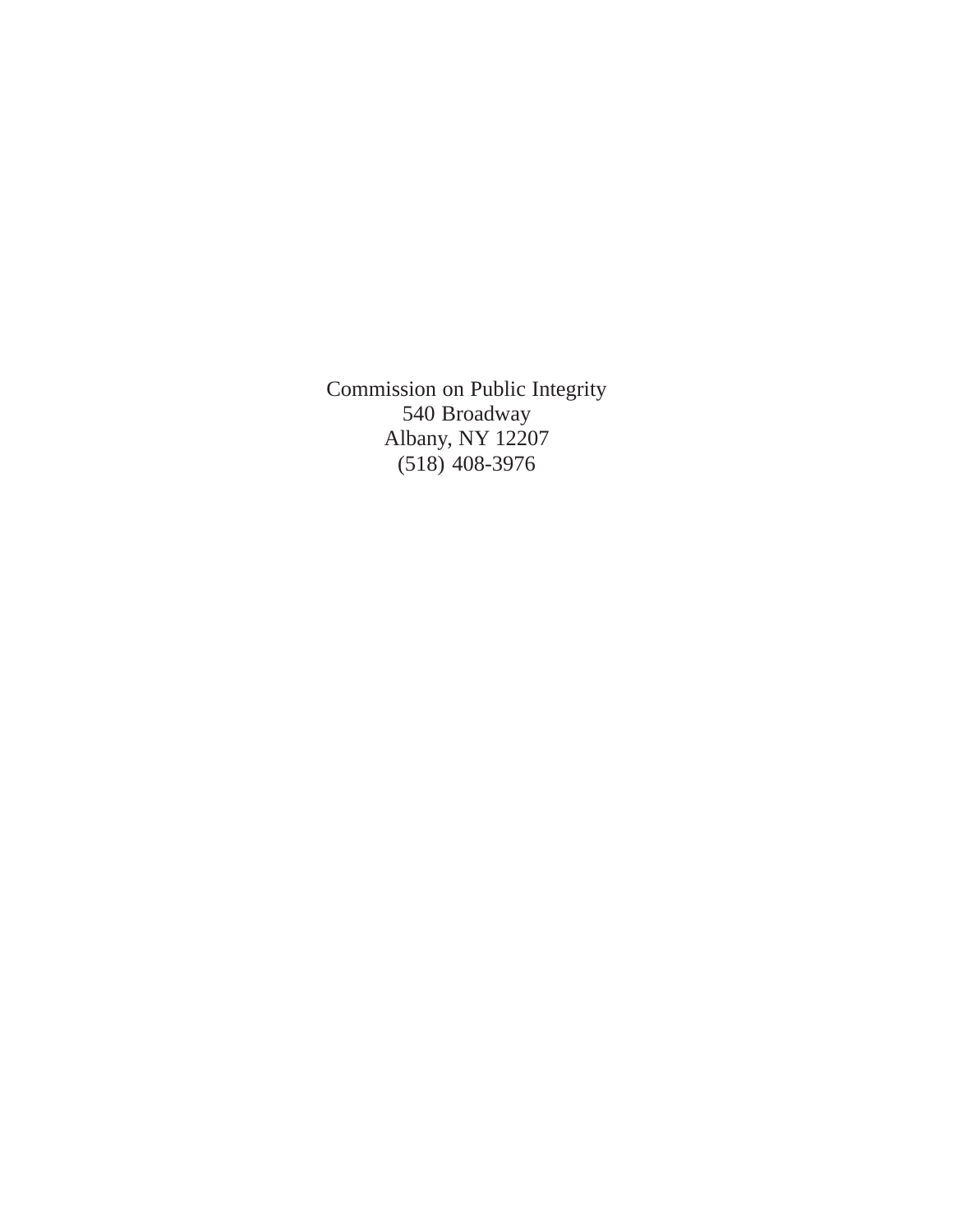# **Introduction**

The Public Employee Ethics Reform Act of 2007 combined the New York State Ethics Commission and the New York Temporary State Commission on Lobbying into a new entity, the Commission on Public Integrity. This new Commission has expanded jurisdiction and increased power to improve the ethical climate in New York State.

This booklet contains laws and regulations regarding the application of the ethics law to State employees. A separate publication deals with the lobbying side of the law.

As noted in a previous version of this booklet issued by the State Ethics Commission, the underlying principles of the law are fairly simple, *i.e.* preventing conflicts of interest and encouraging ethical behavior. However, the law's specific provisions can be quite technical. For that reason, we encourage individuals with questions about the law to contact the Commission on Public Integrity for advice. Additional information also is available at the Commission's website at www.nysintegrity.org.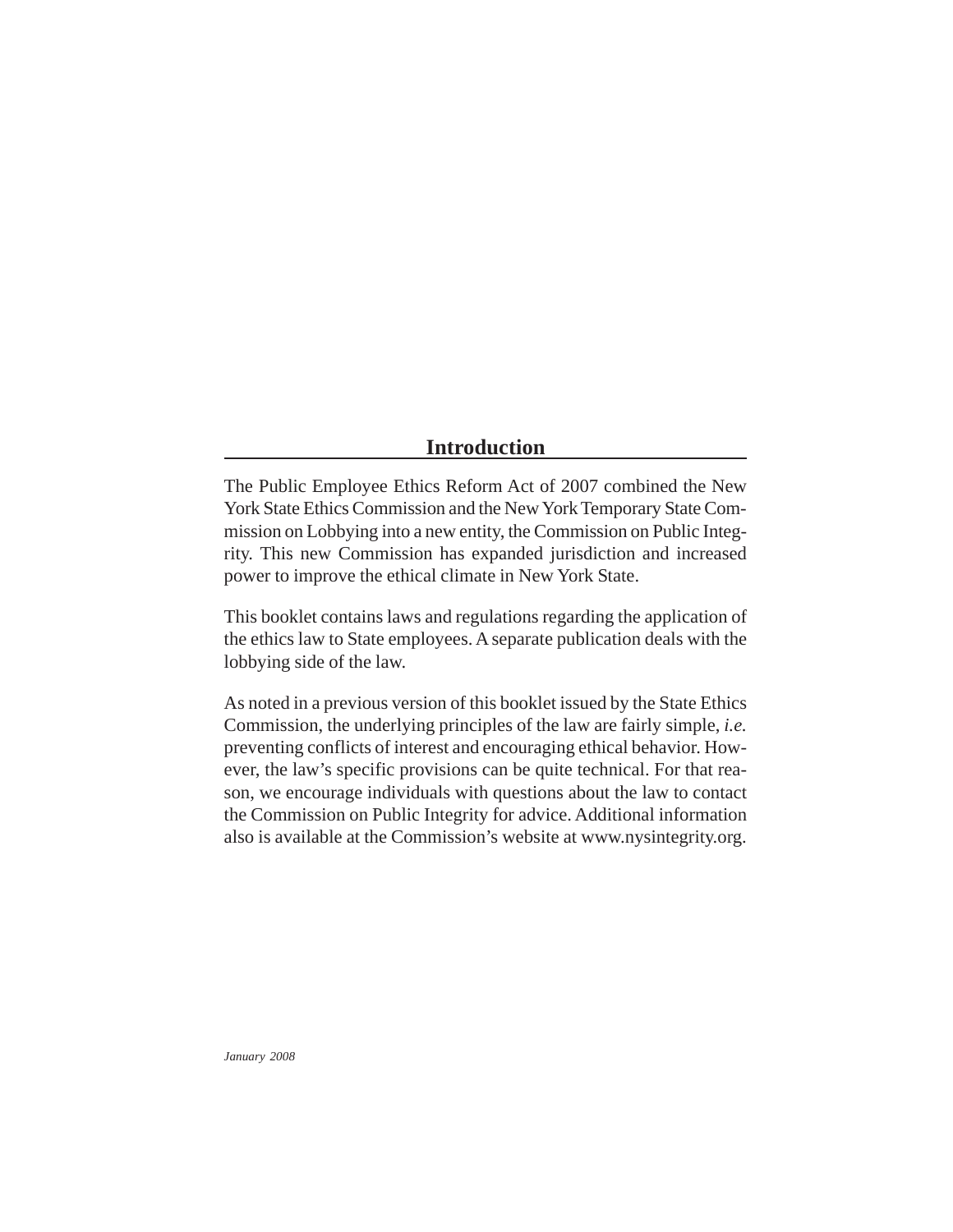## TABLE OF CONTENTS

## **Public Officers Law**

| <b>Section</b> |                                                                      | Page |
|----------------|----------------------------------------------------------------------|------|
| 3              |                                                                      |      |
| 73             | Business or professional activities by state officers and            |      |
|                |                                                                      |      |
|                | 73-b Advertisements by elected government officials and candidates   |      |
| 74             |                                                                      |      |
|                | 74-a Duty of public officers regarding the physically handicapped 39 |      |
| 75             |                                                                      |      |
|                | 75-a Appearance by a person convicted of a crime of corruption  40   |      |
| 76             |                                                                      |      |
| 77             |                                                                      |      |
|                |                                                                      |      |
| 78             | Certification of members, officers and employees 41                  |      |
| 79             |                                                                      |      |

## **Civil Service Law**

#### *Section*

107 Prohibition against certain political activities; improper influence ....... 43

## **Executive Law**

| Section |
|---------|
|         |

| 94 | Commission on public integrity; functions, power and duties;  |
|----|---------------------------------------------------------------|
|    | review of financial disclosure statements; advisory opinions; |
|    |                                                               |

## **19 NYCRR**

## *Part*

| 930 Limitations on the receipt of honoraria and reimbursement for |  |
|-------------------------------------------------------------------|--|
|                                                                   |  |
|                                                                   |  |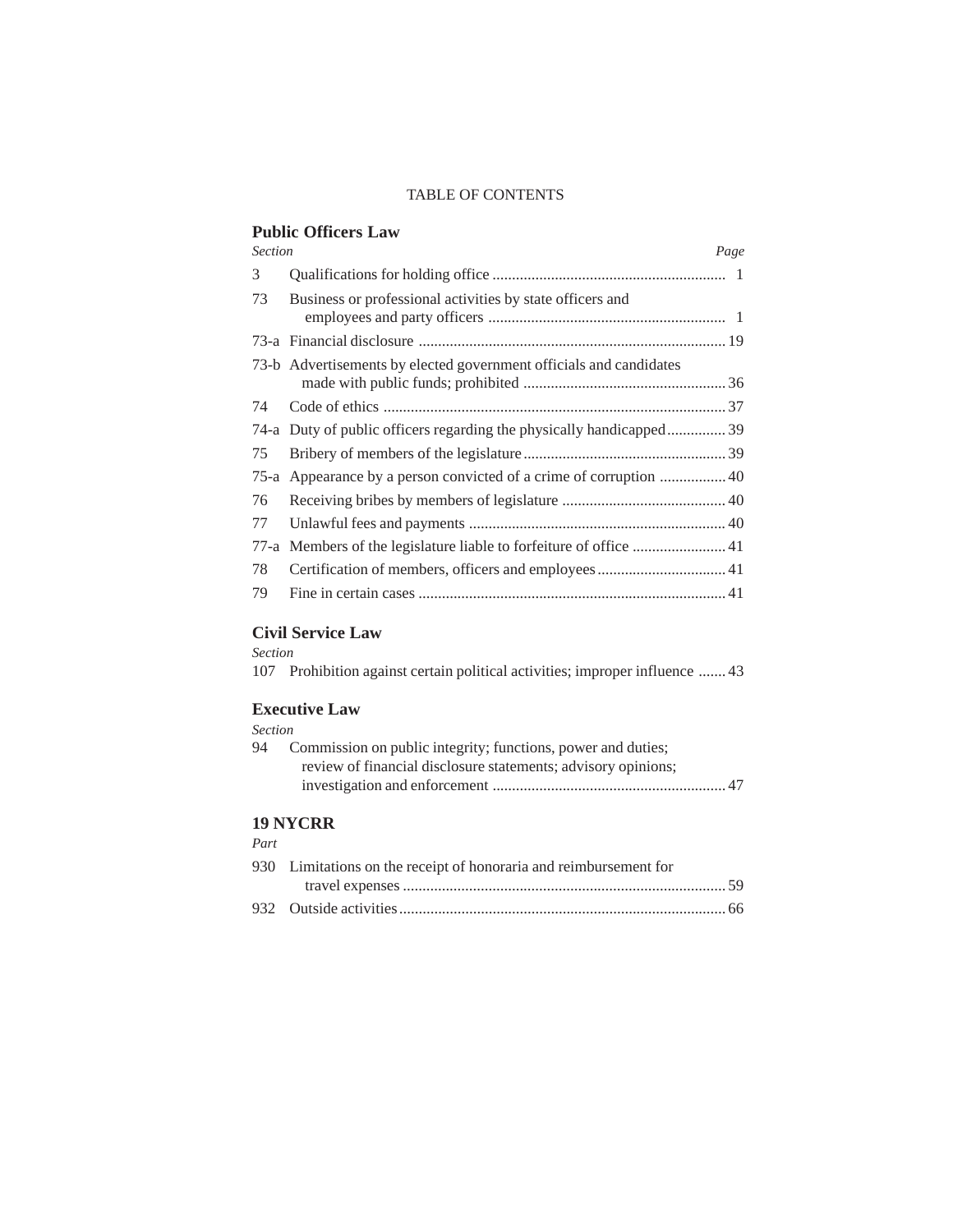#### **§ 3. Qualifications for holding office.**

1. No person shall be capable of holding a civil office who shall not, as the time he shall be chosen thereto, have attained the age of eighteen years… be a citizen of the United States, a resident of the state, and if it be a local office, a resident of the political subdivision or municipal corporation of the state for which he shall be chosen... [emphasis added]

## **§ 73. Business or professional activities by state officers and employees and party officers.**

1. As used in this section:

(a) The term "compensation" shall mean any money, thing of value or financial benefit conferred in return for services rendered or to be rendered. With regard to matters undertaken by a firm, corporation or association, compensation shall mean net revenues, as defined in accordance with generally accepted accounting principles as defined by the state ethics commission or legislative ethics committee in relation to persons subject to their respective jurisdictions.

(b) The term "licensing" shall mean any state agency activity, other than before the division of corporations and state records in the department of state, respecting the grant, denial, renewal, revocation, enforcement, suspension, annulment, withdrawal, recall, cancellation or amendment of a license, permit or other form of permission conferring the right or privilege to engage in

(i) a profession, trade, or occupation or

(ii) any business or activity regulated by a regulatory agency as defined herein, which in the absence of such license, permit or other form of permission would be prohibited.

(c) The term "legislative employee" shall mean any officer or employee of the legislature but it shall not include members of the legislature.

(d) The term "ministerial matter" shall mean an administrative act carried out in a prescribed manner not allowing for substantial personal discretion.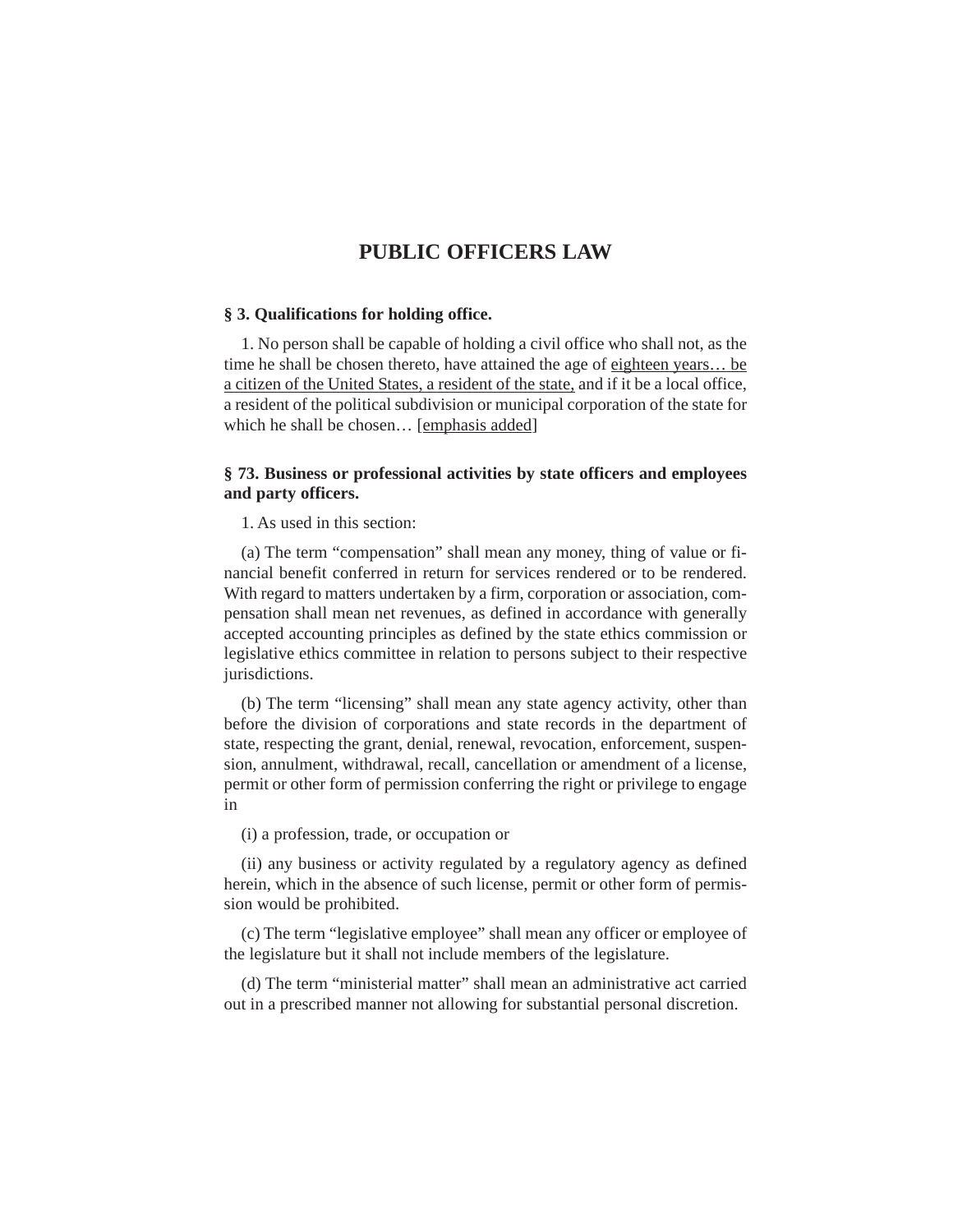(e) The term "regulatory agency" shall mean the banking department, insurance department, state liquor authority, department of agriculture and markets, department of education, department of environmental conservation, department of health, division of housing and community renewal, department of state, other than the division of corporations and state records, department of public service, the industrial board of appeals in the department of labor and the department of law, other than when the attorney general or his agents or employees are performing duties specified in section sixty-three of the executive law.

(f) The term "representative capacity" shall mean the presentation of the interests of a client or other person pursuant to an agreement, express or implied, for compensation for services.

(g) The term "state agency" shall mean any state department, or division, board, commission, or bureau of any state department, any public benefit corporation, public authority or commission at least one of whose members is appointed by the governor, or the state university of New York or the city university of New York, including all their constituent units except community colleges of the state university of New York and the independent institutions operating statutory or contract colleges on behalf of the state.

(h) The term "statewide elected official" shall mean the governor, lieutenant governor, comptroller or attorney general.

(i) The term "state officer or employee" shall mean:

(i) heads of state departments and their deputies and assistants other than members of the board of regents of the university of the state of New York who receive no compensation or are compensated on a per diem basis;

(ii) officers and employees of statewide elected officials;

(iii) officers and employees of state departments, boards, bureaus, divisions, commissions, councils or other state agencies other than officers of such boards, commissions or councils who receive no compensation or are compensated on a per diem basis; and

(iv) members or directors of public authorities, other than multi-state authorities, public benefit corporations and commissions at least one of whose members is appointed by the governor, who receive compensation other than on a per diem basis, and employees of such authorities, corporations and commissions.

(j) The term "city agency" shall mean a city, county, borough or other office, position, administration, department, division, bureau, board, commis-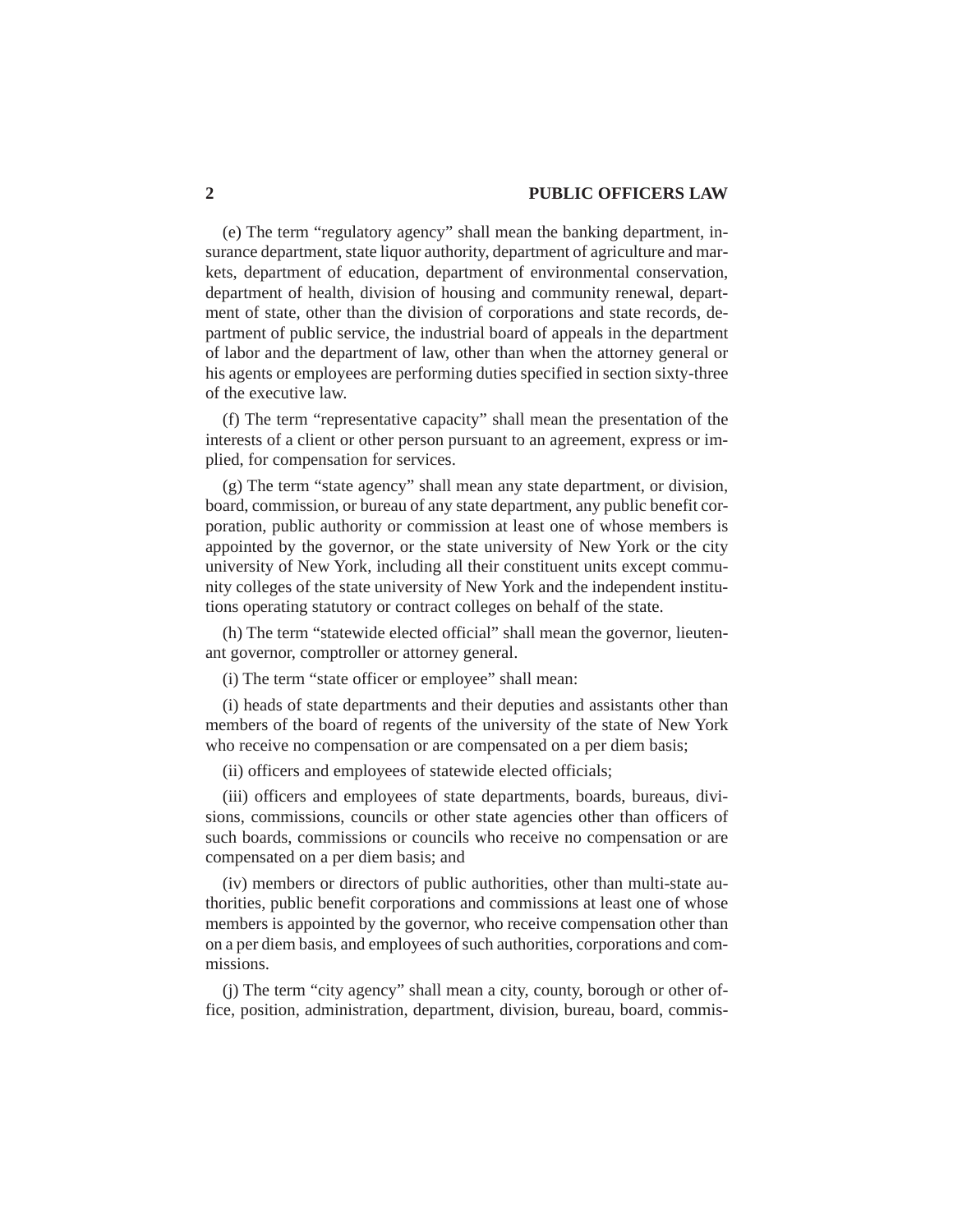sion, authority, corporation or other agency of government, the expenses of which are paid in whole or in part from the city treasury, and shall include the board of education, the board of higher education, school boards, city and community colleges, community boards, the New York city transit authority, the New York city housing authority and the Triborough bridge and tunnel authority, but shall not include any court or corporation or institution maintaining or operating a public library, museum, botanical garden, arboretum, tomb, memorial building, aquarium, zoological garden or similar facility.

(k) The term "political party chairman" shall mean:

(i) the chairman of the state committee of a party elected as provided in section 2-112 of the election law and his or her successor in office;

(ii) the chairman of a county committee elected as provided in section 2- 112 of the election law and his or her successor in office from a county having a population of three hundred thousand or more or who receives compensation or expenses, or both, during the calendar year aggregating thirty thousand dollars or more; and

(iii) that person (usually designated by the rules of a county committee as the "county leader" or "chairman of the executive committee") by whatever title designated, who pursuant to the rules of a county committee or in actual practice, possesses or performs any or all of the following duties or roles, provided that such person was elected from a county having a population of three hundred thousand or more or was a person who received compensation or expenses, or both, from constituted committee or political committee funds, or both, during the reporting period aggregating thirty thousand dollars or more:

(A) the principal political, executive and administrative officer of the county committee;

(B) the power of general management over the affairs of the county committee;

(C) the power to exercise the powers of the chairman of the county committee as provided for in the rules of the county committee;

(D) the power to preside at all meetings of the county executive committee, if such a committee is created by the rules of the county committee or exists de facto, or any other committee or subcommittee of the county committee vested by such rules with or having de facto the power of general management over the affairs of the county committee at times when the county committee is not in actual session;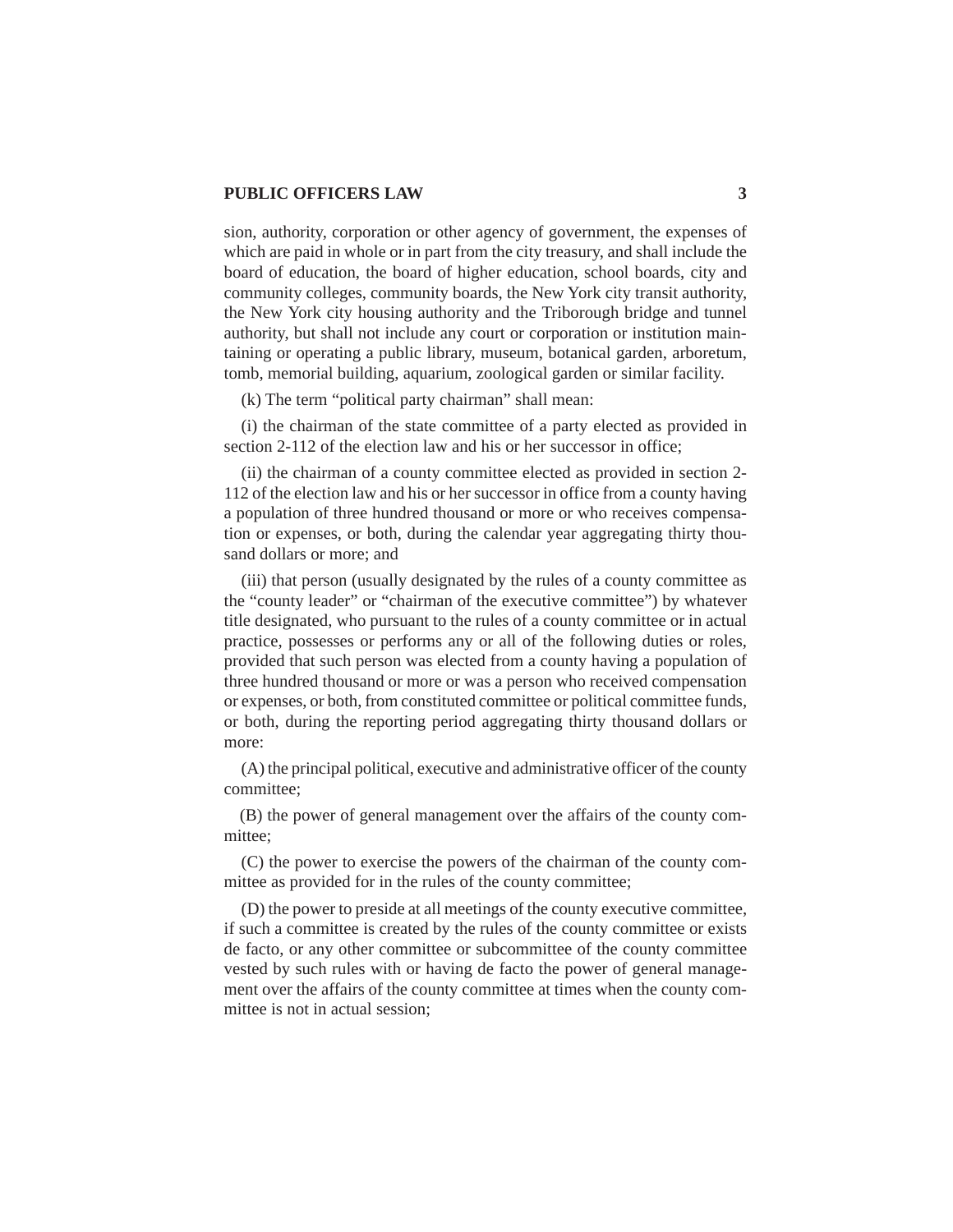(E) the power to call a meeting of the county committee or of any committee or subcommittee vested with the rights, powers, duties or privileges of the county committee pursuant to the rules of the county committee, for the purpose of filling an office at a special election in accordance with section 6-114 of the election law, for the purpose of filling a vacancy in accordance with section 6-116 of such law; or

(F) the power to direct the treasurer of the party to expend funds of the county committee. The terms "constituted committee" and "political committee", as used in this paragraph

(k), shall have the same meanings as those contained in section 14-100 of the election law.

(l) A person has a "financial interest" in any entity if that person:

(i) owns or controls ten percent or more of the stock of such entity (or one percent in the case of a corporation whose stock is regularly traded on an established securities exchange); or

(ii) serves as an officer, director or partner of that entity.

(m) The "relative" of any individual shall mean any person living in the same household as the individual and any person who is a direct descendant of that individual's grandparents or the spouse of such descendant.

2. In addition to the prohibitions contained in subdivision seven hereof, no statewide elected official, state officer or employee, member of the legislature or legislative employee shall receive, or enter into any agreement express or implied for, compensation for services to be rendered in relation to any case, proceeding, application, or other matter before any state agency, whereby his compensation is to be dependent or contingent upon any action by such agency with respect to any license, contract, certificate, ruling, decision, opinion, rate schedule, franchise, or other benefit; provided, however, that nothing in this subdivision shall be deemed to prohibit the fixing at any time of fees based upon the reasonable value of the services rendered.

3. (a) No statewide elected official, member of the legislature, legislative employee, full-time salaried state officer or employee shall receive, directly or indirectly, or enter into any agreement express or implied for, any compensation, in whatever form, for the appearance or rendition of services by himself or another against the interest of the state in relation to any case, proceeding, application or other matter before, or the transaction of business by himself or another with, the court of claims.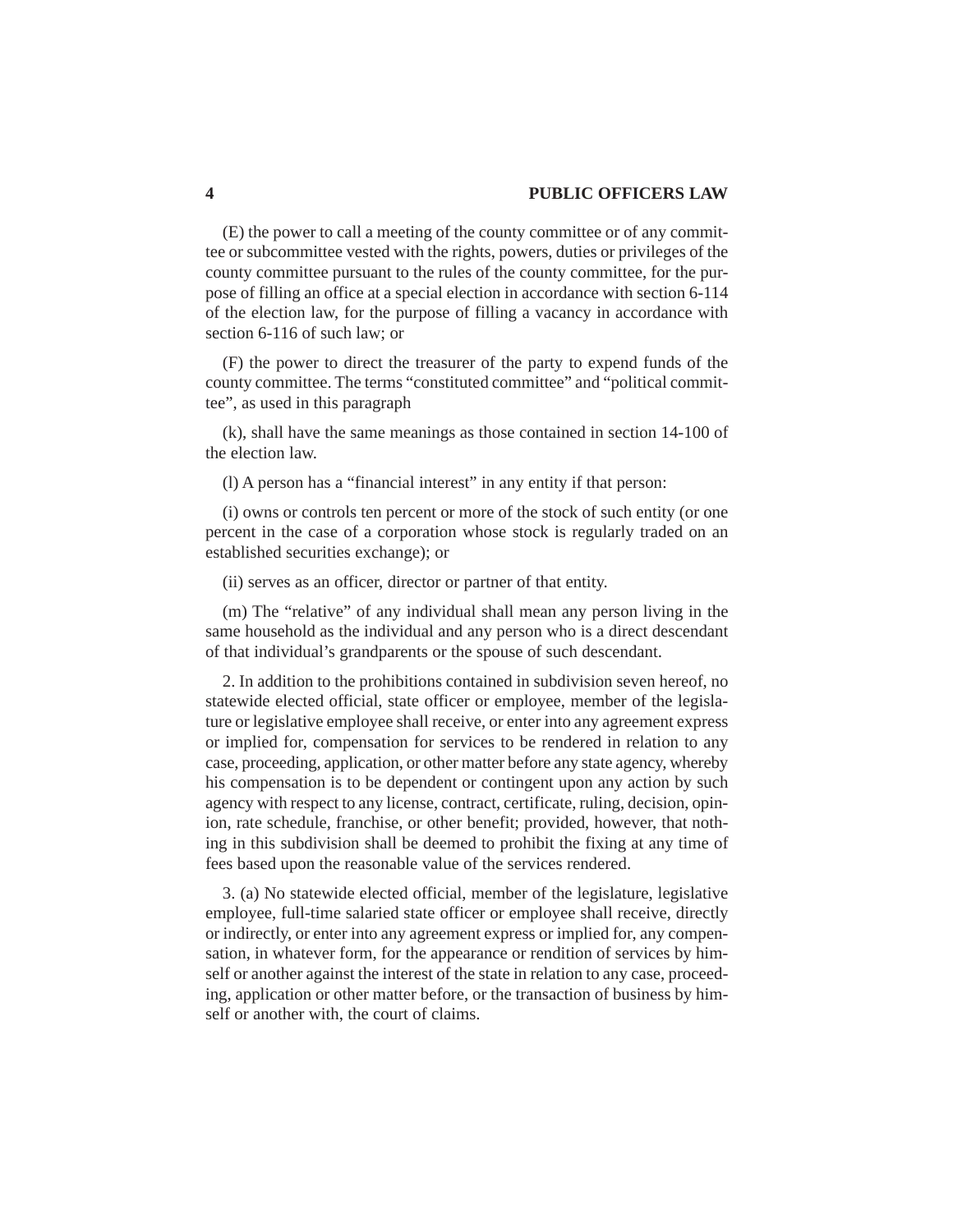(b) No state officer or employee who is required to file an annual statement of financial disclosure pursuant to the provisions of section seventy-three-a of this article, and is not otherwise subject to the provisions of this section, shall receive, directly or indirectly, or enter into any agreement express or implied, for any compensation, in whatever form, for the appearance or rendition of services by himself or another against the interest of the state agency by which he is employed or affiliated in relation to any case, proceeding, application or other matter before, or the transaction of business by himself or another with, the court of claims.

4. (a) No statewide elected official, state officer or employee, member of the legislature, legislative employee or political party chairman or firm or association of which such person is a member, or corporation, ten per centum or more of the stock of which is owned or controlled directly or indirectly by such person, shall

(i) sell any goods or services having a value in excess of twenty-five dollars to any state agency, or

(ii) contract for or provide such goods or services with or to any private entity where the power to contract, appoint or retain on behalf of such private entity is exercised, directly or indirectly, by a state agency or officer thereof, unless such goods or services are provided pursuant to an award or contract let after public notice and competitive bidding. This paragraph shall not apply to the publication of resolutions, advertisements or other legal propositions or notices in newspapers designated pursuant to law for such purpose and for which the rates are fixed pursuant to law.

(b) No political party chairman of a county wholly included in a city with a population of more than one million, or firm or association of which such person is a member, or corporation, ten per centum or more of the stock of which is owned or controlled directly or indirectly by such person, shall

(i) sell any goods or services having a value in excess of twenty-five dollars to any city agency, or

(ii) contract for or provide such goods or services with or to any private entity where the power to contract, appoint or retain on behalf of such private entity is exercised directly or indirectly, by a city agency or officer thereof, unless such goods or services are provided pursuant to an award or contract let after public notice and competitive bidding. This paragraph shall not apply to the publication of resolutions, advertisements or other legal propositions or notices in newspapers designated pursuant to law for such purpose and for which the rates are fixed pursuant to law.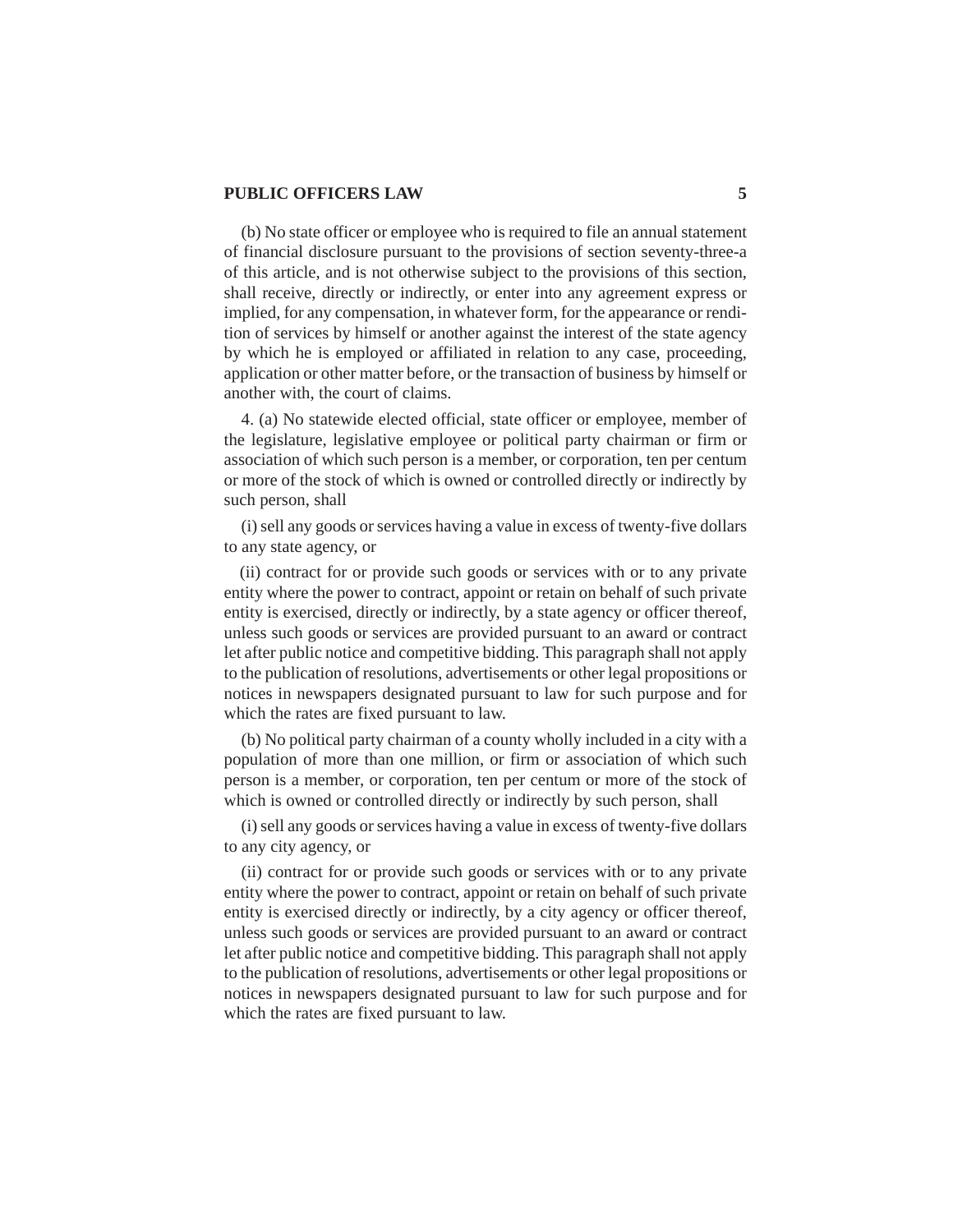(c) For purposes of this subdivision, the term "services" shall not include employment as an employee.

5. No statewide elected official, state officer or employee, individual whose name has been submitted by the governor to the senate for confirmation to become a state officer or employee, member of the legislature or legislative employee shall, directly or indirectly:

(a) solicit, accept or receive any gift having more than a nominal value, whether in the form of money, service, loan, travel, lodging, meals, refreshments, entertainment, discount, forbearance or promise, or in any other form, under circumstances in which it could reasonably be inferred that the gift was intended to influence him, or could reasonably be expected to influence him, in the performance of his official duties or was intended as a reward for any official action on his part. No person shall, directly or indirectly, offer or make any such gift to a statewide elected official, or any state officer or employee, member of the legislature or legislative employee under such circumstances.

(b) solicit, accept or receive any gift, as defined in section one-c of the legislative law, from any person who is prohibited from delivering such gift pursuant to section one-m of the legislative law unless under the circumstances it is not reasonable to infer that the gift was intended to influence him; or

(c) permit the solicitation, acceptance, or receipt of any gift, as defined in section one-c of the legislative law, from any person who is prohibited from delivering such gift pursuant to section one-m of the legislative law to a third party including a charitable organization, on such official's designation or recommendation or on his or her behalf, under circumstances where it is reasonable to infer that the gift was intended to influence him.

5-a. (a) For the purpose of this subdivision only, the term "honorarium" shall mean any payment made in consideration for any speech given at a public or private conference, convention, meeting, social event, meal or like gathering.

(b) No statewide elected official or head of any civil department shall, directly or indirectly, solicit, accept or receive any honorarium while holding such elected office or appointed position.

(c) No member of the legislature or legislative employee shall, directly or indirectly, solicit, accept or receive any honorarium while holding such elected office or employment, other than honorarium paid in consideration for a speech given on a topic unrelated to the individual's current public employment or as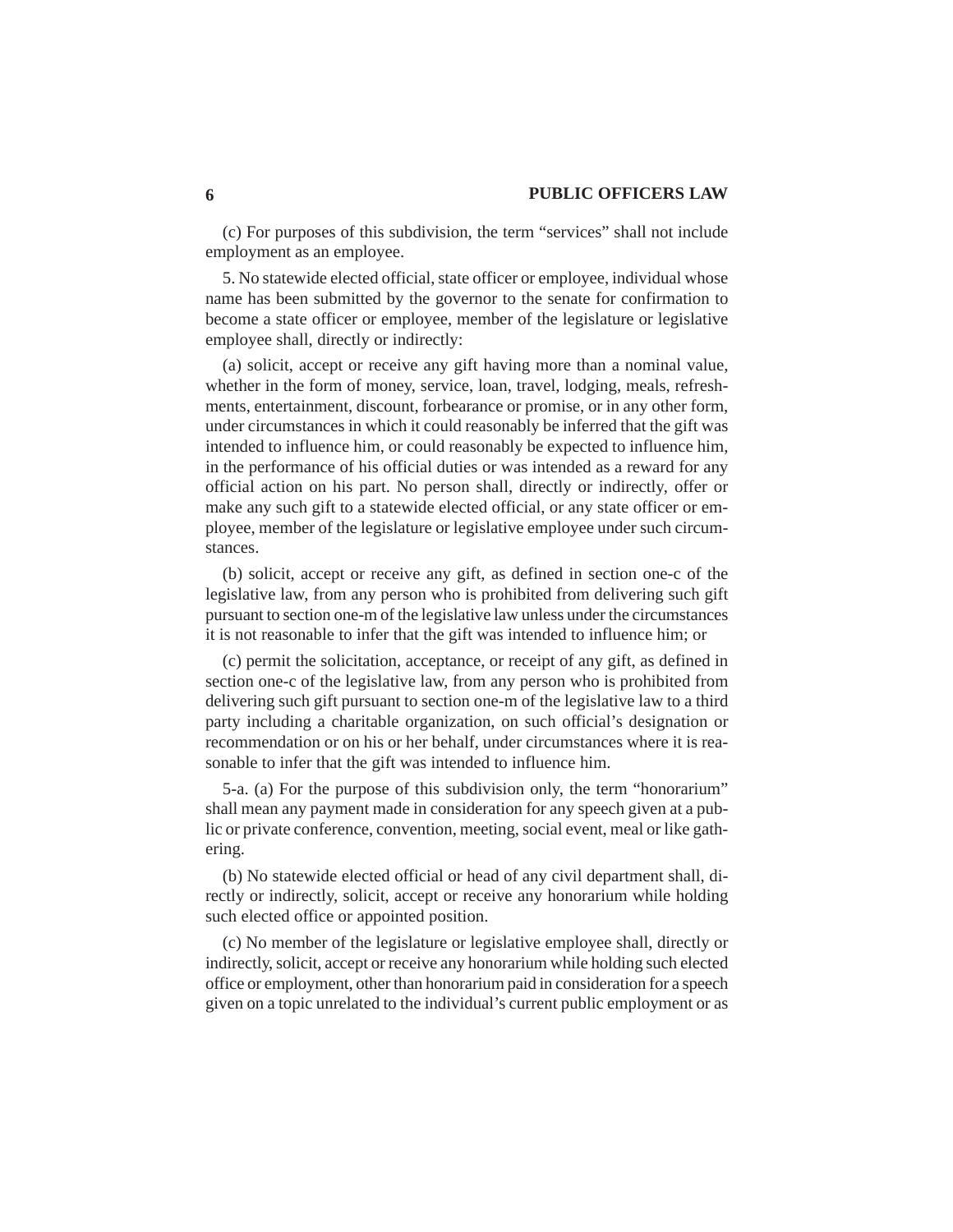earned income for personal services that are customarily provided in connection with the practice of a bona fide business, trade or profession, such as teaching, practicing law, medicine or banking, unless the sole or predominant activity thereof is making speeches.

6. (a) Every legislative employee not subject to the provisions of section seventy-three-a of this chapter shall, on and after December fifteenth and before the following January fifteenth, in each year, file with the legislative ethics committee established by section eighty of the legislative law a financial disclosure statement of

(1) each financial interest, direct or indirect of himself, his spouse and his unemancipated children under the age of eighteen years in any activity which is subject to the jurisdiction of a regulatory agency or name of the entity in which the interest is had and whether such interest is over or under five thousand dollars in value.

(2) every office and directorship held by him in any corporation, firm or enterprise which is subject to the jurisdiction of a regulatory agency, including the name of such corporation, firm or enterprise.

(3) any other interest or relationship which he determines in his discretion might reasonably be expected to be particularly affected by legislative action or in the public interest should be disclosed.

(b) Copies of such statements shall be open for public inspection and copying.

(c) Any such legislative employee who knowingly and wilfully with intent to deceive makes a false statement or gives information which he knows to be false in any written statement required to be filed pursuant to this subdivision, shall be assessed a civil penalty in an amount not to exceed ten thousand dollars. Assessment of a civil penalty shall be made by the legislative ethics committee in accordance with the provisions of subdivision twelve of section eighty of the legislative law. For a violation of this subdivision, the committee may, in lieu of a civil penalty, refer a violation to the appropriate prosecutor and upon conviction, but only after such referral, such violation shall be punishable as a class A misdemeanor.

7. (a) No statewide elected official, or state officer or employee, other than in the proper discharge of official state or local governmental duties, or member of the legislature or legislative employee, or political party chairman shall receive, directly or indirectly, or enter into any agreement express or implied for, any compensation, in whatever form, for the appearance or rendition of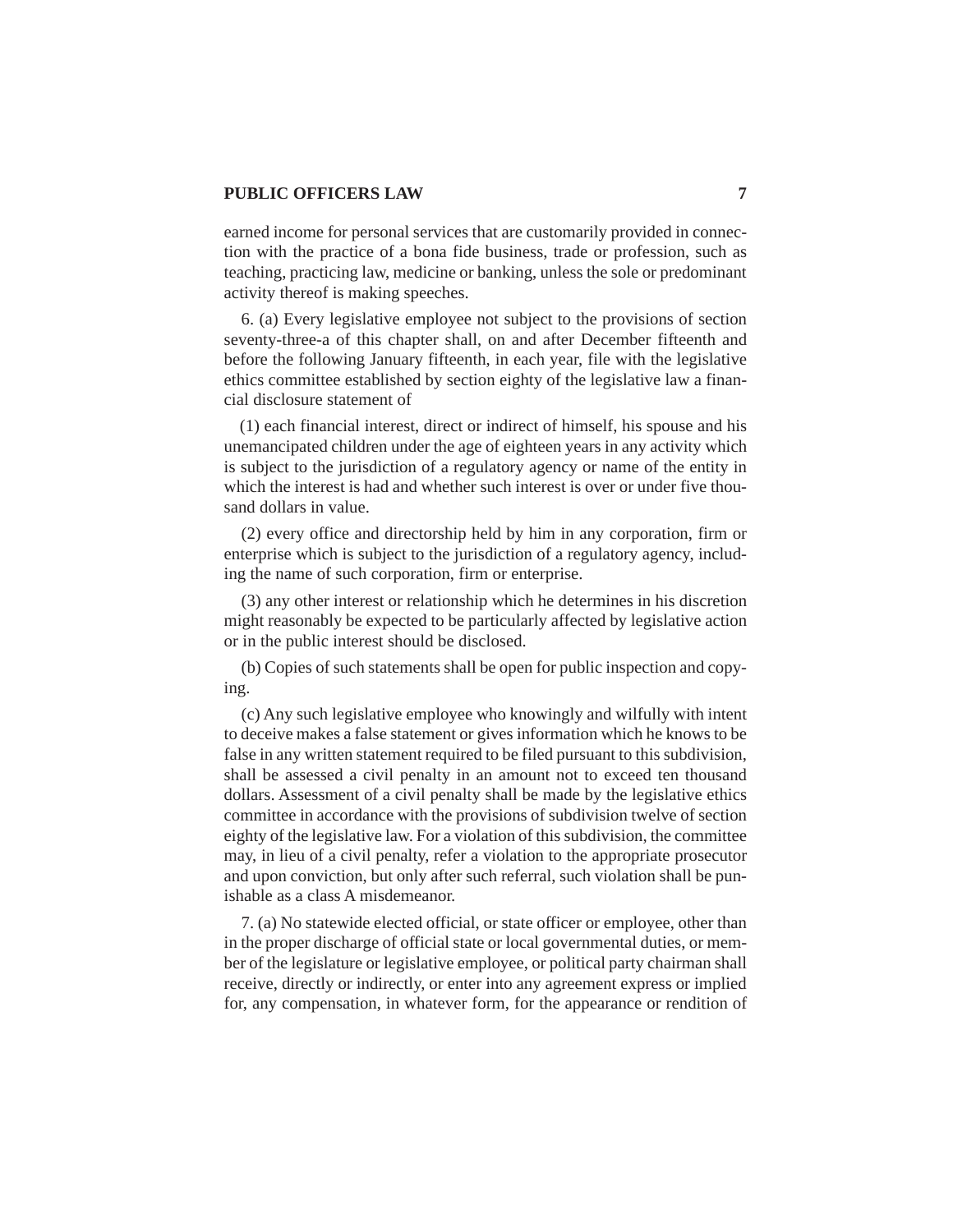services by himself or another in relation to any case, proceeding, application or other matter before a state agency where such appearance or rendition of services is in connection with:

(i) the purchase, sale, rental or lease of real property, goods or services, or a contract therefor, from, to or with any such agency;

(ii) any proceeding relating to rate making;

(iii) the adoption or repeal of any rule or regulation having the force and effect of law;

(iv) the obtaining of grants of money or loans;

(v) licensing; or

(vi) any proceeding relating to a franchise provided for in the public service law.

(b) No political party chairman in a county wholly included in a city having a population of one million or more shall receive, directly or indirectly, or enter into any agreement express or implied for, any compensation, in whatever form, for the appearance or rendition of services by himself or another in relation to any case, proceeding, application or other matter before any city agency where such appearance or rendition of services is in connection with:

(i) the purchase, sale, rental or lease of real property, goods or services, or a contract therefor, from, to or with any such agency;

(ii) any proceeding relating to ratemaking;

(iii) the adoption or repeal of any rule or regulation having the force and effect of law;

(iv) the obtaining of grants of money or loans;

(v) licensing. For purposes of this paragraph, the term "licensing" shall mean any city agency activity respecting the grant, denial, renewal, revocation, enforcement, suspension, annulment, withdrawal, recall, cancellation or amendment of a license, permit or other form of permission conferring the right or privilege to engage in (i) a profession, trade, or occupation or (ii) any business or activity regulated by a regulatory agency of a city agency which in the absence of such license, permit or other form of permission would be prohibited; and

(vi) any proceeding relating to a franchise.

(c) Nothing contained in this subdivision shall prohibit a statewide elected official, or a state officer or employee, unless otherwise prohibited, or a mem-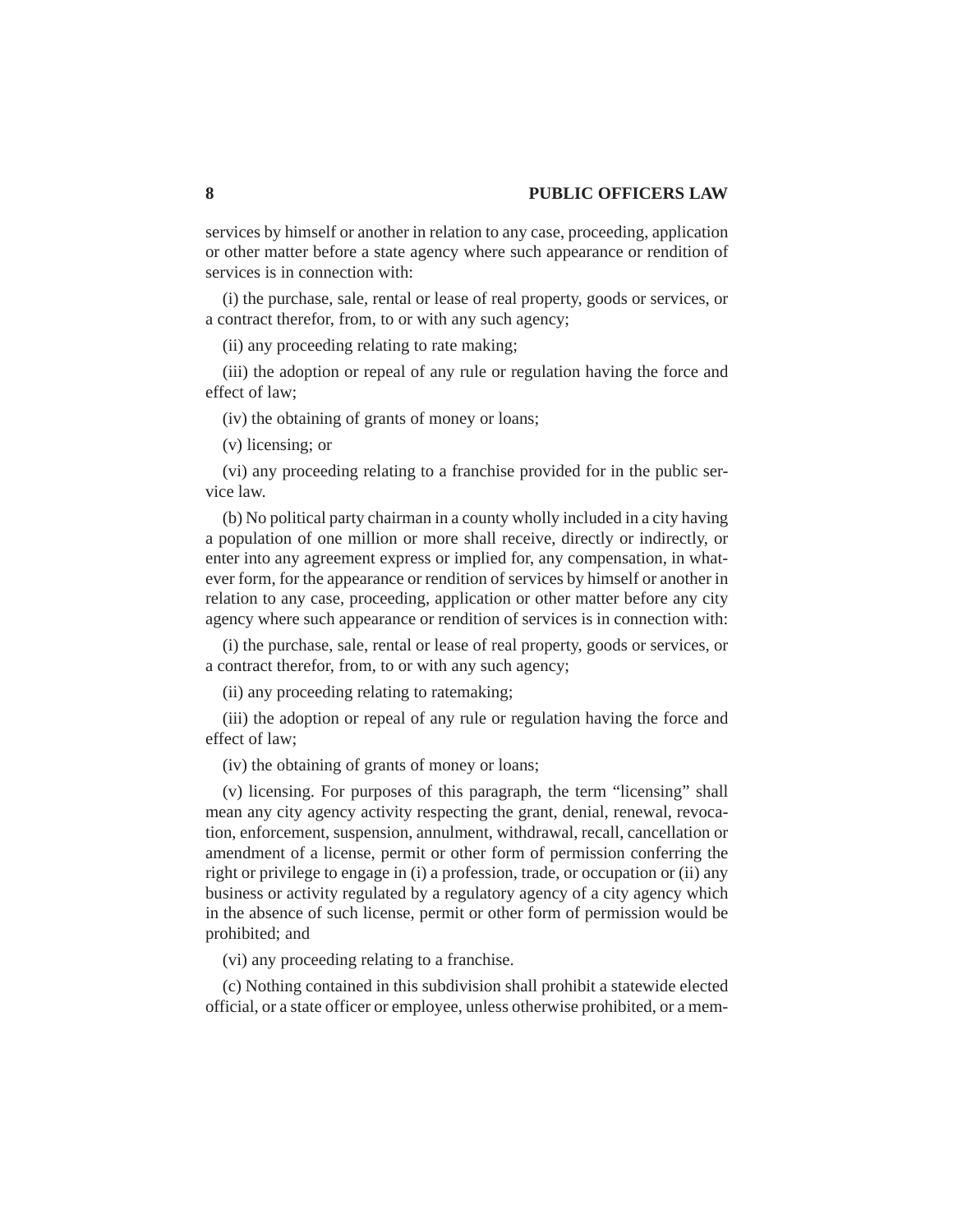ber of the legislature or legislative employee, or political party chairman, from appearing before a state agency in a representative capacity if such appearance in a representative capacity is in connection with a ministerial matter.

(d) Nothing contained in this subdivision shall prohibit a member of the legislature, or a legislative employee on behalf of such member, from participating in or advocating any position in any matter in an official or legislative capacity, including, but not limited to, acting as a public advocate whether or not on behalf of a constituent. Nothing in this paragraph shall be construed to limit the application of the provisions of section seventy-seven of this chapter.

(e) Nothing contained in this subdivision shall prohibit a state officer or employee from appearing before a state agency in a representative capacity on behalf of an employee organization in any matter where such appearance is duly authorized by an employee organization.

(f) Nothing contained in this subdivision shall prohibit a political party chairman from participating in or advocating any matter in an official capacity.

(g) Nothing contained in this subdivision shall prohibit internal research or discussion of a matter, provided, however, that the time is not charged to the client and the person does not share in the net revenues generated or produced by the matter.

(h) Nothing contained in this subdivision shall prohibit a state officer or employee, unless otherwise prohibited, from appearing or rendering services in relation to a case, proceeding, application or transaction before a state agency, other than the agency in which the officer or employee is employed, when such appearance or rendition of services is made while carrying out official duties as an elected or appointed official, or employee of a local government or one of its agencies.

8. (a) (i) No person who has served as a state officer or employee shall within a period of two years after the termination of such service or employment appear or practice before such state agency or receive compensation for any services rendered by such former officer or employee on behalf of any person, firm, corporation or association in relation to any case, proceeding or application or other matter before such agency.

(ii) No person who has served as a state officer or employee shall after the termination of such service or employment appear, practice, communicate or otherwise render services before any state agency or receive compensation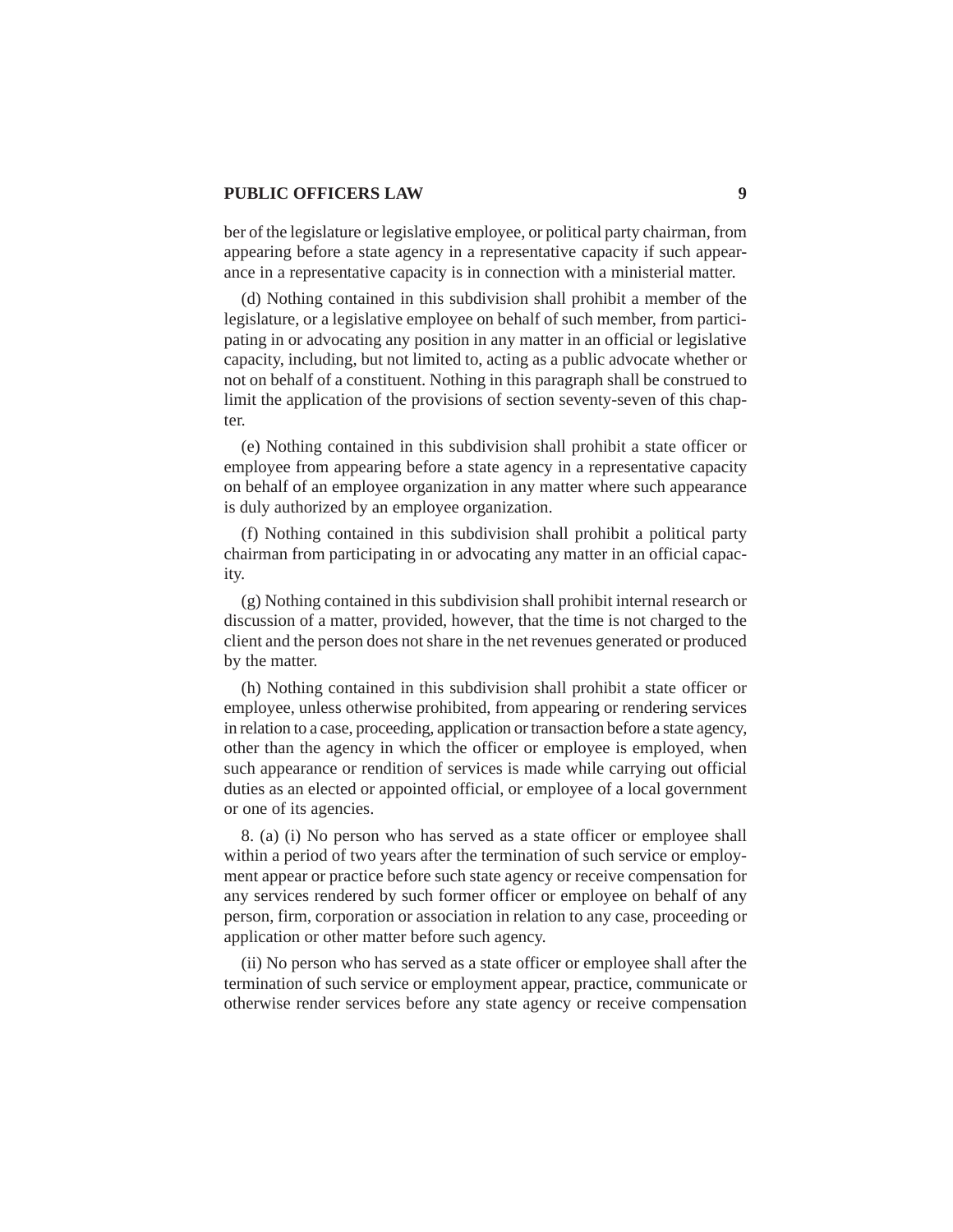for any such services rendered by such former officer or employee on behalf of any person, firm, corporation or other entity in relation to any case, proceeding, application or transaction with respect to which such person was directly concerned and in which he or she personally participated during the period of his or her service or employment, or which was under his or her active consideration.

\*(iii) No person who has served as a member of the legislature shall within a period of two years after the termination of such service receive compensation for any services on behalf of any person, firm, corporation or association to promote or oppose, directly or indirectly, the passage of bills or resolutions by either house of the legislature. No legislative employee who is required to file an annual statement of financial disclosure pursuant to the provisions of section seventy-three-a of this chapter shall during the term of office of the legislature in which he or she was so employed, receive compensation at any time during the remainder of such term after leaving the employ of the legislature for any services on behalf of any person, firm, corporation or association to promote or oppose, directly or indirectly, the passage of bills or resolutions by either house of the legislature in relation to any matter with respect to which such person was directly concerned and in which he personally participated during the period of his service or employment. A legislative employee who acted primarily in a supervisory capacity in such matter and who was not personally involved in the development, negotiation or implementation of the matter to an important and material degree, may, with the approval of the legislative ethics committee, receive such compensation and perform such services. \*NB Effective until December 31, 2008.

\*(iii) No person who has served as a member of the legislature shall within a period of two years after the termination of such service receive compensation for any services on behalf of any person, firm, corporation or association to promote or oppose, directly or indirectly, the passage of bills or resolutions by either house of the legislature. No legislative employee shall within a period of two years after the termination of such service receive compensation for any services on behalf of any person, firm, corporation or association to appear, practice or directly communicate before either house of the legislature to promote or oppose the passage of bills or resolutions by either house of the legislature. \*NB Effective December 31, 2008.

(iv) No person who has served as an officer or employee in the executive chamber of the governor shall within a period of two years after termination of such service appear or practice before any state agency.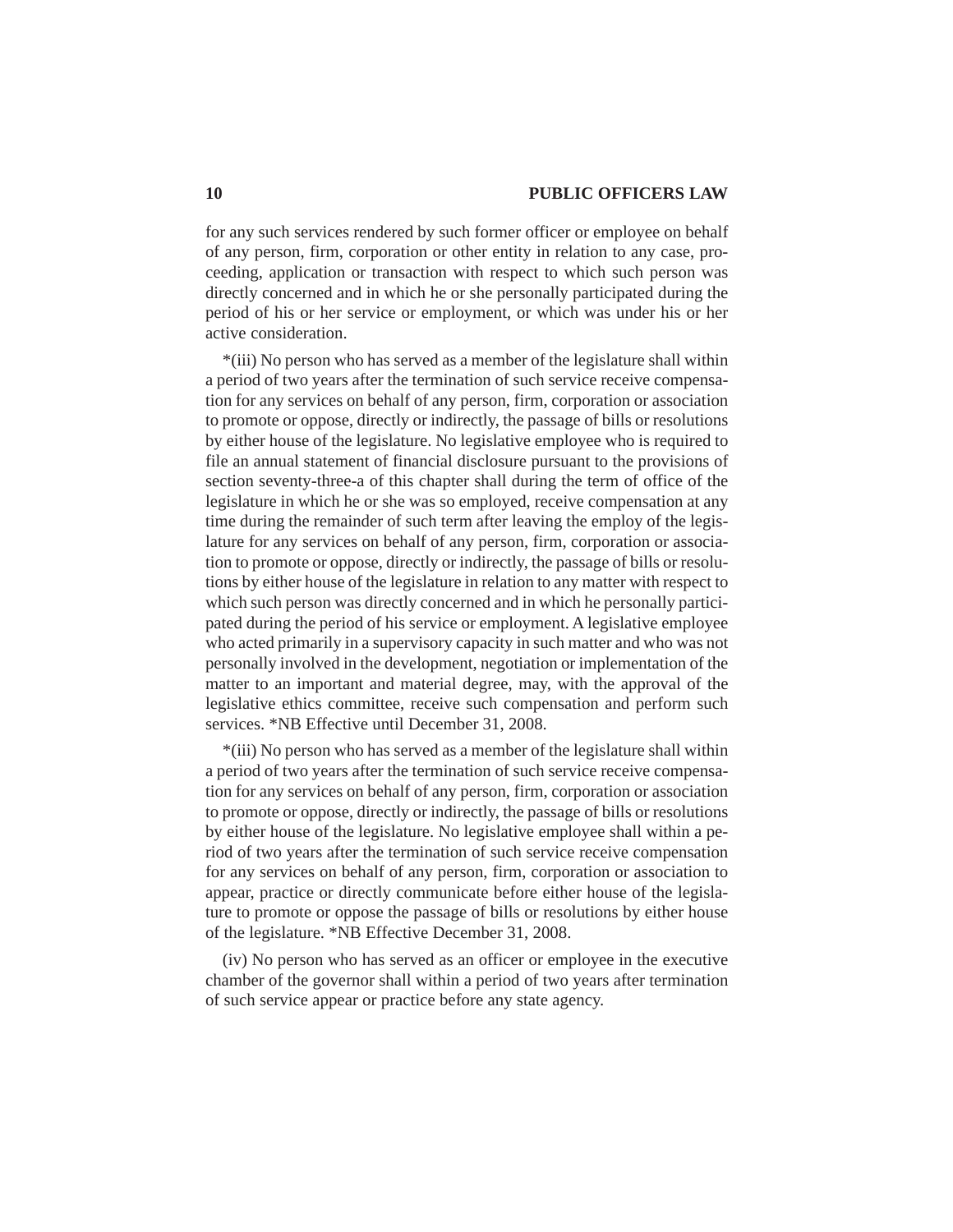(b) (i) The provisions of subparagraph (i) of paragraph (a) of this subdivision shall not apply to any state officer or employee whose employment was terminated on or after January first, nineteen hundred ninety-five and before April first, nineteen hundred ninety-nine because of economy, consolidation or abolition of functions, curtailment of activities or other reduction in the state work force. On or before the date of such termination of employment, the state agency shall provide to the terminated employee a written certification that the employee has been terminated because of economy, consolidation or abolition of functions, curtailment of activities or other reduction in the state work force, and that such employee is covered by the provisions of this paragraph. The written certification shall also contain a notice describing the rights and responsibilities of the employee pursuant to the provisions of this section. The certification and notice shall contain the information and shall be in the form set forth below:

#### CERTIFICATION AND NOTICE

TO: Employee's Name:

| State Agency:        |
|----------------------|
|                      |
| Date of Termination: |
|                      |

I, (name and title) of (state agency), hereby certify that your termination from State service is because of economy, consolidation or abolition of functions, curtailment of activities or other reduction in the State work force. Therefore, you are covered by the provisions of paragraph (b) of subdivision eight of section seventy-three of the Public Officers Law.

You were designated as a policy maker: YES\_\_\_\_\_\_\_\_\_\_\_ NO

# (TITLE)

#### TO THE EMPLOYEE:

This certification affects your right to engage in certain activities after you leave state service.

Ordinarily, employees who leave State service may not, for two years, appear or practice before their former agency or receive compensation for rendering services on a matter before their former agency. However, because of this certification, you may be exempt from this restriction.

If you were not designated as a Policymaker by your agency, you are automatically exempt. You may, upon leaving State service, immediately appear, practice or receive compensation for services rendered before your former agency.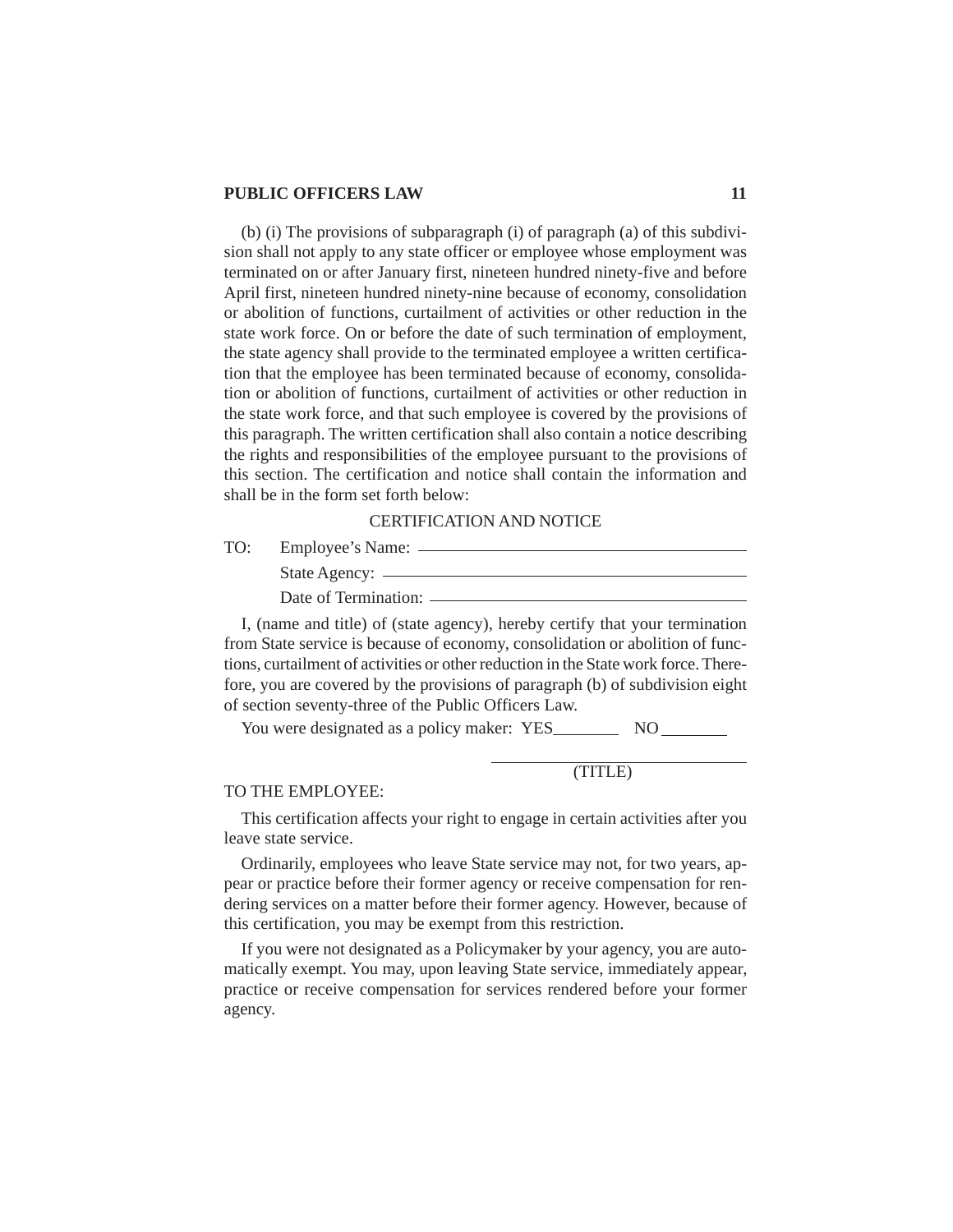If you were designated as a Policymaker by your agency, you are eligible to apply for an exemption to the State Ethics Commission at 39 Columbia Street, Albany, New York 12207.

Even if you are or become exempt from the two year bar, the lifetime bar of the revolving door statute will continue to apply to you. You may not appear, practice, communicate or otherwise render services before any State agency in relation to any case, proceeding, application or transaction with respect to which you were directly concerned and in which you personally participated during your State service, or which was under your active consideration.

If you have any questions about the application of the post-employment restrictions to your circumstances, you may contact the State Ethics Commission at (518) 432-8207 or 1-800-87ETHIC (1-800-873-8442).

(ii) The provisions of subparagraph (i) of this paragraph shall not apply to any such officer or employee who at the time of or prior to such termination had served in a policymaking position as determined by the appointing authority, which determination had been filed with the state ethics commission, provided that such officer or employee may so appear or practice or receive such compensation with the prior approval of the state ethics commission. In determining whether to grant such approval the state ethics commission shall consider:

A. whether the employee's prior job duties involved substantial decisionmaking authority over policies, rule or contracts;

B. the nature of the duties to be performed by the employee for the prospective employer;

C. whether the prospective employment is likely to involve substantial contact with the employee's former agency and the extent to which any such contact is likely to involve matters where the agency has the discretion to make decisions based on the work product of the employee;

D. whether the prospective employment may be beneficial to the state or the public; and

E. the extent of economic hardship to the employee if the application is denied.

(c) The provisions of paragraph (b) of this subdivision shall not apply to employees whose employment has been discontinued as a result of retirement

*Editor's Note:* The new address and phone number are located on the inside front cover.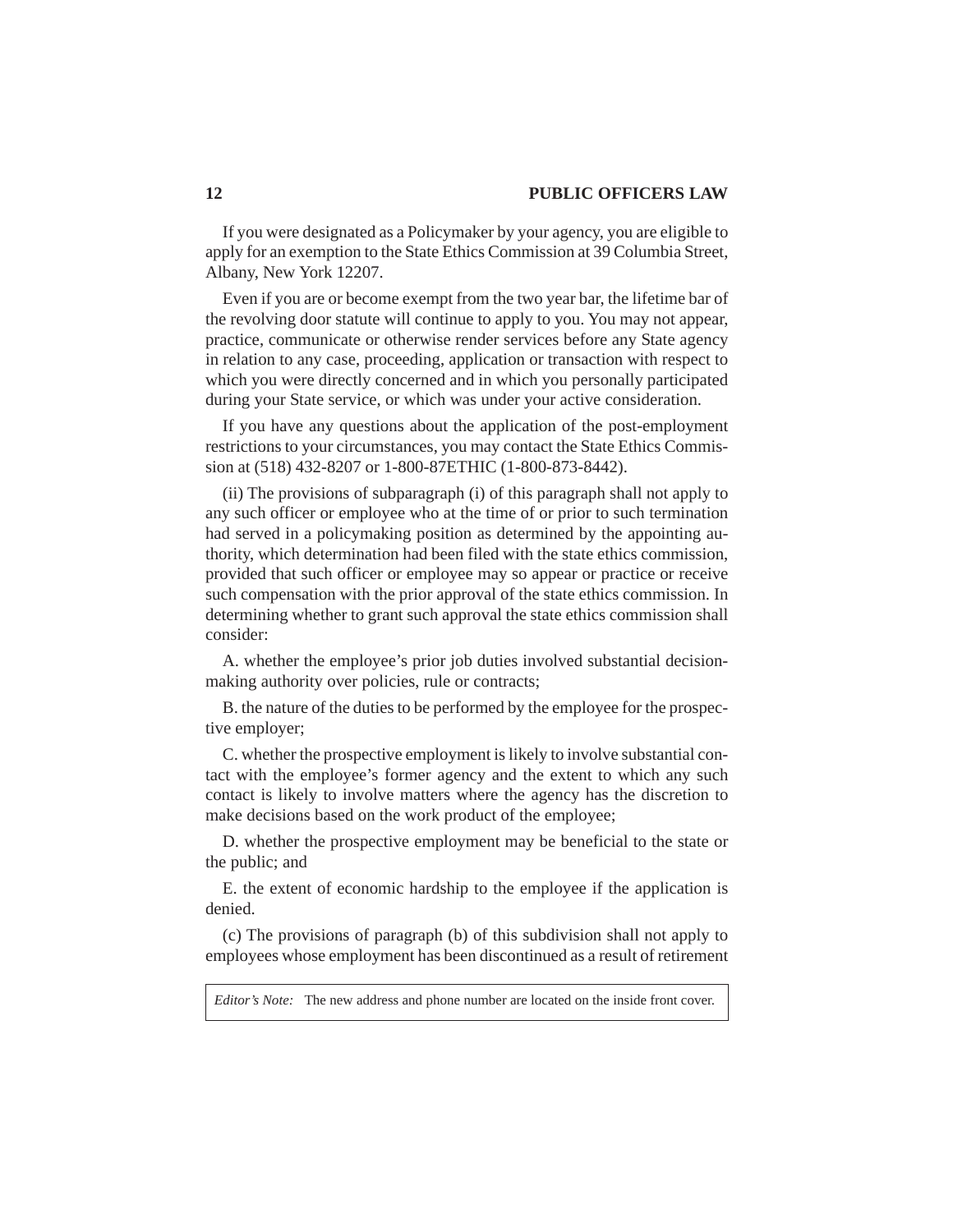or to employees who, prior to termination, have declined to exercise a right to another position with a state agency unless such position would require the employee to travel more than thirty-five miles in each direction to the new position or accept a reduction in base salary of more than ten per centum.

(d) Nothing contained in this subdivision shall prohibit any state agency from adopting rules concerning practice before it by former officers or employees more restrictive than the requirements of this subdivision.

(e) This subdivision shall not apply to any appearance, practice, communication or rendition of services before any state agency, or either house of the legislature, or to the receipt of compensation for any such services, rendered by a former state officer or employee or former member of the legislature or legislative employee, which is made while carrying out official duties as an elected official or employee of a federal, state or local government or one of its agencies.

(f) Nothing in this subdivision shall be deemed to prevent a former state officer or employee who was employed on a temporary basis to perform routine clerical services, mail services, data entry services or other similar ministerial tasks, from subsequently being employed by a person, firm, corporation or association under contract to a state agency to perform such routine clerical services, mail services, data entry services or other similar ministerial tasks; provided however, this paragraph shall in no event apply to any such state officer or employee who was required to file an annual statement of financial disclosure pursuant to section seventy-three-a of this article.

(g) Notwithstanding the provisions of subparagraphs (i) and (ii) of paragraph (a) of this subdivision, a former state officer or employee may contract individually, or as a member or employee of a firm, corporation or association, to render services to any state agency when the agency head certifies in writing to the state ethics commission that the services of such former officer or employee are required in connection with the agency's efforts to address the state's year 2000 compliance problem.

(h) Notwithstanding the provisions of subparagraphs (i) and (ii) of paragraph (a) of this subdivision, a former state officer or employee may contract individually, or as a member or employee of a firm, corporation or association, to render services to any state agency when the agency head certifies in writing to the state ethics commission that the services of such former officer or employee are required in connection with the agency's response to a disaster emergency declared by the governor pursuant to section twenty-eight of the executive law.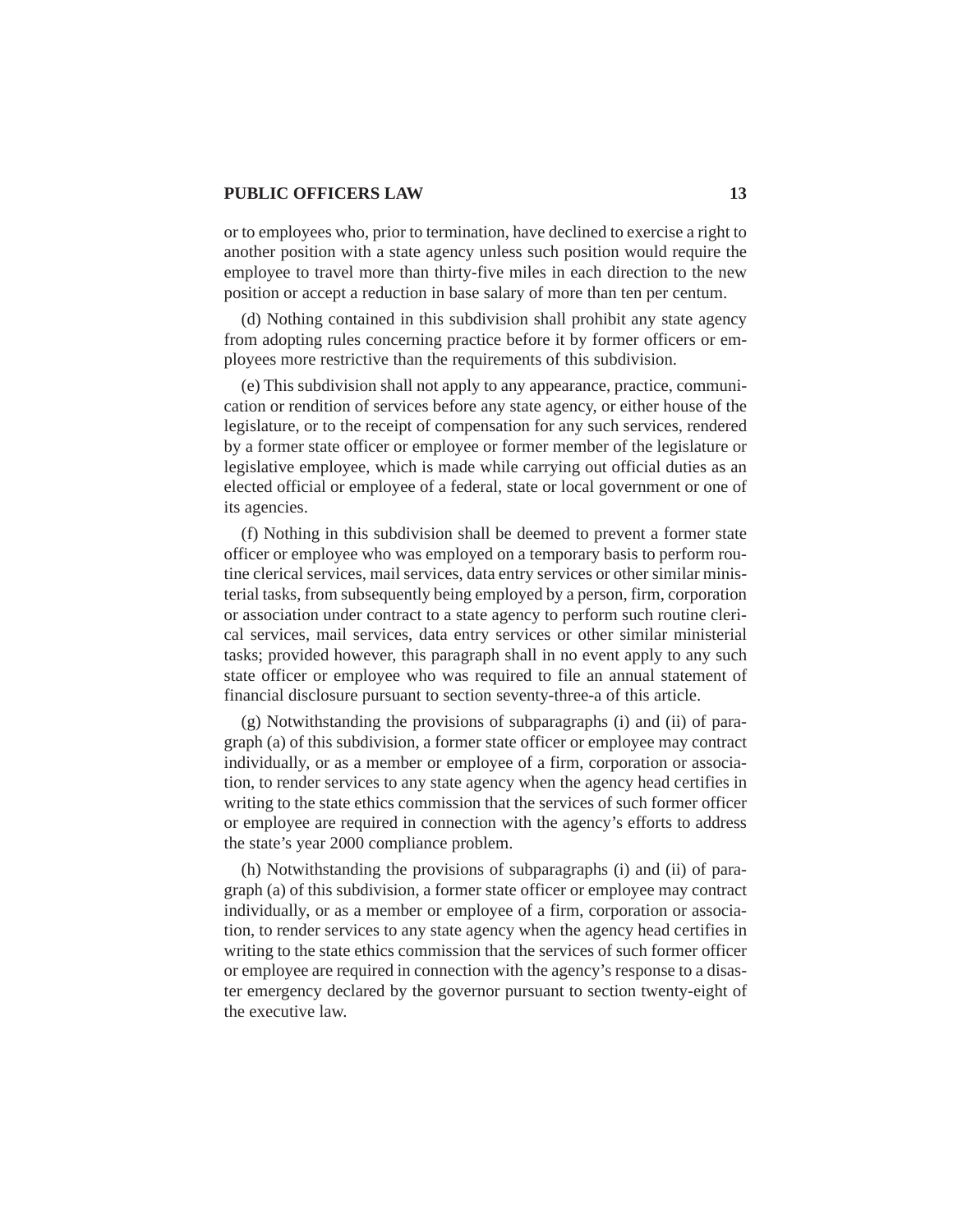8-a. The provisions of subparagraphs (i) and (ii) of paragraph (a) of subdivision eight of this section shall not apply to any such former state officer or employee engaged in any of the specific permitted activities defined in this subdivision that are related to any civil action or proceeding in any state or federal court, provided that the attorney general has certified in writing to the state ethics commission, with a copy to such former state officer or employee, that the services are rendered on behalf of the state, a state agency, state officer or employee, or other person or entity represented by the attorney general, and that such former state officer or employee has expertise, knowledge or experience which is unique or outstanding in a field or in a particular matter or which would otherwise be generally unavailable at a comparable cost to the state, a state agency, state officer or employee, or other person or entity represented by the attorney general in such civil action or proceeding. In those instances where a state agency is not represented by the attorney general in a civil action or proceeding in state or federal court, a former state officer or employee may engage in permitted activities provided that the general counsel of the state agency, after consultation with the state ethics commission, provides to the state ethics commission a written certification which meets the requirements of this subdivision. For purposes of this subdivision the term "permitted activities" shall mean generally any activity performed at the request of the attorney general or the attorney general's designee, or in cases where the state agency is not represented by the attorney general, the general counsel of such state agency, including without limitation:

(a) preparing or giving testimony or executing one or more affidavits;

(b) gathering, reviewing or analyzing information, including documentary or oral information concerning facts or opinions, attending depositions or participating in document review or discovery;

(c) performing investigations, examinations, inspections or tests of persons, documents or things;

(d) performing audits, appraisals, compilations or computations, or reporting about them;

(e) identifying information to be sought concerning facts or opinions; or

(f) otherwise assisting in the preparation for, or conduct of, such litigation. Nothing in this subdivision shall apply to the provision of legal representation by any former state officer or employee.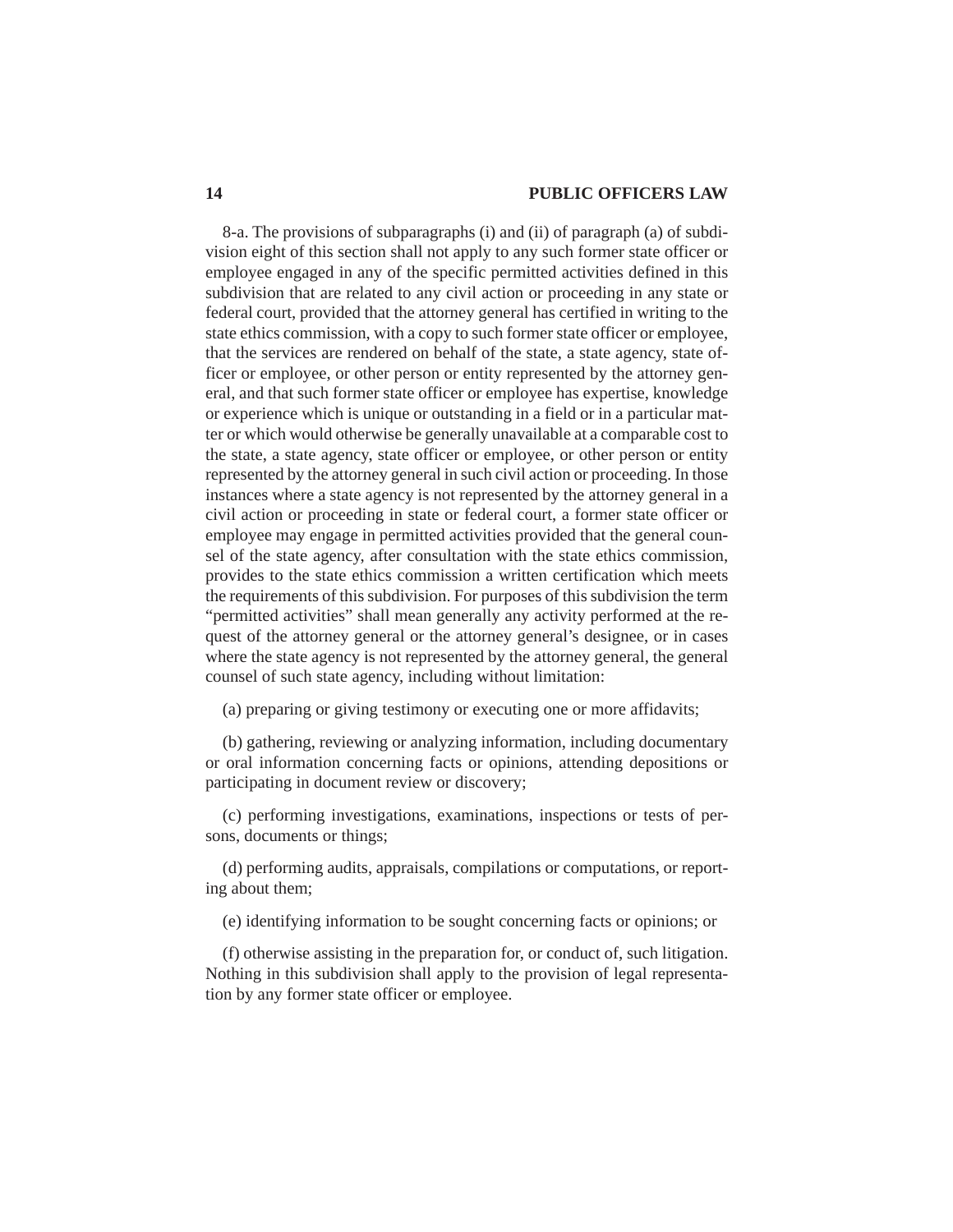\* 8-b. Notwithstanding the provisions of subparagraphs (i) and (ii) of paragraph (a) of subdivision eight of this section, a former state officer or employee may contract individually, or as a member or employee of a firm, corporation or association, to render services to any state agency if, prior to engaging in such service, the agency head certifies in writing to the state ethics commission that such former officer or employee has expertise, knowledge or experience with respect to a particular matter which meets the needs of the agency and is otherwise unavailable at a comparable cost. Where approval of the contract is required under section one hundred twelve of the state finance law, the comptroller shall review and consider the reasons for such certification. The state ethics commission must review and approve all certifications made pursuant to this subdivision.

\* 8-b. Notwithstanding the provisions of subparagraphs (i) and (ii) of paragraph (a) of subdivision eight of this section, a former state officer or employee who, prior to his or her separation from state service, was employed as a health care professional and, in conjunction with his or her state duties, provided treatment and/or medical services to individuals residing in or served by a state-operated facility is not barred from rendering services to such individuals in their care prior to leaving state service, at the state-operated facility which employed the former state officer or employee.

9. No party officer while serving as such shall be eligible to serve as a judge of any court of record, attorney-general or deputy or assistant attorneygeneral or solicitor general, district attorney or assistant district attorney. As used in this subdivision, the term "party officer" shall mean a member of a national committee, an officer or member of a state committee or a county chairman of any political party.

10. Nothing contained in this section, the judiciary law, the education law or any other law or disciplinary rule shall be construed or applied to prohibit any firm, association or corporation, in which any present or former statewide elected official, state officer or employee, or political party chairman, member of the legislature or legislative employee is a member, associate, retired member, of counsel or shareholder, from appearing, practicing, communicating or otherwise rendering services in relation to any matter before, or transacting business with a state agency, or a city agency with respect to a political party chairman in a county wholly included in a city with a population of more than one million, otherwise proscribed by this section, the judiciary law, the education law or any other law or disciplinary rule with respect to such

<sup>\*</sup> NB: There are two subdivisions 8-b.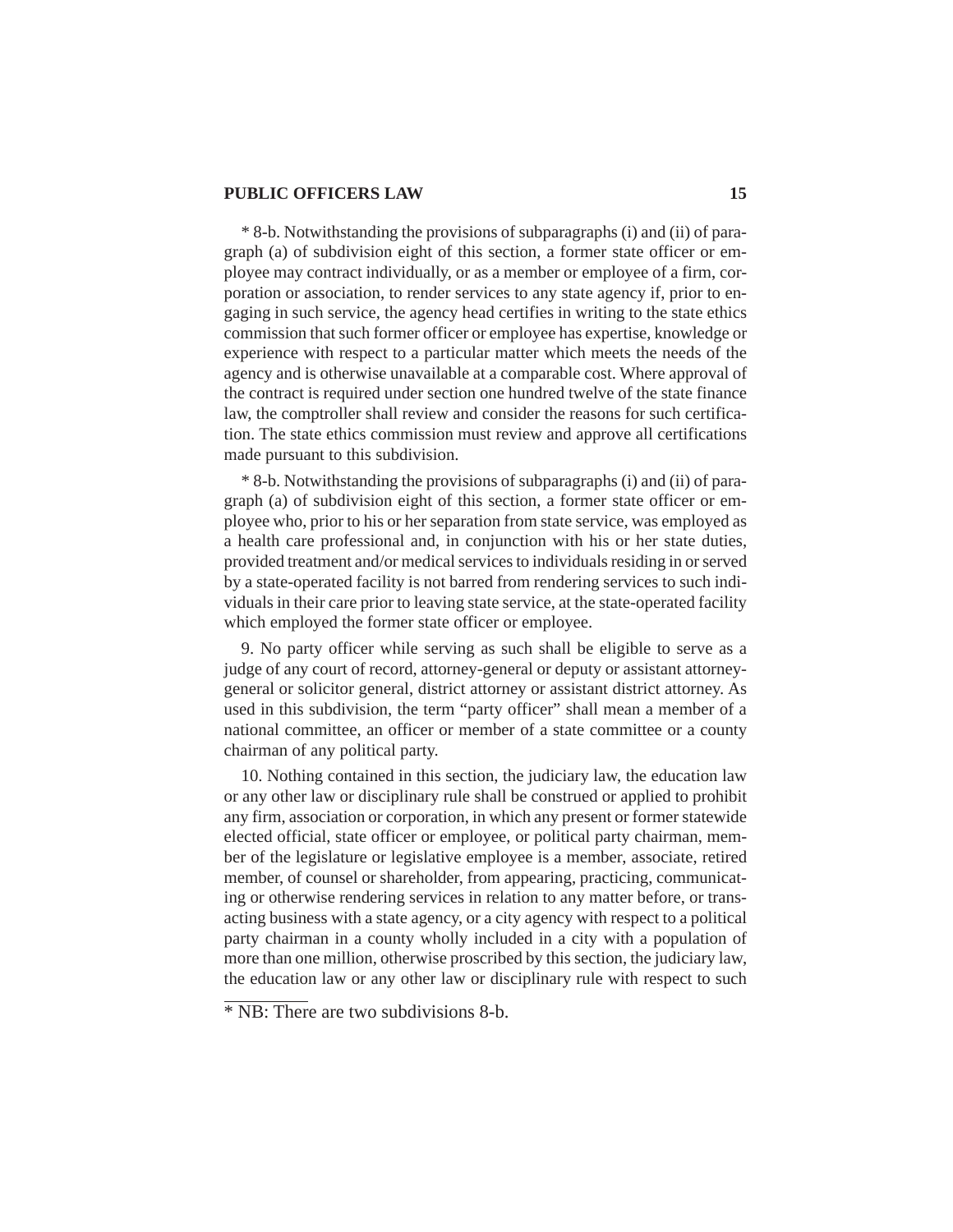official, member of the legislature or officer or employee, or political party chairman, where such statewide elected official, state officer or employee, member of the legislature or legislative employee, or political party chairman does not share in the net revenues, as defined in accordance with generally accepted accounting principles by the state ethics commission or by the legislative ethics committee in relation to persons subject to their respective jurisdictions, resulting therefrom, or, acting in good faith, reasonably believed that he or she would not share in the net revenues as so defined; nor shall anything contained in this section, the judiciary law, the education law or any other law or disciplinary rule be construed to prohibit any firm, association or corporation in which any present or former statewide elected official, member of the legislature, legislative employee, full-time salaried state officer or employee or state officer or employee who is subject to the provisions of section seventy-three-a of this chapter is a member, associate, retired member, of counsel or shareholder, from appearing, practicing, communicating or otherwise rendering services in relation to any matter before, or transacting business with, the court of claims, where such statewide elected official, member of the legislature, legislative employee, full-time salaried state officer or employee or state officer or employee who is subject to the provisions of section seventy-three-a of this chapter does not share in the net revenues, as defined in accordance with generally accepted accounting principles by the state ethics commission or by the legislative ethics committee in relation to persons subject to their respective jurisdictions, resulting therefrom, or, acting in good faith, reasonably believed that he or she would not share in the net revenues as so defined.

11. Notwithstanding any provision of the judiciary law, the education law or any other law or disciplinary rule to the contrary:

(a) Conduct authorized pursuant to subdivision eight of this section by a person who has served as a member of the legislature or as a legislative employee shall not constitute professional misconduct or grounds for disciplinary action of any kind;

(b) No member of the legislature or former member of the legislature shall be prohibited from appearing, practicing, communicating or otherwise rendering services in relation to any matter before, or transacting business with, any state agency solely by reason of any vote or other action by such member or former member in respect to the confirmation or election of any member, commissioner, director or other person affiliated with such state agency, but nothing in this paragraph shall limit the prohibition contained in subdivision eight of this section;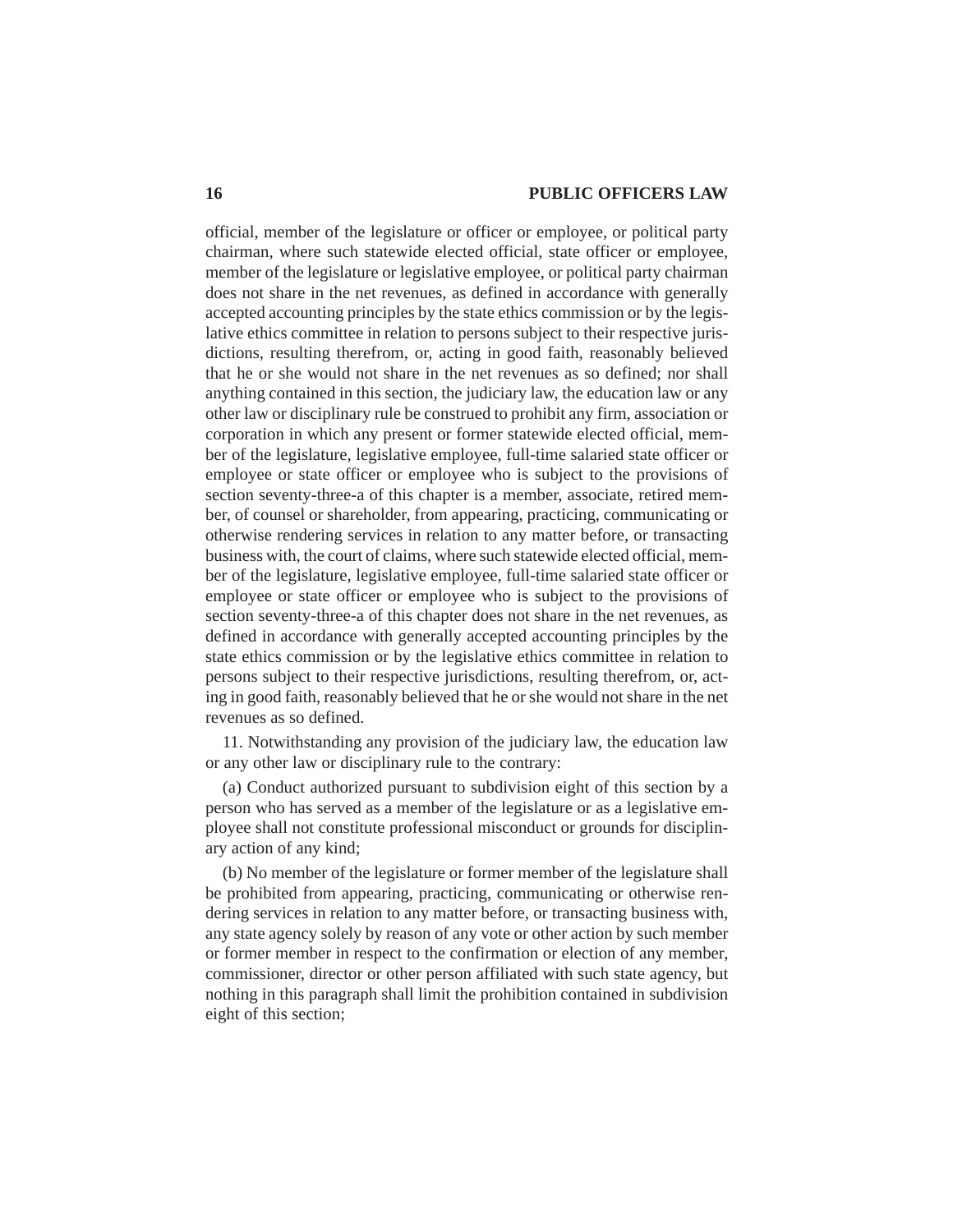(c) The appearance, practice, communication or rendition of services in relation to any matter before, or transaction of business with a state agency, or with the court of claims, or the promotion or opposition to the passage of bills or resolutions by either house of the legislature, by a member, associate, retired member, of counsel or shareholder of a firm, association or corporation, in accordance with subdivision ten of this section, is hereby authorized and shall not constitute professional misconduct or grounds for disciplinary action of any kind solely by reason of the professional relationship between the statewide elected official, state officer or employee, political party chairman, member of the legislature, or legislative employee and any firm, association, corporation or any member, associate, retired member, of counsel, or shareholder thereof, or by reason of the appearance created by any such professional relationship.

12. A statewide elected official, state officer or employee, or a member of the legislature or legislative employee, or political party chairman, who is a member, associate, retired member, of counsel to, or shareholder of any firm, association or corporation which is appearing or rendering services in connection with any case, proceeding, application or other matter listed in paragraph (a) or (b) of subdivision seven of this section shall not orally communicate, with or without compensation, as to the merits of such cause with an officer or an employee of the agency concerned with the matter.

13. For the purposes of this section, a statewide elected official or state officer or employee or member of the legislature or legislative employee or political party chairman who is a member, associate, retired member, of counsel to, or shareholder of any firm, association or corporation shall not be deemed to have made an appearance under the provisions of this section solely by the submission to a state agency or city agency of any printed material or document bearing his or her name, but unsigned by him or her, such as by limited illustrations the name of the firm, association or corporation or the letterhead of any stationery, which pro forma serves only as an indication that he or she is such a member, associate, retired member, of counsel to, or shareholder.

14. (a) No statewide elected official, state officer or employee, member of the legislature or legislative employee may participate in any decision to hire, promote, discipline or discharge a relative for any compensated position at, for or within any state agency, public authority or the legislature.

(b) This paragraph shall not apply to (i) the hiring of a relative by a legislator with a physical impairment, for the sole purpose of assisting with that impairment, as necessary and otherwise permitted by law; (ii) the temporary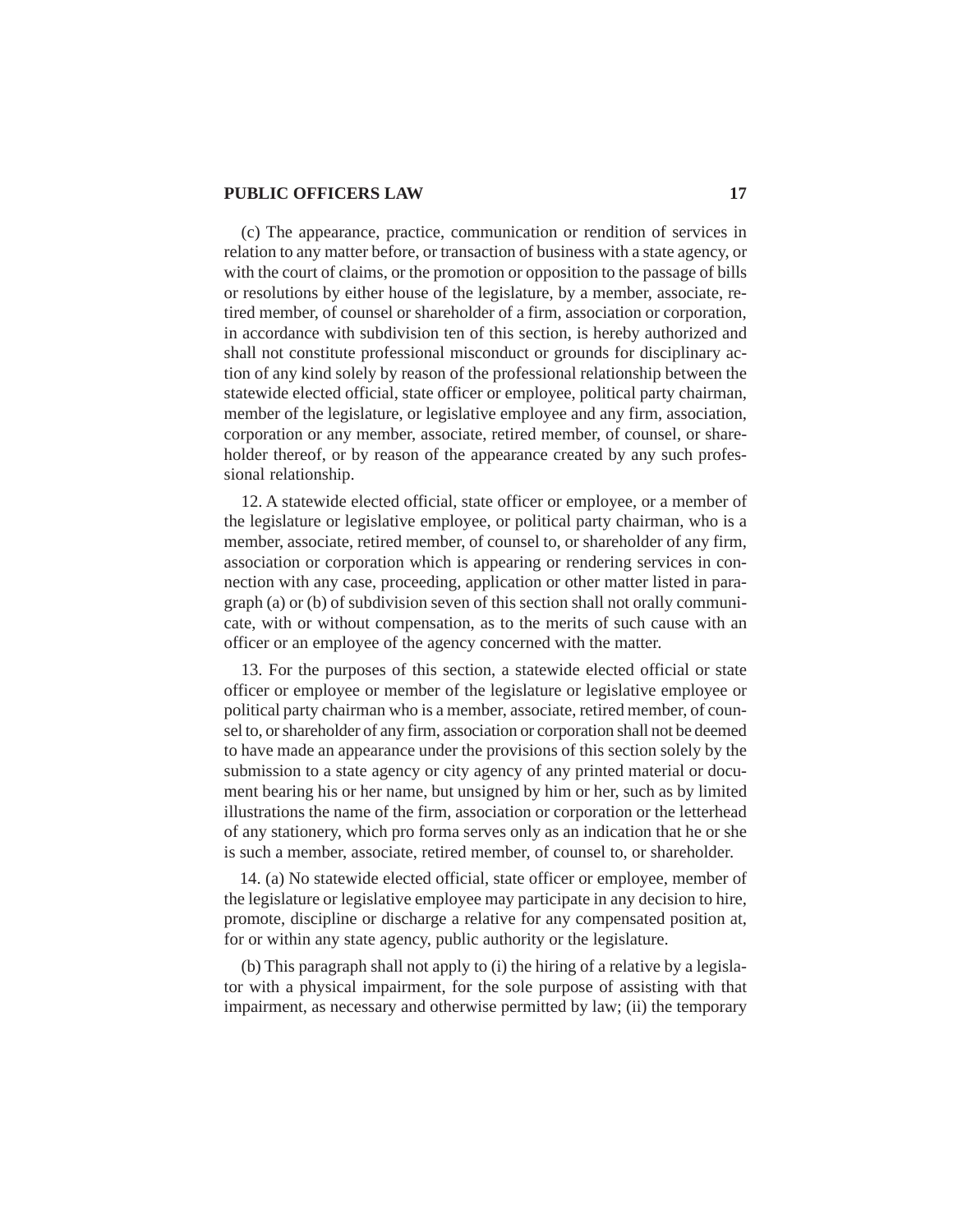hiring of legislative pages, interns and messengers; or (iii) responding to inquiries with respect to prospective hires related to an individual covered by this paragraph.

15. No statewide elected official, state officer or employee, member of the legislature or legislative employee shall:

(a) participate in any state contracting decision involving the payment of more than one thousand dollars to that individual, any relative of that individual, or any entity in which that individual or any relative has a financial interest; or

(b) participate in any decision to invest public funds in any security of any entity in which that individual or any relative of that individual has a financial interest, is an underwriter, or receives any brokerage, origination or servicing fees.

16. (a) No statewide elected official, state officer or employee involved in the awarding of state grants or contracts may ask a current or prospective grantee or contractor, or any officer, director or employee thereof, to disclose:

(i) the party affiliation of such grantee or contractor, or any officer, director or employee thereof;

(ii) whether such grantee or contractor, or any officer, director or employee thereof, has made campaign contributions to any party, elected official, or candidate for elective office; or

(iii) whether such grantee or contractor, or any officer, director or employee thereof, cast a vote for or against any elected official, candidate or political party.

(b) No statewide elected official or state officer or employee may award or decline to award any state grant or contract, or recommend, promise or threaten to do so, in whole or in part, because of a current or prospective grantee's or contractor's refusal to answer any inquiry prohibited by paragraph (a) of this subdivision, or giving or withholding or neglecting to make any contribution of money or service or any other valuable thing for any political purpose.

17. (a) No statewide elected official, or state officer or employee may during the consideration of an employment decision ask any applicant for public employment to disclose:

(i) the political party affiliation of the applicant;

(ii) whether the applicant has made campaign contributions to any party, elected official, or candidate for elective office; or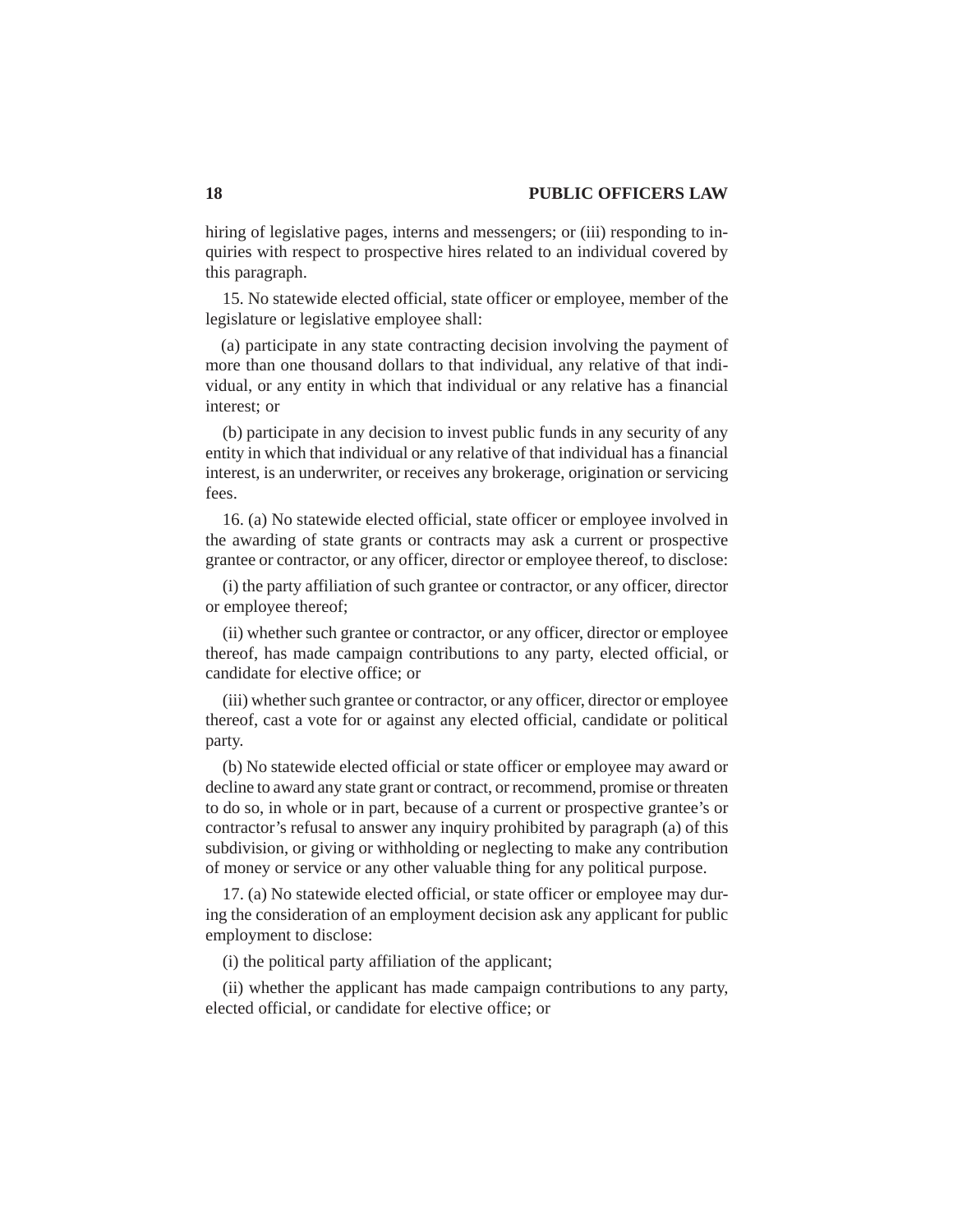(iii) whether the applicant cast a vote for or against any elected official, candidate or political party. The provisions of this paragraph shall not apply where (1) such inquiry is necessary for the proper application of any state law or regulation; or (2) such inquiry is consistent with publicly disclosed policies or practices of any state agency or public authority, whose purpose is to ensure the representation of more than one political party on any multi-member body.

(b) No statewide elected official or state officer or employee may decline to hire or promote, discharge, discipline, or in any manner change the official rank or compensation of any state official or employee, or applicant for employment, or promise or threaten to do so, based upon a refusal to answer any inquiry prohibited by paragraph (a) of this subdivision, or for giving or withholding or neglecting to make any contribution of money or service or any other valuable thing for any political purpose.

(c) No state officer or employee shall, directly or indirectly, use his or her official authority to compel or induce any other state officer or employee to make or promise to make any political contribution, whether by gift of money, service or other thing of value.

18. In addition to any penalty contained in any other provision of law, any person who knowingly and intentionally violates the provisions of subdivisions two through five, seven, eight, twelve or fourteen through seventeen of this section shall be subject to a civil penalty in an amount not to exceed forty thousand dollars and the value of any gift, compensation or benefit received in connection with such violation. Assessment of a civil penalty hereunder shall be made by the state oversight body with jurisdiction over such person. A state oversight body acting pursuant to its jurisdiction, may, in lieu of a civil penalty, with respect to a violation of subdivisions two through five, seven or eight of this section, refer a violation of any such subdivision to the appropriate prosecutor and upon such conviction such violation shall be punishable as a class A misdemeanor.

#### **§ 73-a. Financial disclosure.**

1. As used in this section:

(a) The term "statewide elected official" shall mean the governor, lieutenant governor, comptroller, or attorney general.

(b) The term "state agency" shall mean any state department, or division, board, commission, or bureau of any state department, any public benefit cor-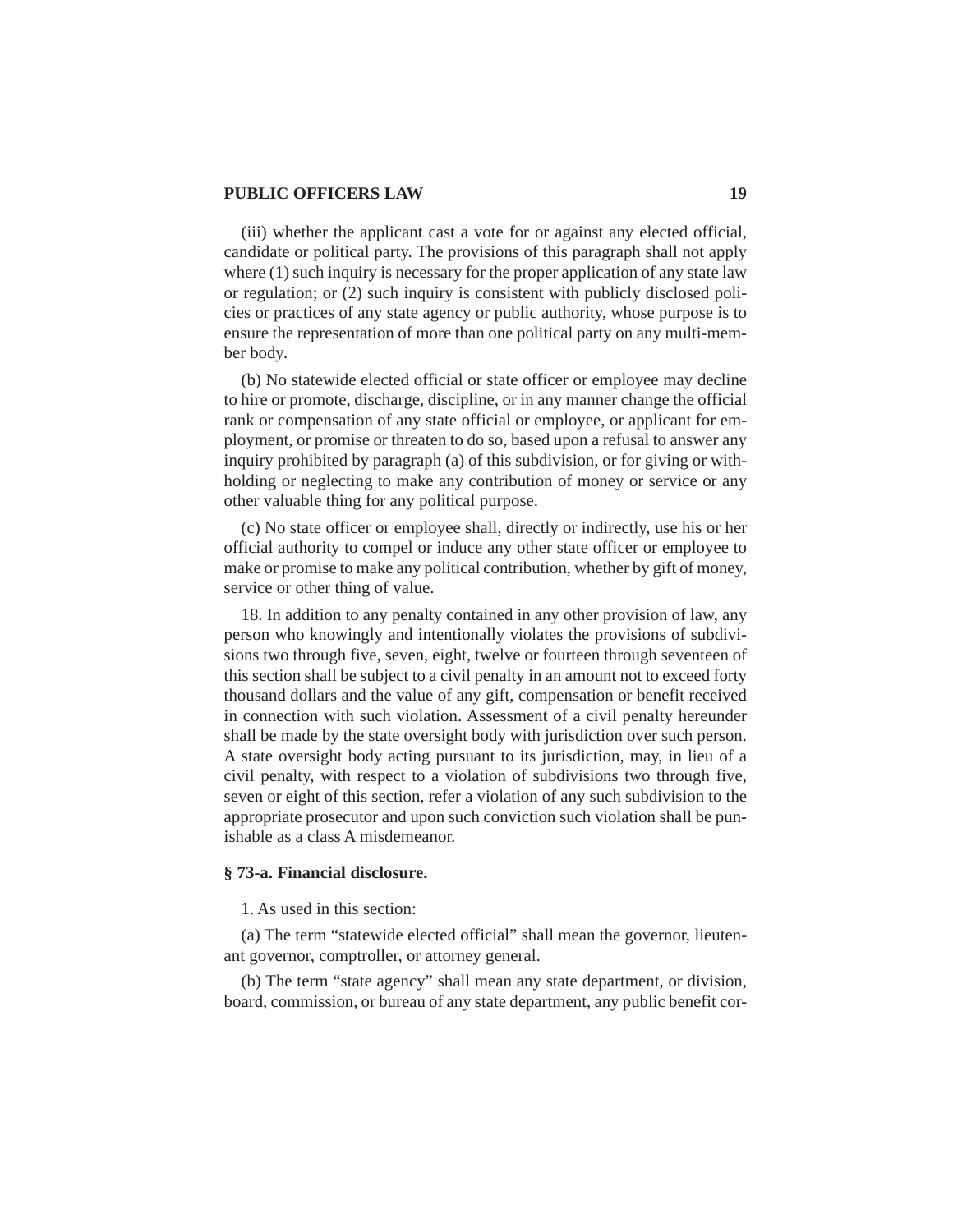poration, public authority or commission at least one of whose members is appointed by the governor, or the state university of New York or the city university of New York, including all their constituent units except community colleges of the state university of New York and the independent institutions operating statutory or contract colleges on behalf of the state.

(c) The term "state officer or employee" shall mean:

(i) heads of state departments and their deputies and assistants;

(ii) officers and employees of statewide elected officials, officers and employees of state departments, boards, bureaus, divisions, commissions, councils or other state agencies, who receive annual compensation in excess of the filing rate established by paragraph (l) of this subdivision or who hold policymaking positions, as annually determined by the appointing authority and set forth in a written instrument which shall be filed with the state ethics commission established by section ninety-four of the executive law during the month of February, provided, however, that the appointing authority shall amend such written instrument after such date within thirty days after the undertaking of policy-making responsibilities by a new employee or any other employee whose name did not appear on the most recent written instrument; and

(iii) members or directors of public authorities, other than multi-state authorities, public benefit corporations and commissions at least one of whose members is appointed by the governor, and employees of such authorities, corporations and commissions who receive annual compensation in excess of the filing rate established by paragraph (l) of this subdivision or who hold policy-making positions, as determined annually by the appointing authority and set forth in a written instrument which shall be filed with the state ethics commission established by section ninety-four of the executive law during the month of February, provided, however, that the appointing authority shall amend such written instrument after such date within thirty days after the undertaking of policy-making responsibilities by a new employee or any other employee whose name did not appear on the most recent written instrument.

(d) The term "legislative employee" shall mean any officer or employee of the legislature who receives annual compensation in excess of the filing rate established by paragraph (l) below or who is determined to hold a policymaking position by the appointing authority as set forth in a written instrument which shall be filed with the legislative ethics committee established by section eighty of the legislative law.

(e) The term "spouse" shall mean the husband or wife of the reporting individual unless living separate and apart from the reporting individual with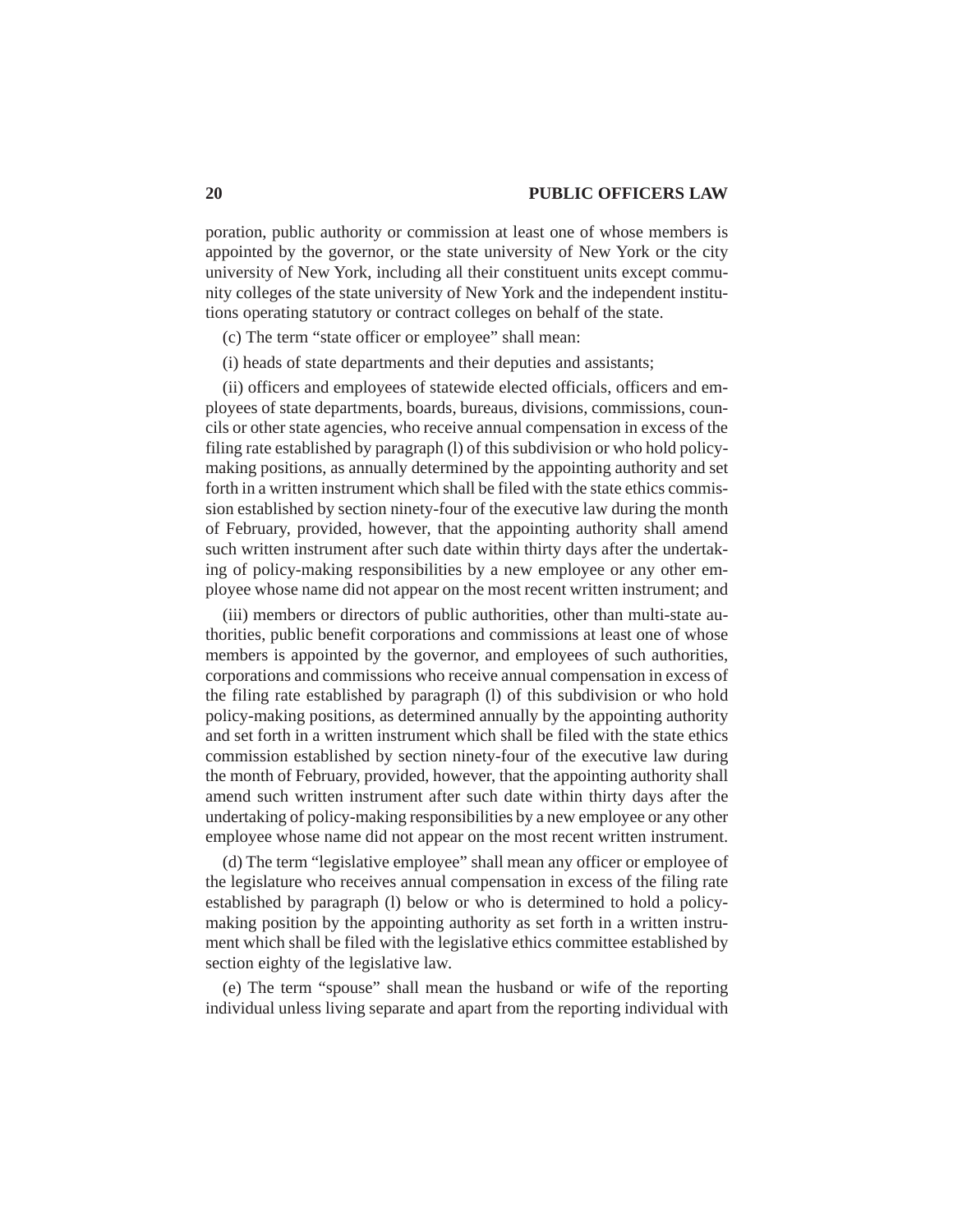the intention of terminating the marriage or providing for permanent separation or unless separated pursuant to: (i) a judicial order, decree or judgment, or (ii) a legally binding separation agreement.

(f) The term "relative" shall mean such individual's spouse, child, stepchild, stepparent, or any person who is a direct descendant of the grandparents of the reporting individual or of the reporting individual's spouse.

(g) The term "unemancipated child" shall mean any son, daughter, stepson or stepdaughter who is under age eighteen, unmarried and living in the household of the reporting individual.

(h) The term "political party chairman" shall have the same meaning as ascribed to such term by subdivision one of section seventy-three of this chapter.

(i) The term "local agency" shall mean:

(i) any county, city, town, village, school district or district corporation, or any agency, department, division, board, commission or bureau thereof; and

(ii) any public benefit corporation or public authority not included in the definition of a state agency.

(j) The term "regulatory agency" shall have the same meaning as ascribed to such term by subdivision one of section seventy-three of this chapter.

(k) The term "ministerial matter" shall have the same meaning as ascribed to such term by subdivision one of section seventy-three of this chapter.

(l) The term "filing rate" shall mean the job rate of SG-24 as set forth in paragraph a of subdivision one of section one hundred thirty of the civil service law as of April first of the year in which an annual financial disclosure statement shall be filed.

 2. (a) Every statewide elected official, state officer or employee, member of the legislature, legislative employee and political party chairman and every candidate for statewide elected office or for member of the legislature shall file an annual statement of financial disclosure containing the information and in the form set forth in subdivision three hereof. Such statement shall be filed on or before the fifteenth day of May with respect to the preceding calendar year, except that:

(i) a person who is subject to the reporting requirements of this subdivision and who timely filed with the internal revenue service an application for automatic extension of time in which to file his or her individual income tax return for the immediately preceding calendar or fiscal year shall be required to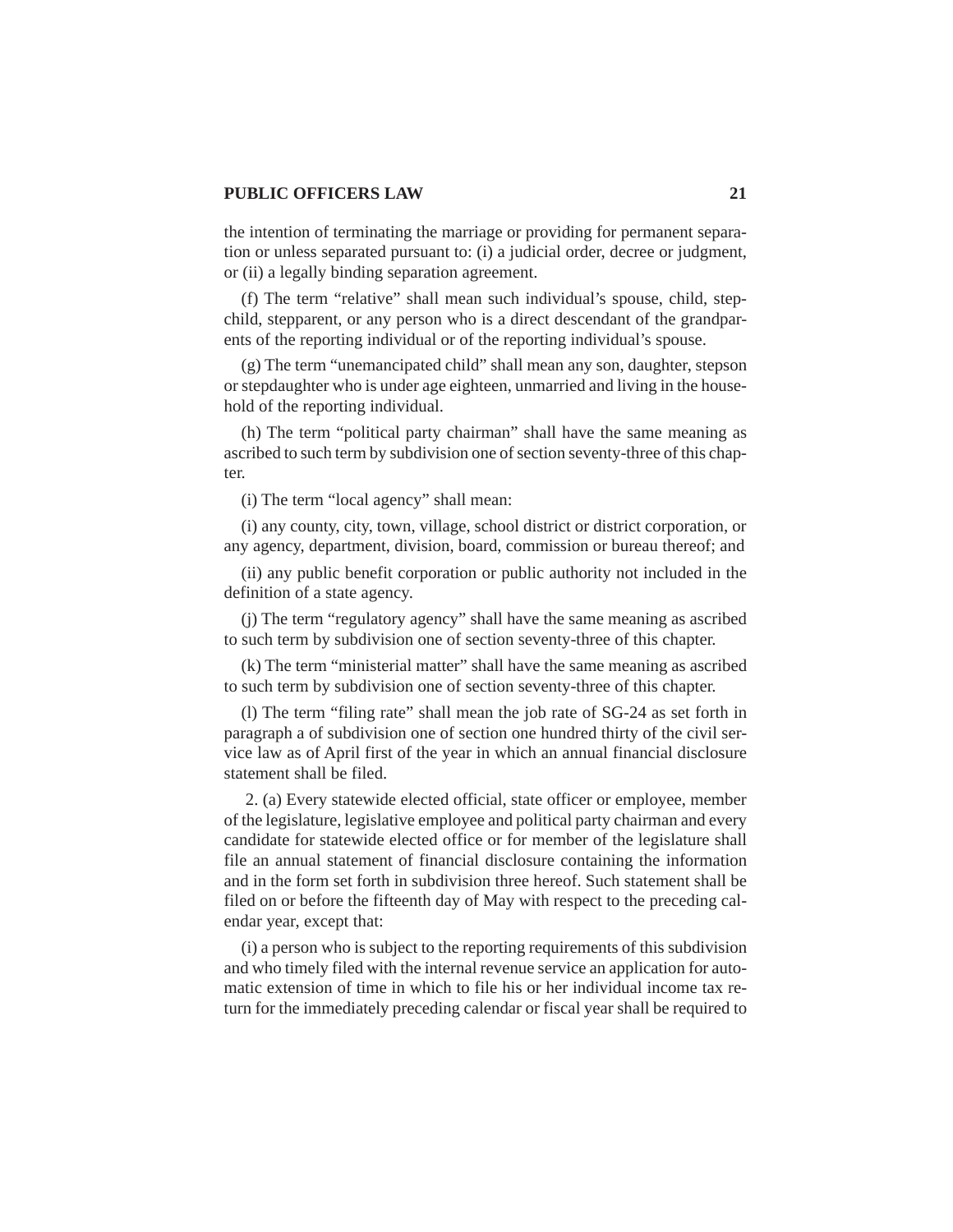file such financial disclosure statement on or before May fifteenth but may, without being subjected to any civil penalty on account of a deficient statement, indicate with respect to any item of the disclosure statement that information with respect thereto is lacking but will be supplied in a supplementary statement of financial disclosure, which shall be filed on or before the seventh day after the expiration of the period of such automatic extension of time within which to file such individual income tax return, provided that failure to file or to timely file such supplementary statement of financial disclosure or the filing of an incomplete or deficient supplementary statement of financial disclosure shall be subject to the notice and penalty provisions of this section respecting annual statements of financial disclosure as if such supplementary statement were an annual statement;

(ii) a person who is required to file an annual financial disclosure statement with the state ethics commission or with the legislative ethics committee, and who is granted an additional period of time within which to file such statement due to justifiable cause or undue hardship, in accordance with required rules and regulations on the subject adopted pursuant to paragraph c of subdivision nine of section ninety-four of the executive law or pursuant to paragraph c of subdivision eight of section eighty of the legislative law, shall file such statement within the additional period of time granted;

(iii) candidates for statewide office who receive a party designation for nomination by a state committee pursuant to section 6-104 of the election law shall file such statement within seven days after the date of the meeting at which they are so designated;

(iv) candidates for statewide office who receive twenty-five percent or more of the vote cast at the meeting of the state committee held pursuant to section 6-104 of the election law and who demand to have their names placed on the primary ballot and who do not withdraw within fourteen days after such meeting shall file such statement within seven days after the last day to withdraw their names in accordance with the provisions of such section of the election law;

(v) candidates for statewide office and candidates for member of the legislature who file party designating petitions for nomination at a primary election shall file such statement within seven days after the last day allowed by law for the filing of party designating petitions naming them as candidates for the next succeeding primary election;

(vi) candidates for independent nomination who have not been designated by a party to receive a nomination shall file such statement within seven days after the last day allowed by law for the filing of independent nominating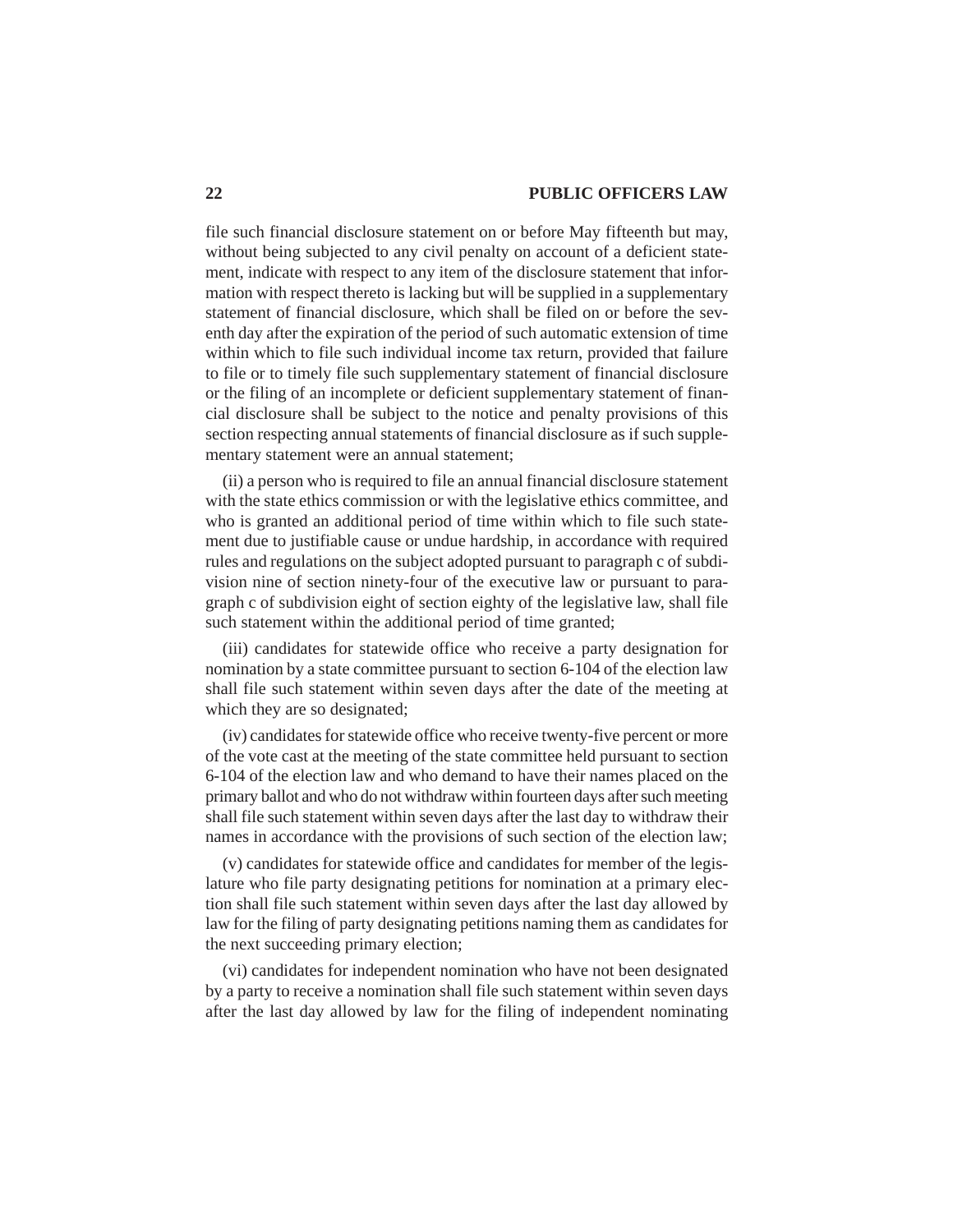petitions naming them as candidates in the next succeeding general or special election;

(vii) candidates who receive the nomination of a party for a special election shall file such statement within seven days after the date of the meeting of the party committee at which they are nominated; and

(viii) a candidate substituted for another candidate, who fills a vacancy in a party designation or in an independent nomination, caused by declination, shall file such statement within seven days after the last day allowed by law to file a certificate to fill a vacancy in such party designation or independent nomination.

(b) As used in this subdivision, the terms "party", "committee" (when used in conjunction with the term "party"), "designation", "primary", "primary election", "nomination", "independent nomination" and "ballot" shall have the same meanings as those contained in section 1-104 of the election law.

(c) If the reporting individual is a senator or member of assembly, candidate for the senate or member of assembly or a legislative employee, such statement shall be filed with the legislative ethics committee established by section eighty of the legislative law. If the reporting individual is a statewide elected official, candidate for statewide elected office, a state officer or employee or a political party chairman, such statement shall be filed with the state ethics commission established by section ninety-four of the executive law.

(d) The legislative ethics committee and the state ethics commission shall obtain from the state board of elections a list of all candidates for statewide office and for member of the legislature, and from such list, shall determine and publish a list of those candidates who have not, within ten days after the required date for filing such statement, filed the statement required by this subdivision.

(e) Any person required to file such statement who commences employment after May fifteenth of any year and political party chairman shall file such statement within thirty days after commencing employment or of taking the position of political party chairman, as the case may be.

(f) A person who may otherwise be required to file more than one annual financial disclosure statement with both the state ethics commission and the legislative ethics committee in any one calendar year may satisfy such requirement by filing one such statement with either body and by notifying the other body of such compliance.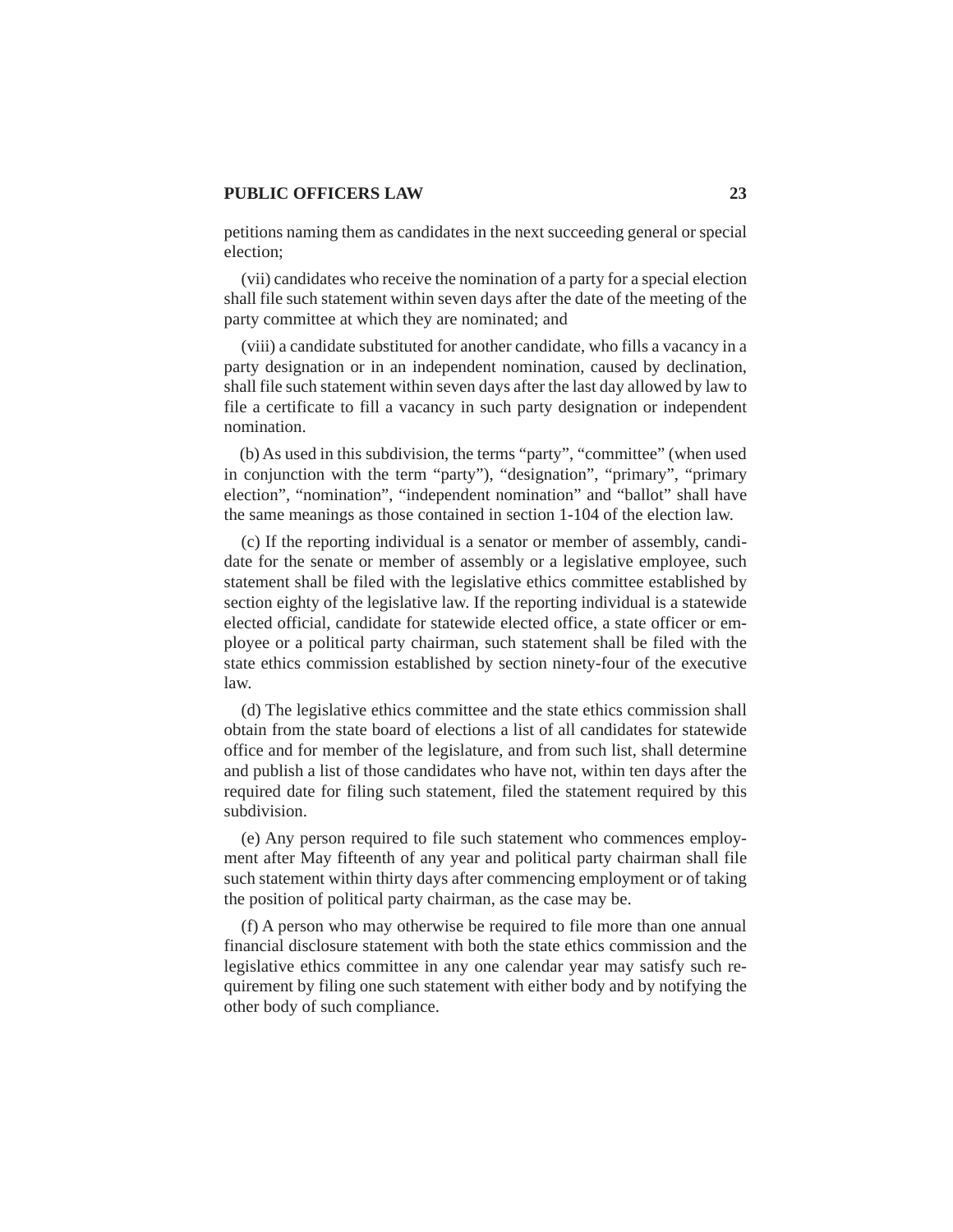(g) A person who is employed in more than one employment capacity for one or more employers certain of whose officers and employees are subject to filing a financial disclosure statement with the same ethics commission or ethics committee, as the case may be, and who receives distinctly separate payments of compensation for such employment shall be subject to the filing requirements of this section if the aggregate annual compensation for all such employment capacities is in excess of the filing rate notwithstanding that such person would not otherwise be required to file with respect to any one particular employment capacity. A person not otherwise required to file a financial disclosure statement hereunder who is employed by an employer certain of whose officers or employees are subject to filing a financial disclosure statement with the state ethics commission and who is also employed by an employer certain of whose officers or employees are subject to filing a financial disclosure statement with the legislative ethics committee shall not be subject to filing such statement with either such commission or such committee on the basis that his aggregate annual compensation from all such employers is in excess of the filing rate.

(h) A statewide elected official or member of the legislature, who is simultaneously a candidate for statewide elected office or member of the legislature, shall satisfy the filing deadline requirements of this subdivision by complying only with the deadline applicable to one who holds a statewide elected office or who holds the office of member of the legislature.

(i) A candidate whose name will appear on both a party designating petition and on an independent nominating petition for the same office or who will be listed on the election ballot for the same office more than once shall satisfy the filing deadline requirements of this subdivision by complying with the earliest applicable deadline only.

(j) A member of the legislature who is elected to such office at a special election prior to May fifteenth in any year shall satisfy the filing requirements of this subdivision in such year by complying with the earliest applicable deadline only.

3. The annual statement of financial disclosure shall contain the information and shall be in the form set forth hereinbelow:

## **ANNUAL STATEMENT OF FINANCIAL DISCLOSURE** — (For calendar year <u>)</u>

1. Name

2. (a) Title of Position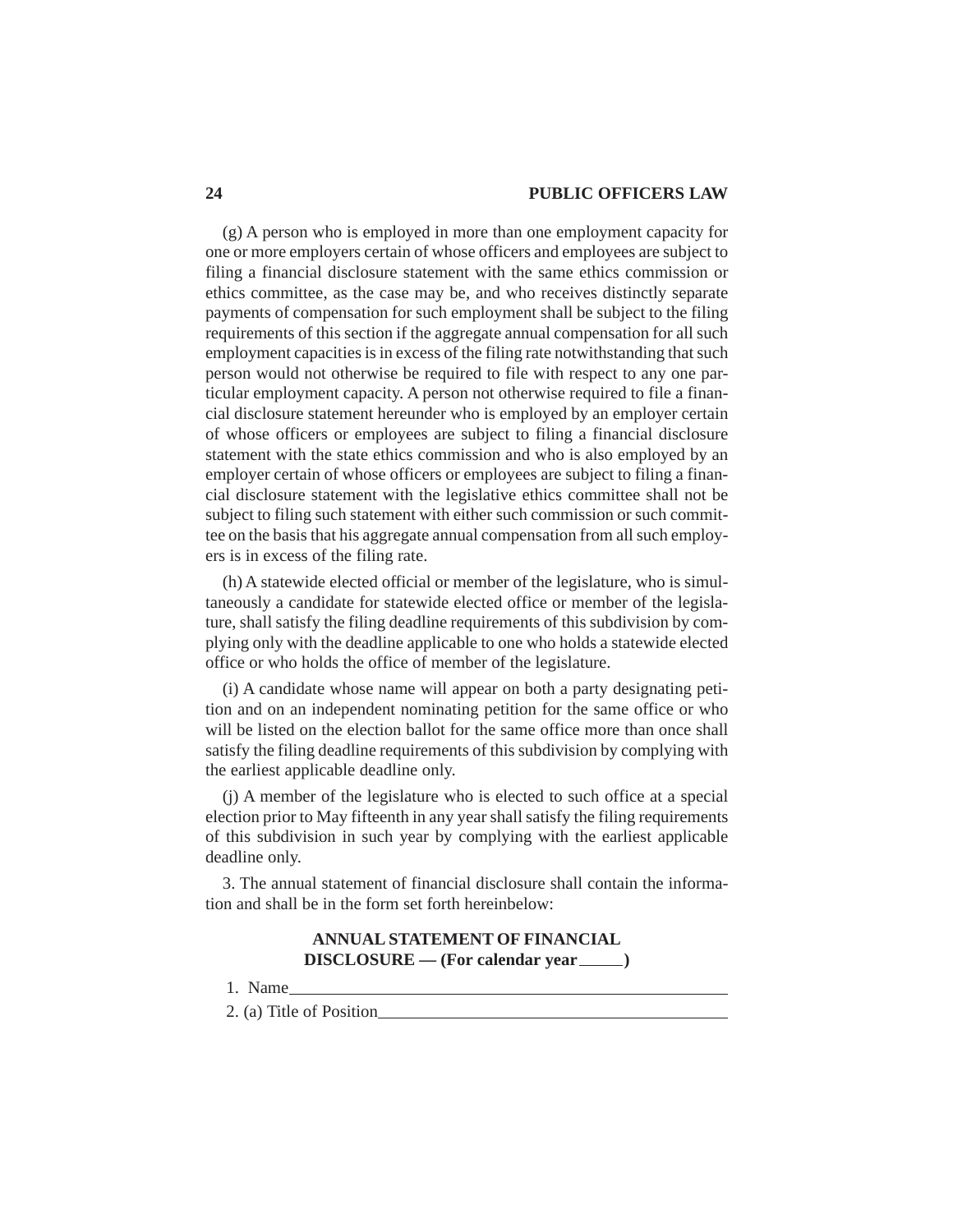(b) Department, Agency or other Governmental Entity

- (c) Address of Present Office
- (d) Office Telephone Number
- 3. (a) Marital Status . If married, please give spouse's full name including maiden name where applicable.
	- (b) List the names of all unemancipated children.

Answer each of the following questions completely, with respect to calendar year  $\frac{1}{\sqrt{2}}$ , unless another period or date is otherwise specified. If additional space is needed, attach additional pages.

Whenever a "value" or "amount" is required to be reported herein, such value or amount shall be reported as being within one of the following Categories: Category A - under \$5,000; Category B - \$5,000 to under \$20,000; Category  $C - $20,000$  to under \$60,000; Category  $D - $60,000$  to under \$100,000; Category E - \$100,000 to under \$250,000; and Category F - \$250,000 or over. A reporting individual shall indicate the Category by letter only.

Whenever "income" is required to be reported herein, the term "income" shall mean the aggregate net income before taxes from the source identified.

The term "calendar year" shall mean the year ending the December 31st preceding the date of filing of the annual statement.

4. (a) List any office, trusteeship, directorship, partnership, or position of any nature, whether compensated or not, held by the reporting individual with any firm, corporation, association, partnership, or other organization other than the State of New York. Include compensated honorary positions; do NOT list membership or uncompensated honorary positions. If the listed entity was licensed by any state or local agency, was regulated by any state regulatory agency or local agency, or, as a regular and significant part of the business or activity of said entity, did busi-

.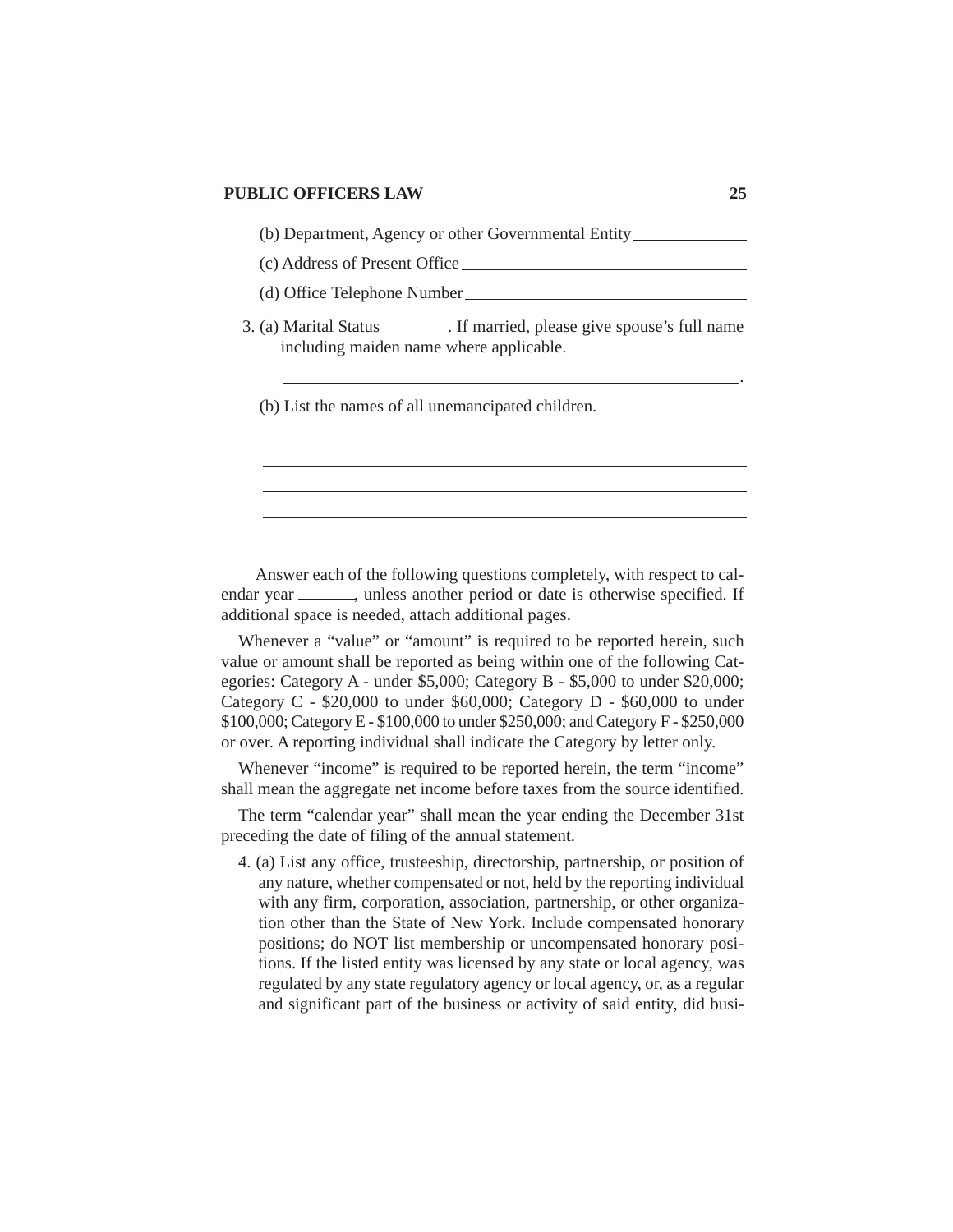ness with, or had matters other than ministerial matters before, any state or local agency, list the name of any such agency.

| Position | Organization | State or<br>Local Agency |
|----------|--------------|--------------------------|
|          |              |                          |
|          |              |                          |
|          |              |                          |
|          |              |                          |

(b) List any office, trusteeship, directorship, partnership, or position of any nature, whether compensated or not, held by the spouse or unemancipated child of the reporting individual, with any firm, corporation, association, partnership, or other organization other than the State of New York. Include compensated honorary positions; do NOT list membership or uncompensated honorary positions. If the listed entity was licensed by any state or local agency, was regulated by any state regulatory agency or local agency, or, as a regular and significant part of the business or activity of said entity, did business with, or had matters other than ministerial matters before, any state or local agency, list the name of any such agency.

| Position | Organization | State or<br>Local Agency |
|----------|--------------|--------------------------|
|          |              |                          |
|          |              |                          |
|          |              |                          |
|          |              |                          |

5. (a) List the name, address and description of any occupation, employment (other than the employment listed under Item 2 above), trade, business or profession engaged in by the reporting individual. If such activity was licensed by any state or local agency, was regulated by any state regulatory agency or local agency, or, as a regular and significant part of the business or activity of said entity, did business with, or had matters other than ministerial matters before, any state or local agency, list the name of any such agency.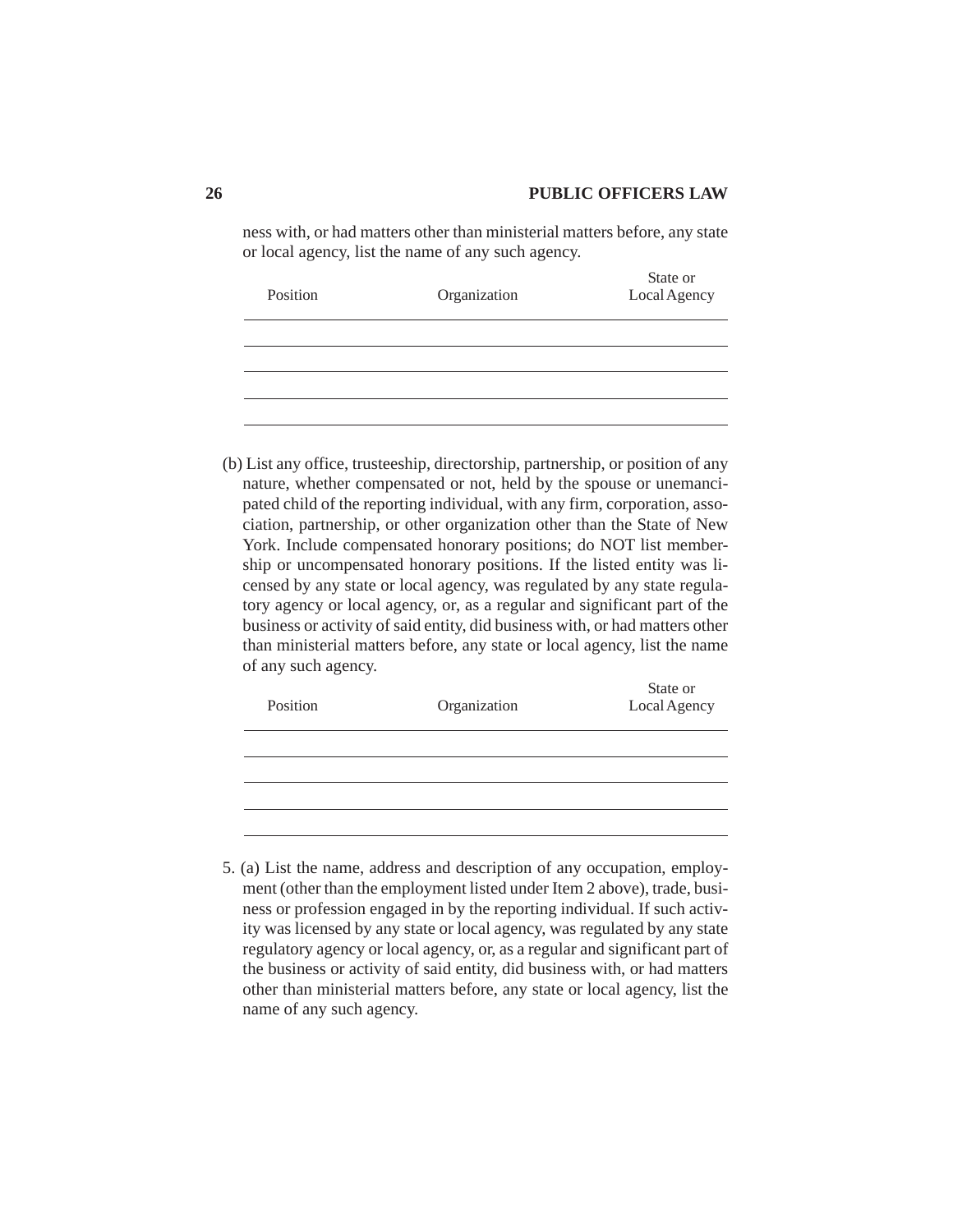| Position | Name & Address<br>of Organization                                                                                                                                                                                                                                                                                                                                                                                                                                                                                                                                                                                          | Description | State or<br>Local Agency |  |  |
|----------|----------------------------------------------------------------------------------------------------------------------------------------------------------------------------------------------------------------------------------------------------------------------------------------------------------------------------------------------------------------------------------------------------------------------------------------------------------------------------------------------------------------------------------------------------------------------------------------------------------------------------|-------------|--------------------------|--|--|
|          |                                                                                                                                                                                                                                                                                                                                                                                                                                                                                                                                                                                                                            |             |                          |  |  |
|          |                                                                                                                                                                                                                                                                                                                                                                                                                                                                                                                                                                                                                            |             |                          |  |  |
|          |                                                                                                                                                                                                                                                                                                                                                                                                                                                                                                                                                                                                                            |             |                          |  |  |
|          | (b) If the spouse or unemancipated child of the reporting individual was<br>engaged in any occupation, employment, trade, business or profession<br>which activity was licensed by any state or local agency, was regulated<br>by any state regulatory agency or local agency, or, as a regular and sig-<br>nificant part of the business or activity of said entity, did business with,<br>or had matters other than ministerial matters before, any state or local<br>agency, list the name, address and description of such occupation, em-<br>ployment, trade, business or profession and the name of any such agency. |             |                          |  |  |
|          | Name & Address                                                                                                                                                                                                                                                                                                                                                                                                                                                                                                                                                                                                             |             | State or                 |  |  |

| Position | Name & Address<br>of Organization | Description | State or<br>Local Agency |
|----------|-----------------------------------|-------------|--------------------------|
|          |                                   |             |                          |
|          |                                   |             |                          |
|          |                                   |             |                          |

6. List any interest, in EXCESS of \$1,000, held by the reporting individual, such individual's spouse or unemancipated child, or partnership of which any such person is a member, or corporation, 10% or more of the stock of which is owned or controlled by any such person, whether vested or contingent, in any contract made or executed by a state or local agency and include the name of the entity which holds such interest and the relationship of the reporting individual or such individual's spouse or such child to such entity and the interest in such contract. Do NOT include bonds and notes. Do NOT list any interest in any such contract on which final payment has been made and all obligations under the contract except for guarantees and warranties have been performed, provided, however, that such an interest must be listed if there has been an ongoing dispute during the calendar year for which this statement is filed with respect to any such guarantees or warranties. Do NOT list any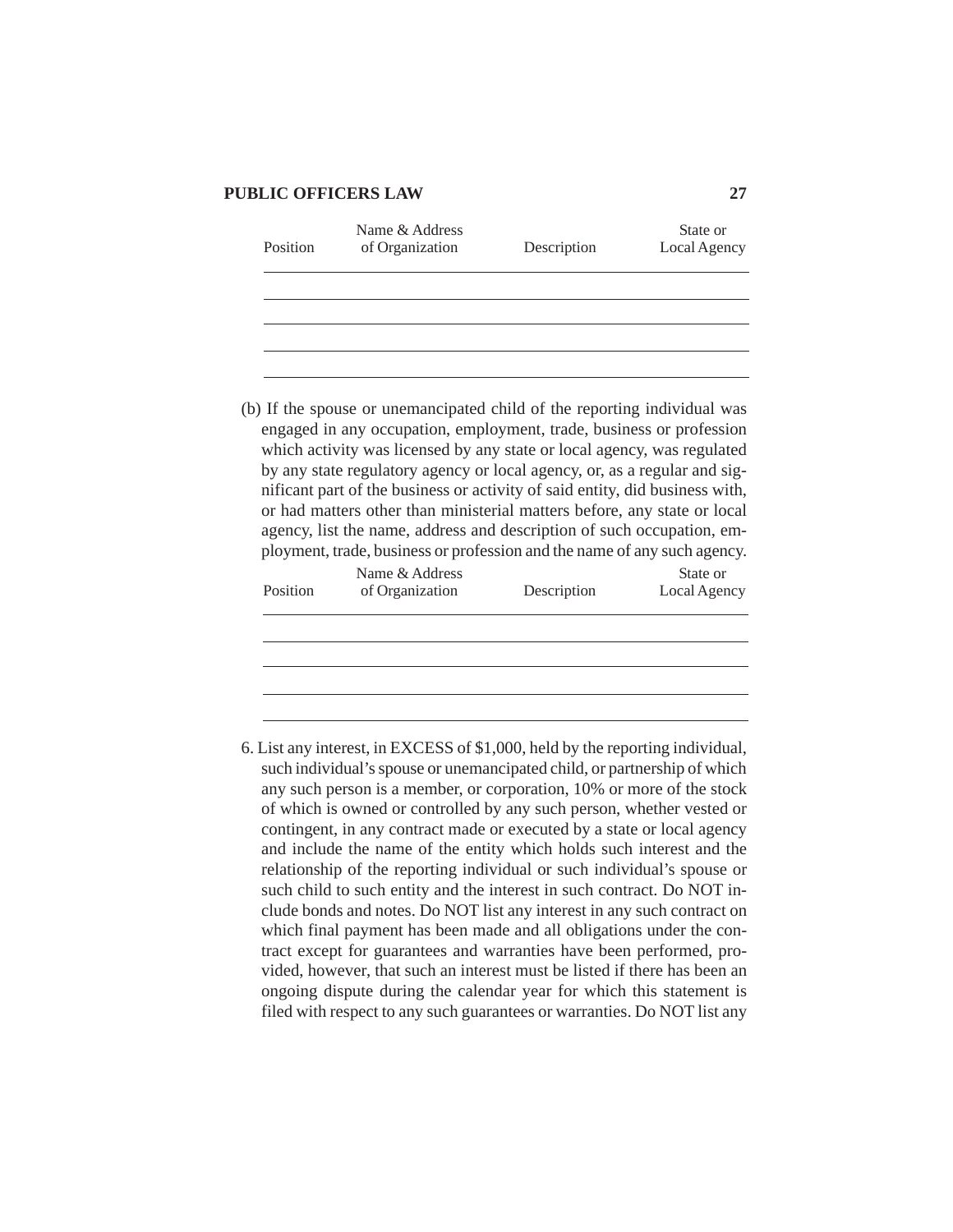interest in a contract made or executed by a local agency after public notice and pursuant to a process for competitive bidding or a process for competitive requests for proposals.

cal party or political organization, as a member of any political party committee, or as a political party district leader. The term "party" shall have the same meaning as "party" in the election law. The term "political organization" means any party or independent body as defined in the election law or any organization that is affiliated with or a subsidiary of a party or independent body.

8. (a) If the reporting individual practices law, is licensed by the department of state as a real estate broker or agent or practices a profession licensed by the department of education, give a general description of the principal subject areas of matters undertaken by such individual. Additionally, if such an individual practices with a firm or corporation and is a partner or shareholder of the firm or corporation, give a general description of principal subject areas of matters undertaken by such firm or corporation. Do not list the name of the individual clients, customers or patients.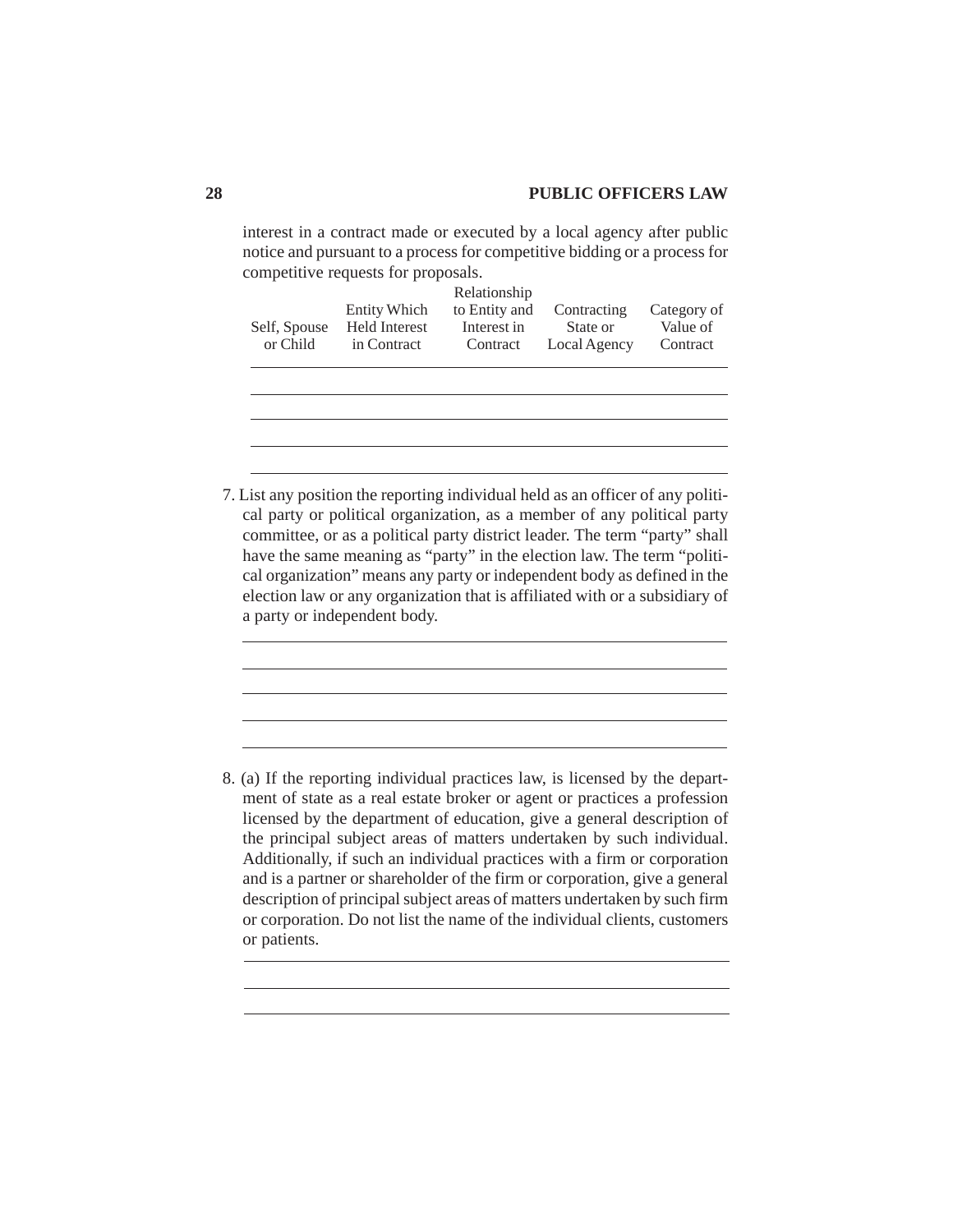(b) List the name, principal address and general description or the nature of the business activity of any entity in which the reporting individual or such individual's spouse had an investment in excess of \$1,000 excluding investments in securities and interests in real property.

9. List each source of gifts, EXCLUDING campaign contributions, in EX-CESS of \$1,000, received during the reporting period for which this statement is filed by the reporting individual or such individual's spouse or unemancipated child from the same donor, EXCLUDING gifts from a relative. INCLUDE the name and address of the donor. The term "gifts" does not include reimbursements, which term is defined in item 10. Indicate the value and nature of each such gift.

| Self, Spouse<br>or Child | Name of<br>Donor | <b>Address</b> | Nature of Gift | Category of<br>Value of<br>Contract |
|--------------------------|------------------|----------------|----------------|-------------------------------------|
|                          |                  |                |                |                                     |
|                          |                  |                |                |                                     |
|                          |                  |                |                |                                     |

10. Identify and briefly describe the source of any reimbursements for expenditures, EXCLUDING campaign expenditures and expenditures in connection with official duties reimbursed by the state, in EXCESS of \$1,000 from each such source. For purposes of this item, the term "reimbursements" shall mean any travel-related expenses provided by nongovernmental sources and for activities related to the reporting individual's official duties such as, speaking engagements, conferences, or factfinding events. The term "reimbursements" does NOT include gifts reported under item 9.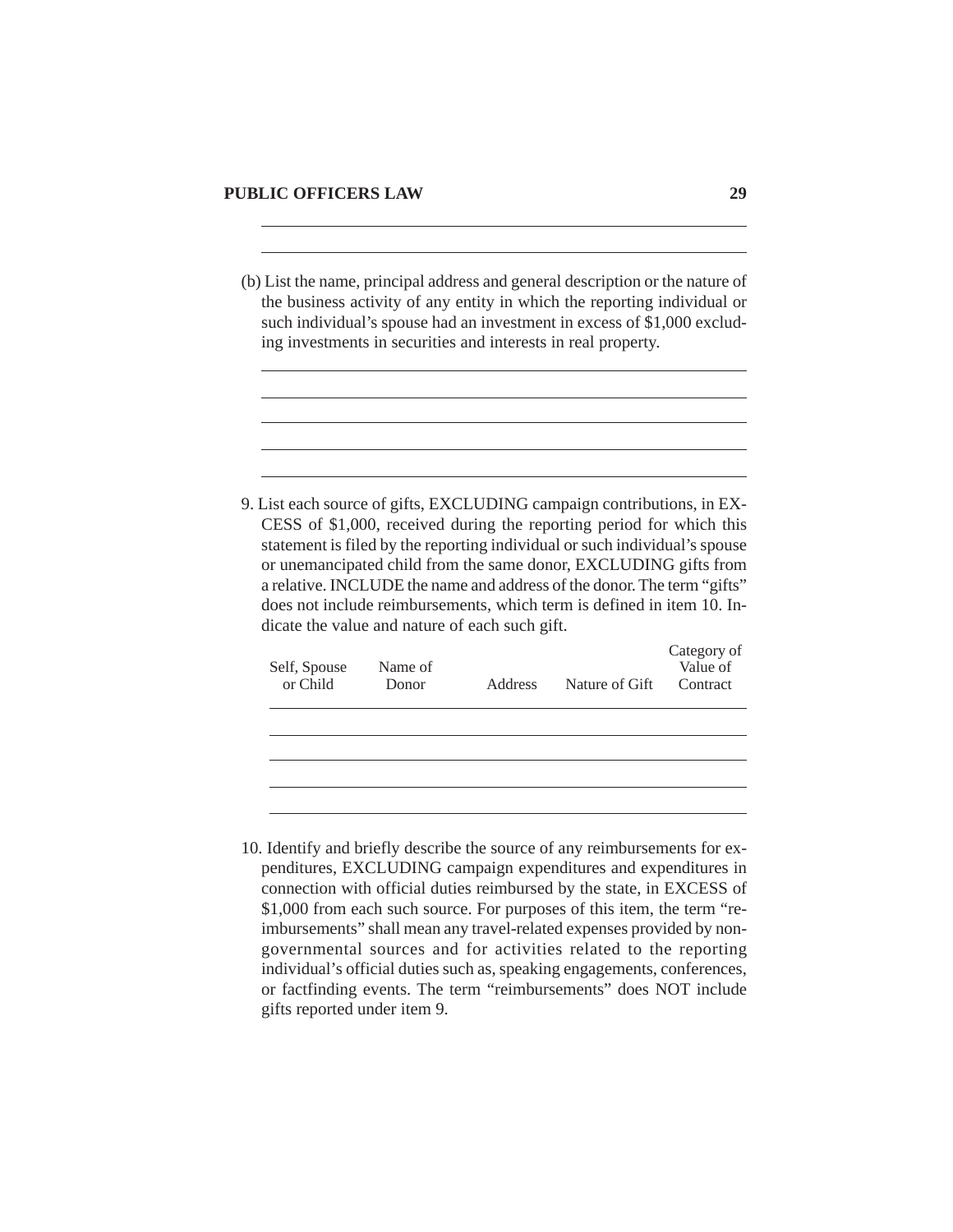| Source                                                                                                                                                                                                                                                                                                                                                                                                                                                                                                                                                                                                                  | Description        |
|-------------------------------------------------------------------------------------------------------------------------------------------------------------------------------------------------------------------------------------------------------------------------------------------------------------------------------------------------------------------------------------------------------------------------------------------------------------------------------------------------------------------------------------------------------------------------------------------------------------------------|--------------------|
|                                                                                                                                                                                                                                                                                                                                                                                                                                                                                                                                                                                                                         |                    |
|                                                                                                                                                                                                                                                                                                                                                                                                                                                                                                                                                                                                                         |                    |
| 11. List the identity and value, if reasonably ascertainable, of each interest<br>in a trust, estate or other beneficial interest, including retirement plans<br>other than retirement plans of the state of New York or the city of New<br>York, and deferred compensation plans (e.g., 401, 403(b), 457, etc.) es-<br>tablished in accordance with the internal revenue code, in which the<br>REPORTING INDIVIDUAL held a beneficial interest in EXCESS of<br>\$1,000 at any time during the preceding year. Do NOT report interests<br>in a trust, estate or other beneficial interest established by or for, or the |                    |
| estate of, a relative.<br>Identity                                                                                                                                                                                                                                                                                                                                                                                                                                                                                                                                                                                      | Category of Value* |
|                                                                                                                                                                                                                                                                                                                                                                                                                                                                                                                                                                                                                         |                    |
| * The value of such interest shall be reported only if reasonablyascertainable.                                                                                                                                                                                                                                                                                                                                                                                                                                                                                                                                         |                    |
| 12. (a) Describe the terms of, and the parties to, any contract, promise, or<br>other agreement between the reporting individual and any person, firm,<br>or corporation with respect to the employment of such individual after<br>leaving office or position (other than a leave of absence).                                                                                                                                                                                                                                                                                                                         |                    |
|                                                                                                                                                                                                                                                                                                                                                                                                                                                                                                                                                                                                                         |                    |
|                                                                                                                                                                                                                                                                                                                                                                                                                                                                                                                                                                                                                         |                    |
| (b) Describe the parties to and the terms of any agreement providing for<br>continuation of payments or benefits to the REPORTING INDIVIDUAL                                                                                                                                                                                                                                                                                                                                                                                                                                                                            |                    |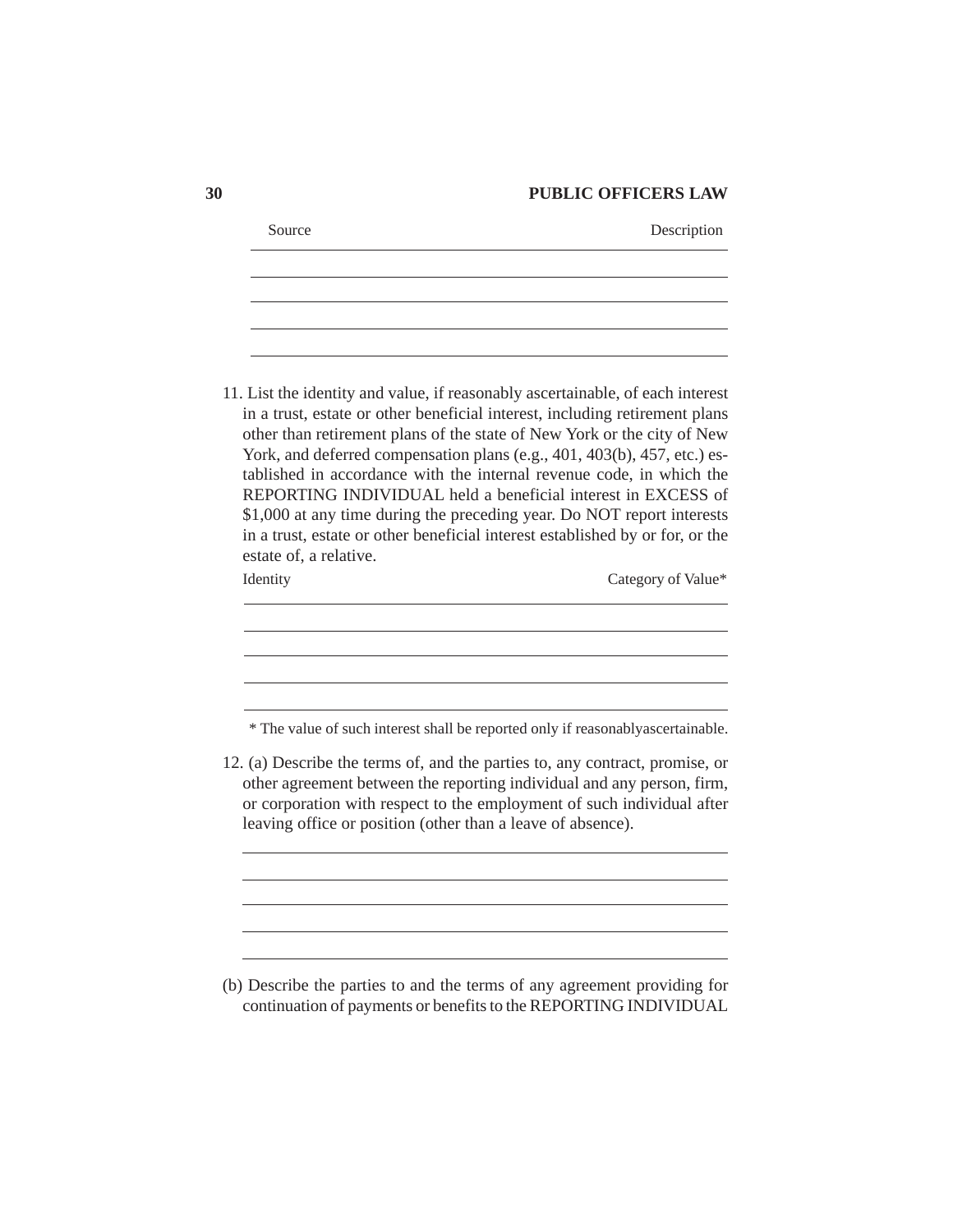in EXCESS of \$1,000 from a prior employer OTHER THAN the State.(This includes interests in or contributions to a pension fund, profitsharing plan, or life or health insurance; buy-out agreements; severance payments; etc.)

13. List below the nature and amount of any income in EXCESS of \$1,000 from EACH SOURCE for the reporting individual and such individual's spouse for the taxable year last occurring prior to the date of filing. Nature of income includes, but is not limited to, all income (other than that received from the employment listed under Item 2 above) from compensated employment whether public or private, directorships and other fiduciary positions, contractual arrangements, teaching income, partnerships, honorariums, lecture fees, consultant fees, bank and bond interest, dividends, income derived from a trust, real estate rents, and recognized gains from the sale or exchange of real or other property. Income from a business or profession and real estate rents shall be reported with the source identified by the building address in the case of real estate rents and otherwise by the name of the entity and not by the name of the individual customers, clients or tenants, with the aggregate net income before taxes for each building address or entity. The receipt of maintenance received in connection with a matrimonial action, alimony and child support payments shall not be listed.

| Self/Spouse | Source | Nature | Category of<br>Amount |
|-------------|--------|--------|-----------------------|
|             |        |        |                       |
|             |        |        |                       |
|             |        |        |                       |
|             |        |        |                       |

14. List the sources of any deferred income (not retirement income) in EX-CESS of \$1,000 from each source to be paid to the reporting individual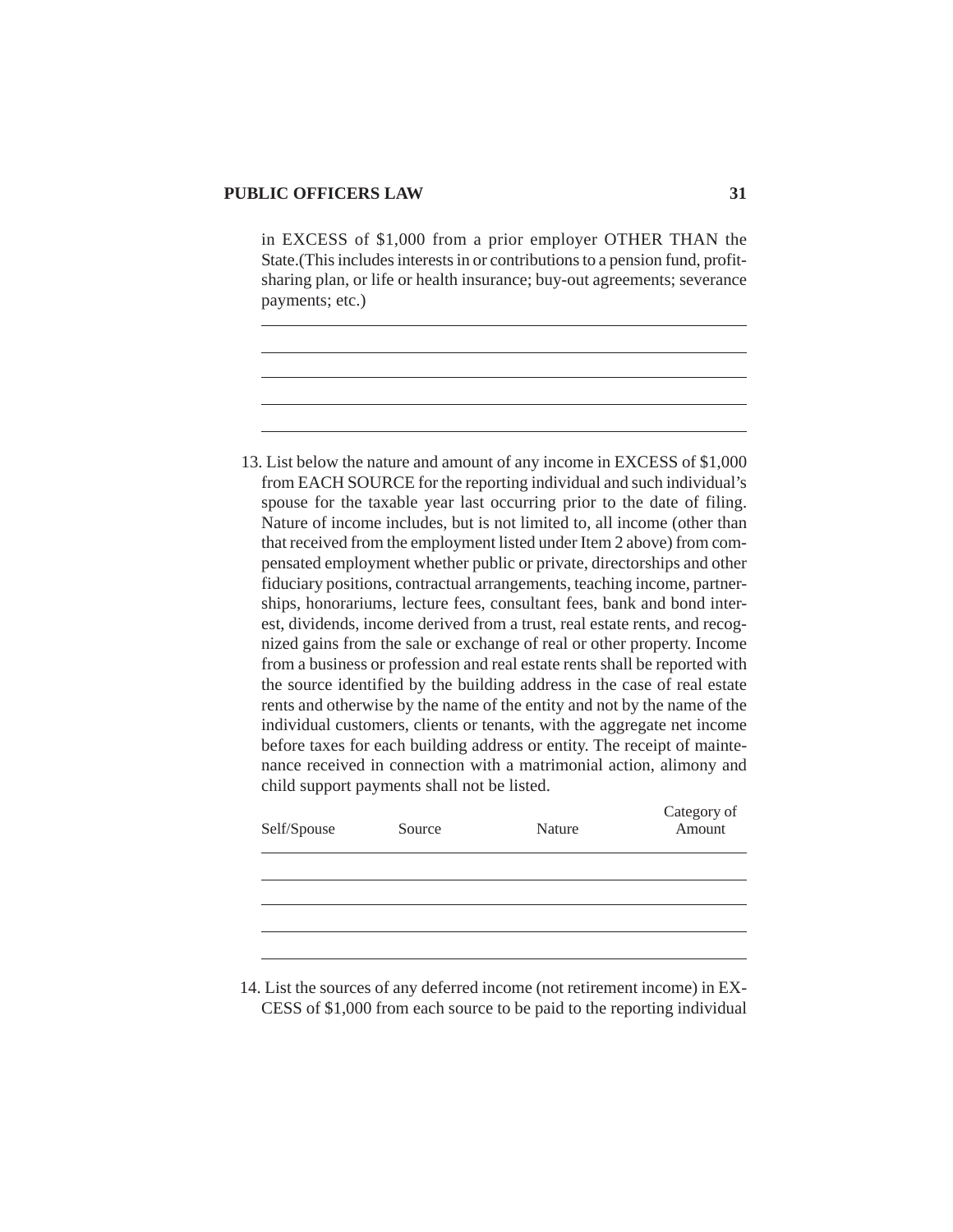following the close of the calendar year for which this disclosure statement is filed, other than deferred compensation reported in item 11 hereinabove. Deferred income derived from the practice of a profession shall be listed in the aggregate and shall identify as the source, the name of the firm, corporation, partnership or association through which the income was derived, but shall not identify individual clients.

| Source                          |                                                                                                                                                                                                                                                                                                                                                                                                                                                                         | Category of Amount   |
|---------------------------------|-------------------------------------------------------------------------------------------------------------------------------------------------------------------------------------------------------------------------------------------------------------------------------------------------------------------------------------------------------------------------------------------------------------------------------------------------------------------------|----------------------|
|                                 |                                                                                                                                                                                                                                                                                                                                                                                                                                                                         |                      |
|                                 |                                                                                                                                                                                                                                                                                                                                                                                                                                                                         |                      |
|                                 |                                                                                                                                                                                                                                                                                                                                                                                                                                                                         |                      |
|                                 |                                                                                                                                                                                                                                                                                                                                                                                                                                                                         |                      |
|                                 | 15. List each assignment of income in EXCESS of \$1,000, and each trans-<br>fer other than to a relative during the reporting period for which this<br>statement is filed for less than fair consideration of an interest in a trust,<br>estate or other beneficial interest, securities or real property, by the re-<br>porting individual, in excess of \$1,000, which would otherwise be re-<br>quired to be reported herein and is not or has not been so reported. |                      |
| Item Assigned<br>or Transferred | Assigned or<br>Transferred to                                                                                                                                                                                                                                                                                                                                                                                                                                           | Category of<br>Value |
|                                 |                                                                                                                                                                                                                                                                                                                                                                                                                                                                         |                      |
|                                 |                                                                                                                                                                                                                                                                                                                                                                                                                                                                         |                      |
|                                 |                                                                                                                                                                                                                                                                                                                                                                                                                                                                         |                      |
|                                 |                                                                                                                                                                                                                                                                                                                                                                                                                                                                         |                      |

16. List below the type and market value of securities held by the reporting individual or such individual's spouse from each issuing entity in EX-CESS of \$1,000 at the close of the taxable year last occurring prior to the date of filing, including the name of the issuing entity exclusive of securities held by the reporting individual issued by a professional corporation. Whenever an interest in securities exists through a beneficial interest in a trust, the securities held in such trust shall be listed ONLY IF the reporting individual has knowledge thereof except where the reporting individual or the reporting individual's spouse has transferred assets to such trust for his or her benefit in which event such securities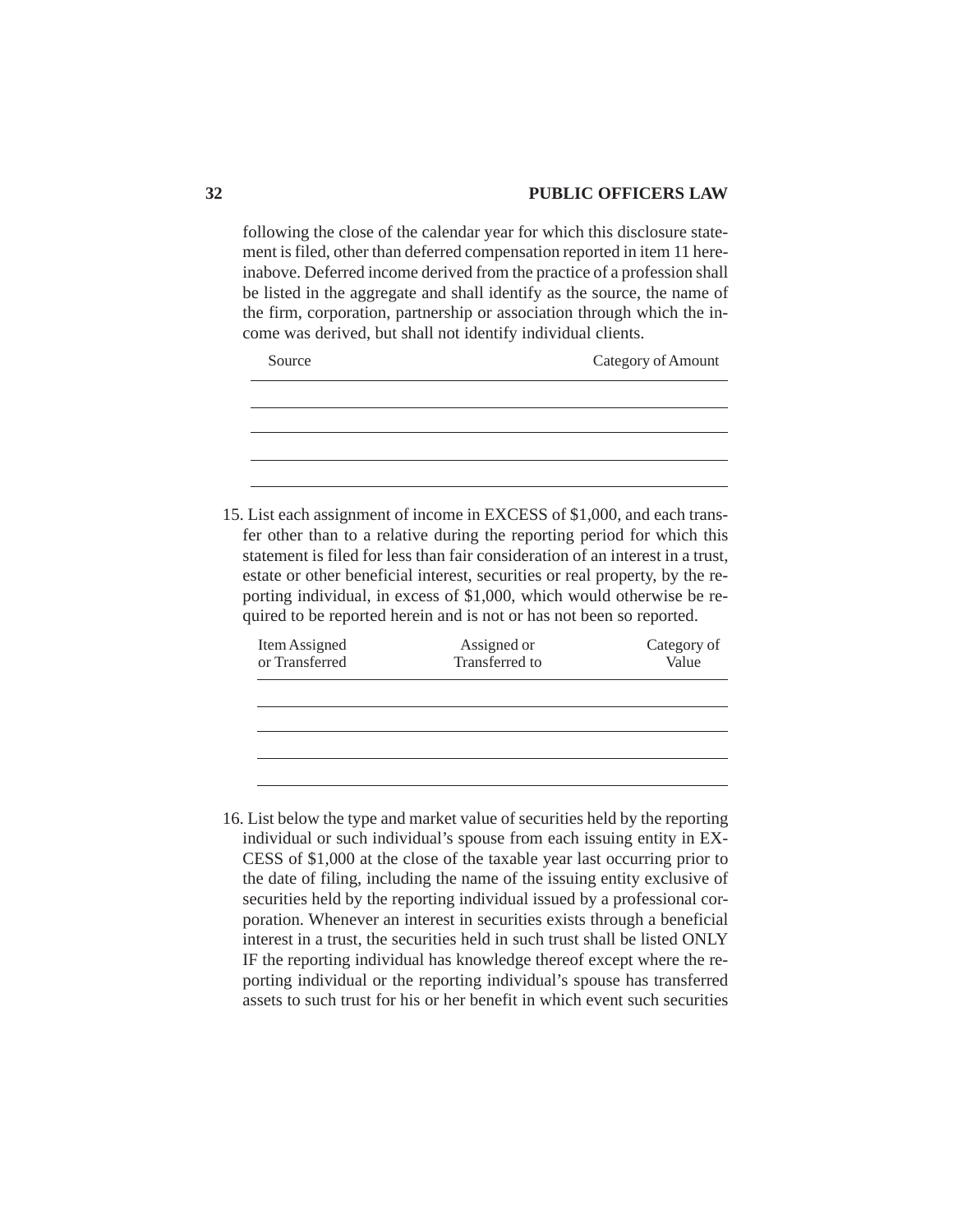shall be listed unless they are not ascertainable by the reporting individual because the trustee is under an obligation or has been instructed in writing not to disclose the contents of the trust to the reporting individual. Securities of which the reporting individual or the reporting individual's spouse is the owner of record but in which such individual or the reporting individual's spouse has no beneficial interest shall not be listed. Indicate percentage of ownership ONLY if the reporting person or the reporting person's spouse holds more than five percent (5%) of the stock of a corporation in which the stock is publicly traded or more than ten percent (10%) of the stock of a corporation in which the stock is NOT publicly traded. Also list securities owned for investment purposes by a corporation more than fifty percent (50%) of the stock of which is owned or controlled by the reporting individual or such individual's spouse. For the purpose of this item the term "securities" shall mean mutual funds, bonds, mortgages, notes, obligations, warrants and stocks of any class, investment interests in limited or general partnerships and certificates of deposits (CDs) and such other evidences of indebtedness and certificates of interest as are usually referred to as securities. The market value for such securities shall be reported only if reasonably ascertainable and shall not be reported if the security is an interest in a general partnership that was listed in item 8 (a) or if the security is corporate stock, NOT publicly traded, in a trade or business of a reporting individual or a reporting individual's spouse.

|             |         | Percentage of corporate                  | Category of         |
|-------------|---------|------------------------------------------|---------------------|
|             |         | stock owned or                           | Market Value as     |
|             |         | controlled (if more than                 | of the close of     |
|             |         | 5% of publicily traded                   | the taxable year    |
|             |         | stock, or more than                      | last occurring      |
|             | Issuing | Type of 10% of stock not                 | prior to the filing |
| Self/Spouse |         | Entity Security publicly traded, is held | of this statement   |
|             |         |                                          |                     |

17. List below the location, size, general nature, acquisition date, market value and percentage of ownership of any real property in which any vested or contingent interest in EXCESS of \$1,000 is held by the reporting indi-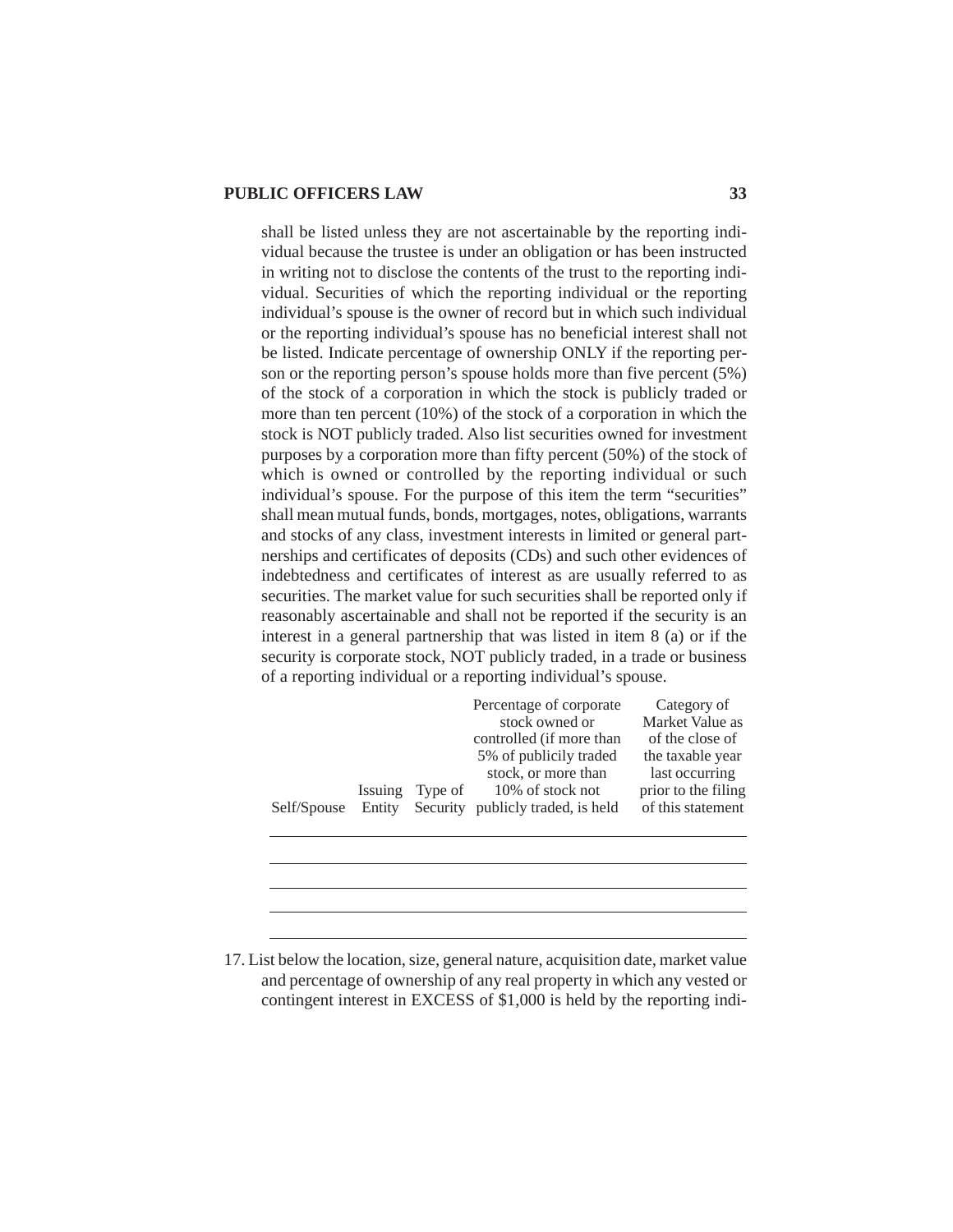vidual or the reporting individual's spouse. Also list real property owned for investment purposes by a corporation more than fifty percent 50% of the stock of which is owned or controlled by the reporting individual or such individual's spouse. Do NOT list any real property which is the primary or secondary personal residence of the reporting individual or the reporting individual's spouse, except where there is a co-owner who is other than a relative.

|                                       |  |  |                                         | Category<br>of |
|---------------------------------------|--|--|-----------------------------------------|----------------|
| Self/Spouse/                          |  |  | General Acquisiton Percentage of Market |                |
| Corporation Location Size Nature Date |  |  | Ownership                               | Value          |
|                                       |  |  |                                         |                |
|                                       |  |  |                                         |                |
|                                       |  |  |                                         |                |
|                                       |  |  |                                         |                |
|                                       |  |  |                                         |                |

18. List below all notes and accounts receivable, other than from goods or services sold, held by the reporting individual at the close of the taxable year last occurring prior to the date of filing and other debts owed to such individual at the close of the taxable year last occurring prior to the date of filing, in EXCESS of \$1,000, including the name of the debtor, type of obligation, date due and the nature of the collateral securing payment of each, if any, excluding securities reported in item 16 hereinabove. Debts, notes and accounts receivable owed to the individual by a relative shall not be reported.

| Name of Debtor | Type of Obligation, Date<br>Due, and Nature of<br>Collateral, if any | Category<br>of Amount |
|----------------|----------------------------------------------------------------------|-----------------------|
|                |                                                                      |                       |
|                |                                                                      |                       |
|                |                                                                      |                       |
|                |                                                                      |                       |

19. List below all liabilities of the reporting individual and such individual's spouse, in EXCESS of \$5,000 as of the date of filing of this statement, other than liabilities to a relative. Do NOT list liabilities incurred by, or guarantees made by, the reporting individual or such individual's spouse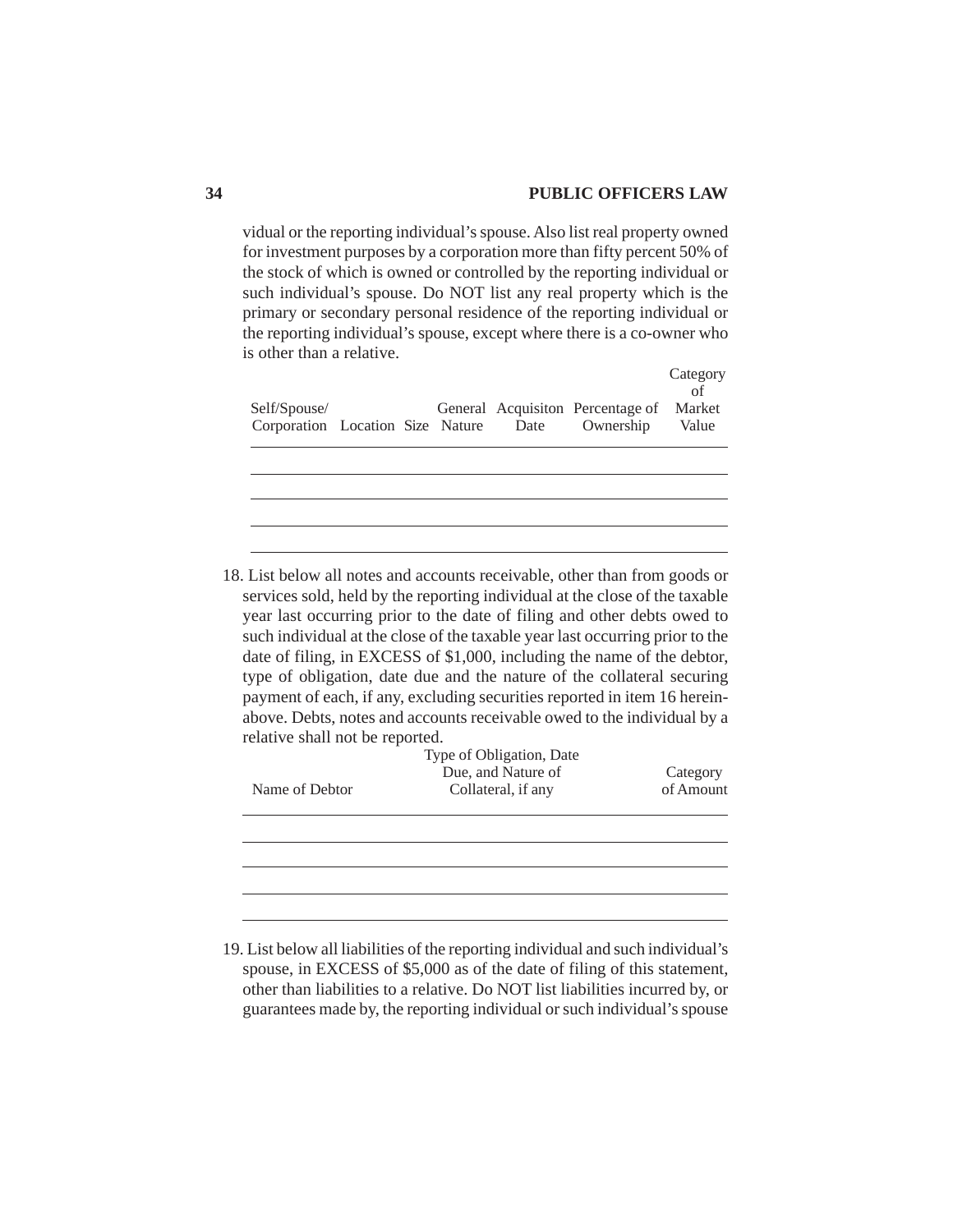or by any proprietorship, partnership or corporation in which the reporting individual or such individual's spouse has an interest, when incurred or made in the ordinary course of the trade, business or professional practice of the reporting individual or such individual's spouse. Include the name of the creditor and any collateral pledged by such individual to secure payment of any such liability. A reporting individual shall not list any obligation to pay maintenance in connection with a matrimonial action, alimony or child support payments. Any loan issued in the ordinary course of business by a financial institution to finance educational costs, the cost of home purchase or improvements for a primary or secondary residence, or purchase of a personally owned motor vehicle, household furniture or appliances shall be excluded. If any such reportable liability has been guaranteed by any third person, list the liability and name the guarantor.

| Name of Creditor<br>or Guarantor | Type of Liability and<br>Collateral, if any                                                                                                                                                                                    | Category<br>of Amount |
|----------------------------------|--------------------------------------------------------------------------------------------------------------------------------------------------------------------------------------------------------------------------------|-----------------------|
|                                  |                                                                                                                                                                                                                                |                       |
|                                  |                                                                                                                                                                                                                                |                       |
|                                  |                                                                                                                                                                                                                                |                       |
| requirements.                    | The requirements of law relating to the reporting of financial interests<br>are in the public interest and no adverse inference of unethical or illegal<br>conduct or behavior will be drawn merely from compliance with these |                       |

(Signature of Reporting Individual) Date (month/day/year)

4. A reporting individual who knowingly and wilfully fails to file an annual tatement of financial disclosure or who knowingly and wilfully with intent to deceive makes a false statement or gives information which such individual knows to be false on such statement of financial disclosure filed pursuant to this section shall be subject to a civil penalty in an amount not to exceed ten thousand dollars. Assessment of a civil penalty hereunder shall be made by the state ethics commission or by the legislative ethics committee, as the case may be, with respect to persons subject to their respective jurisdictions. The state ethics commission acting pursuant to subdivision thirteen of section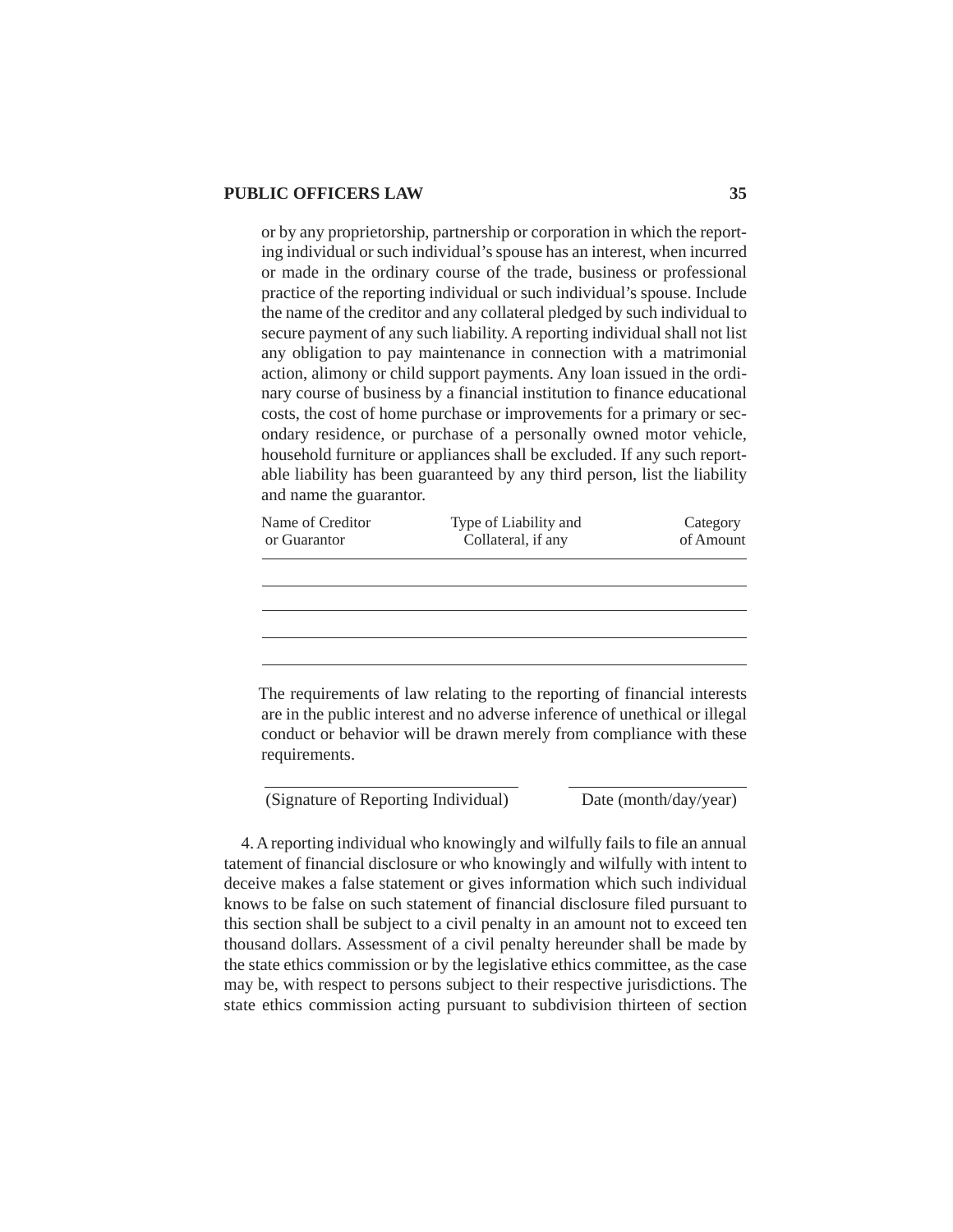ninety-four of the executive law or the legislative ethics committee acting pursuant to subdivision twelve of section eighty of the legislative law, as the case may be, may, in lieu of a civil penalty, refer a violation to the appropriate prosecutor and upon such conviction, but only after such referral, such violation shall be punishable as a class A misdemeanor. A civil penalty for false filing may not be imposed hereunder in the event a category of "value" or "amount" reported hereunder is incorrect unless such reported information is falsely understated. Notwithstanding any other provision of law to the contrary, no other penalty, civil or criminal may be imposed for a failure to file, or for a false filing, of such statement, except that the appointing authority may impose disciplinary action as otherwise provided by law. The state ethics commission and the legislative ethics committee shall each be deemed to be an agency within the meaning of article three of the state administrative procedure act and shall adopt rules governing the conduct of adjudicatory proceedings and appeals relating to the assessment of the civil penalties herein authorized. Such rules, which shall not be subject to the approval requirements of the state administrative procedure act, shall provide for due process procedural mechanisms substantially similar to those set forth in such article three but such mechanisms need not be identical in terms or scope. Assessment of a civil penalty shall be final unless modified, suspended or vacated within thirty days of imposition and upon becoming final shall be subject to review at the instance of the affected reporting individual in a proceeding commenced against the state ethics commission or legislative ethics committee, pursuant to article seventy-eight of the civil practice law and rules.

 5. Nothing contained in this section shall be construed as precluding any public authority or public benefit corporation from exercising any authority or power now or hereafter existing to require any of its members, directors, officers or employees to file financial disclosure statements with such public authority or public benefit corporation that are the same as, different from or supplemental to any of the requirements contained herein and to provide only for internal employment discipline for any violation arising out of such internal filing.

# **§ 73-b. Advertisements by elected government officials and candidates made with public funds; prohibited.**

1. As used in this section:

(a) "Political subdivision" shall mean a county, city, town, village or district within the state.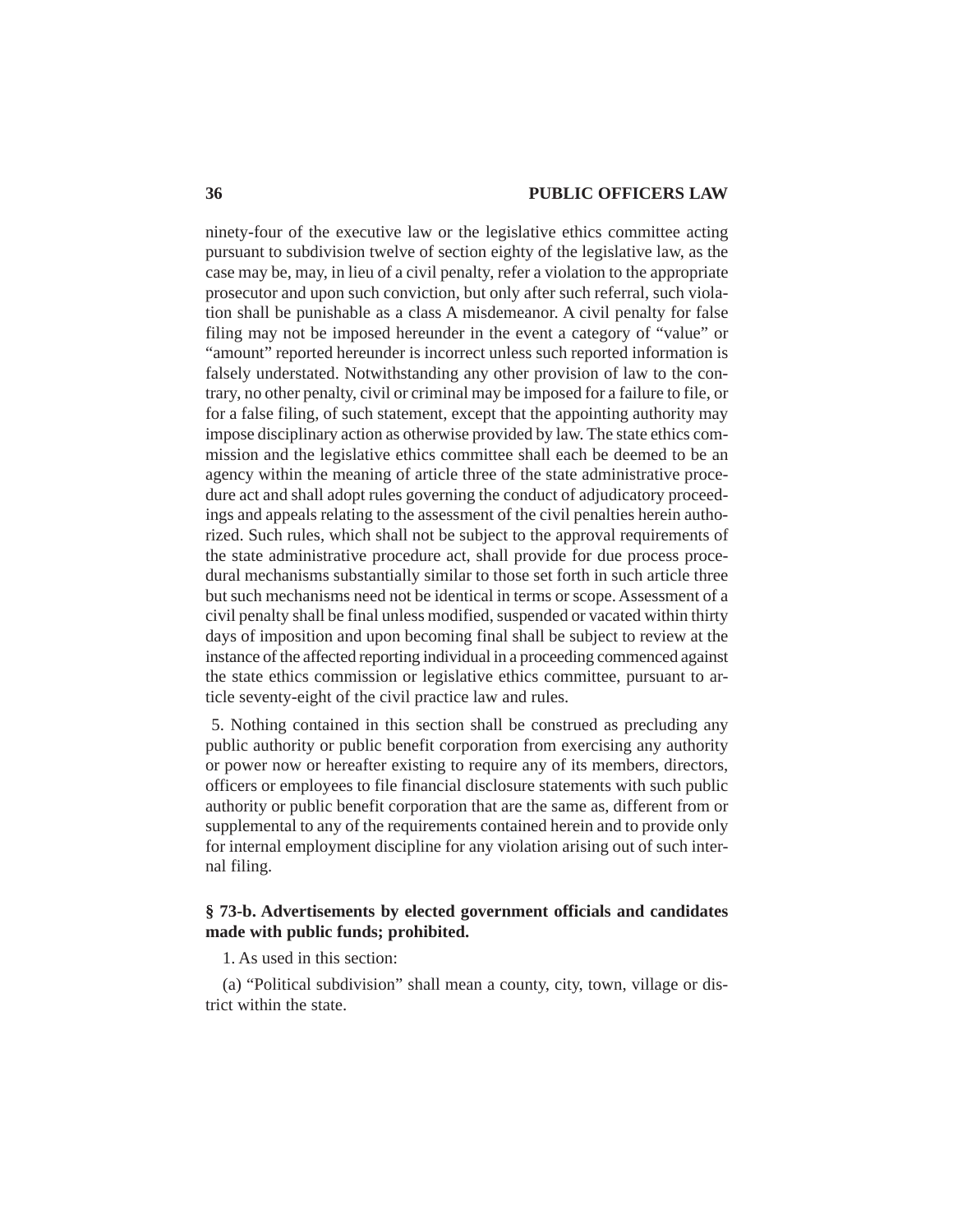(b) "Public authority" shall mean a public authority or public benefit corporation created by or existing under any law of the state, at least one of whose members is appointed by the governor (including any subsidiaries of such public authority or public benefit corporation), other than an interstate or international authority or public benefit corporation.

(c) "Appear" or "appears" shall mean to appear by likeness, picture or voice.

(d) "Candidate" shall have the meaning set forth in section 14-100 of the election law.

2. Notwithstanding any other provision of law to the contrary,

(a) no elected government official or candidate for elected local, state or federal office shall knowingly appear in any advertisement or promotion, including public or community service announcements, published or broadcast through any print or electronic media (including television, radio and internet) by any private or commercial entity or any other entity that publishes such advertisement for a fee, if the advertisement or promotion is paid for or produced in whole or in part with funds of the state, a political subdivision thereof or a public authority.

(b) No person shall knowingly use the funds of the state, a political subdivision thereof or public authority to pay for or produce, in whole or in part, any advertisement or promotion that is prohibited by paragraph (a) of this subdivision. This prohibition shall not apply to otherwise lawful expenditures of public campaign funds specifically provided for under state, federal or local law.

3. Any person who violates the provisions of this section shall be liable for a civil penalty of not less than one thousand dollars nor more than five thousand dollars. The penalties prescribed by this subdivision may be recovered in a civil action brought by the attorney general.

#### **§ 74. Code of ethics.**

1. Definition. As used in this section: The term "state agency" shall mean any state department, or division, board, commission, or bureau of any state department or any public benefit corporation or public authority at least one of whose members is appointed by the governor or corporations closely affiliated with specific state agencies as defined by paragraph (d) of subdivision five of section fifty-three-a of the state finance law or their successors.

The term "legislative employee" shall mean any officer or employee of the legislature but it shall not include members of the legislature.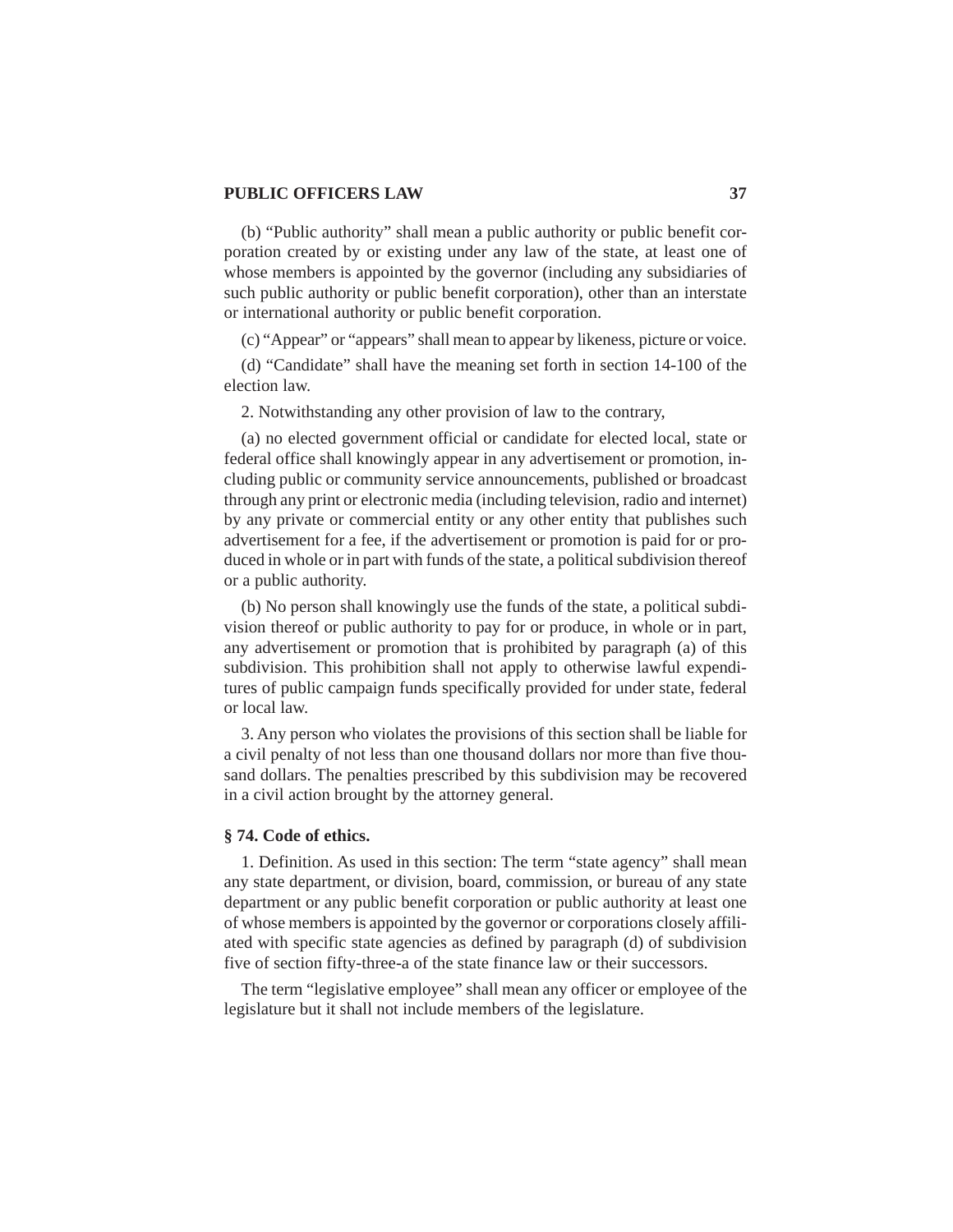2. Rule with respect to conflicts of interest. No officer or employee of a state agency, member of the legislature or legislative employee should have any interest, financial or otherwise, direct or indirect, or engage in any business or transaction or professional activity or incur any obligation of any nature, which is in substantial conflict with the proper discharge of his duties in the public interest.

#### 3. Standards.

a. No officer or employee of a state agency, member of the legislature or legislative employee should accept other employment which will impair his independence of judgment in the exercise of his official duties.

b. No officer or employee of a state agency, member of the legislature or legislative employee should accept employment or engage in any business or professional activity which will require him to disclose confidential information which he has gained by reason of his official position or authority.

c. No officer or employee of a state agency, member of the legislature or legislative employee should disclose confidential information acquired by him in the course of his official duties nor use such information to further his personal interests.

d. No officer or employee of a state agency, member of the legislature or legislative employee should use or attempt to use his official position to secure unwarranted privileges or exemptions for himself or others.

e. No officer or employee of a state agency, member of the legislature or legislative employee should engage in any transaction as representative or agent of the state with any business entity in which he has a direct or indirect financial interest that might reasonably tend to conflict with the proper discharge of his official duties.

f. An officer or employee of a state agency, member of the legislature or legislative employee should not by his conduct give reasonable basis for the impression that any person can improperly influence him or unduly enjoy his favor in the performance of his official duties, or that he is affected by the kinship, rank, position or influence of any party or person.

g. An officer or employee of a state agency should abstain from making personal investments in enterprises which he has reason to believe may be directly involved in decisions to be made by him or which will otherwise create substantial conflict between his duty in the public interest and his private interest.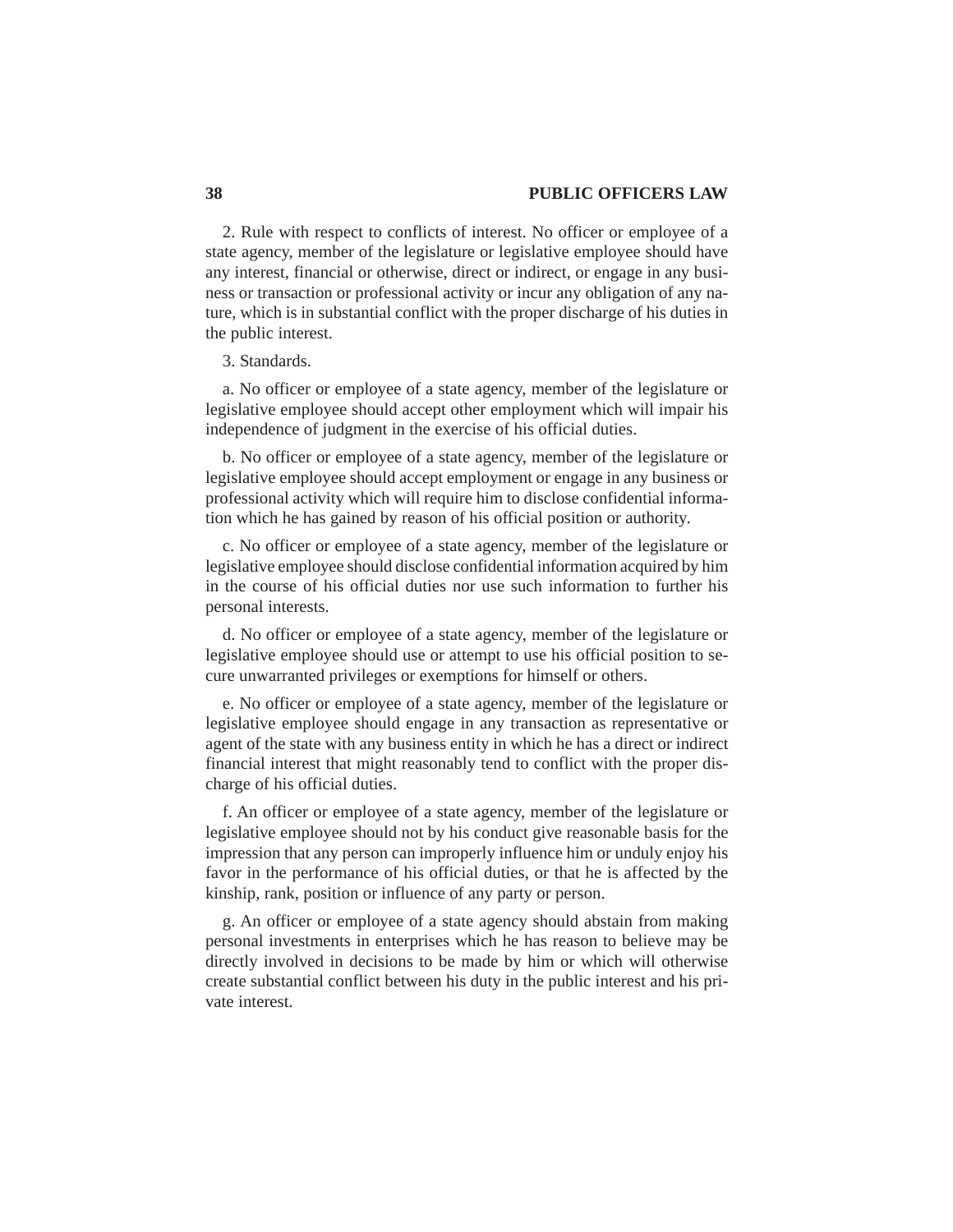h. An officer or employee of a state agency, member of the legislature or legislative employee should endeavor to pursue a course of conduct which will not raise suspicion among the public that he is likely to be engaged in acts that are in violation of his trust.

i. No officer or employee of a state agency employed on a full-time basis nor any firm or association of which such an officer or employee is a member nor corporation a substantial portion of the stock of which is owned or controlled directly or indirectly by such officer or employee, should sell goods or services to any person, firm, corporation or association which is licensed or whose rates are fixed by the state agency in which such officer or employee serves or is employed.

4. Violations. In addition to any penalty contained in any other provision of law any such officer, member or employee who shall knowingly and intentionally violate any of the provisions of this section may be fined, suspended or removed from office or employment in the manner provided by law. Any such individual who knowingly and intentionally violates the provisions of paragraph b, c, d or i of subdivision three of this section shall be subject to a civil penalty in an amount not to exceed ten thousand dollars and the value of any gift, compensation or benefit received as a result of such violation. Any such individual who knowingly and intentionally violates the provisions of paragraph a, e or g of subdivision three of this section shall be subject to a civil penalty in an amount not to exceed the value of any gift, compensation or benefit received as a result of such violation.

#### **§ 74-a. Duty of public officers regarding the physically handicapped**

It shall be the duty of each public officer responsible for the scheduling or siting of any public hearing to make reasonable efforts to ensure that such hearings are held in facilities that permit barrier-free physical access to the physically handicapped, as defined in subdivision five of section fifty of the public buildings law.

### **§ 75. Bribery of members of the legislature**

A person who gives or offers, or causes to be given or offered, a bribe, or any money, property, or value of any kind, or any promise or agreement therefor, to a member of the legislature, or to a person who has been elected a member of the legislature, or attempts, directly or indirectly, by menace, deceit, suppression of truth, or other corrupt means, to influence such a member or person to give or withhold his vote, or to absent himself from the house of which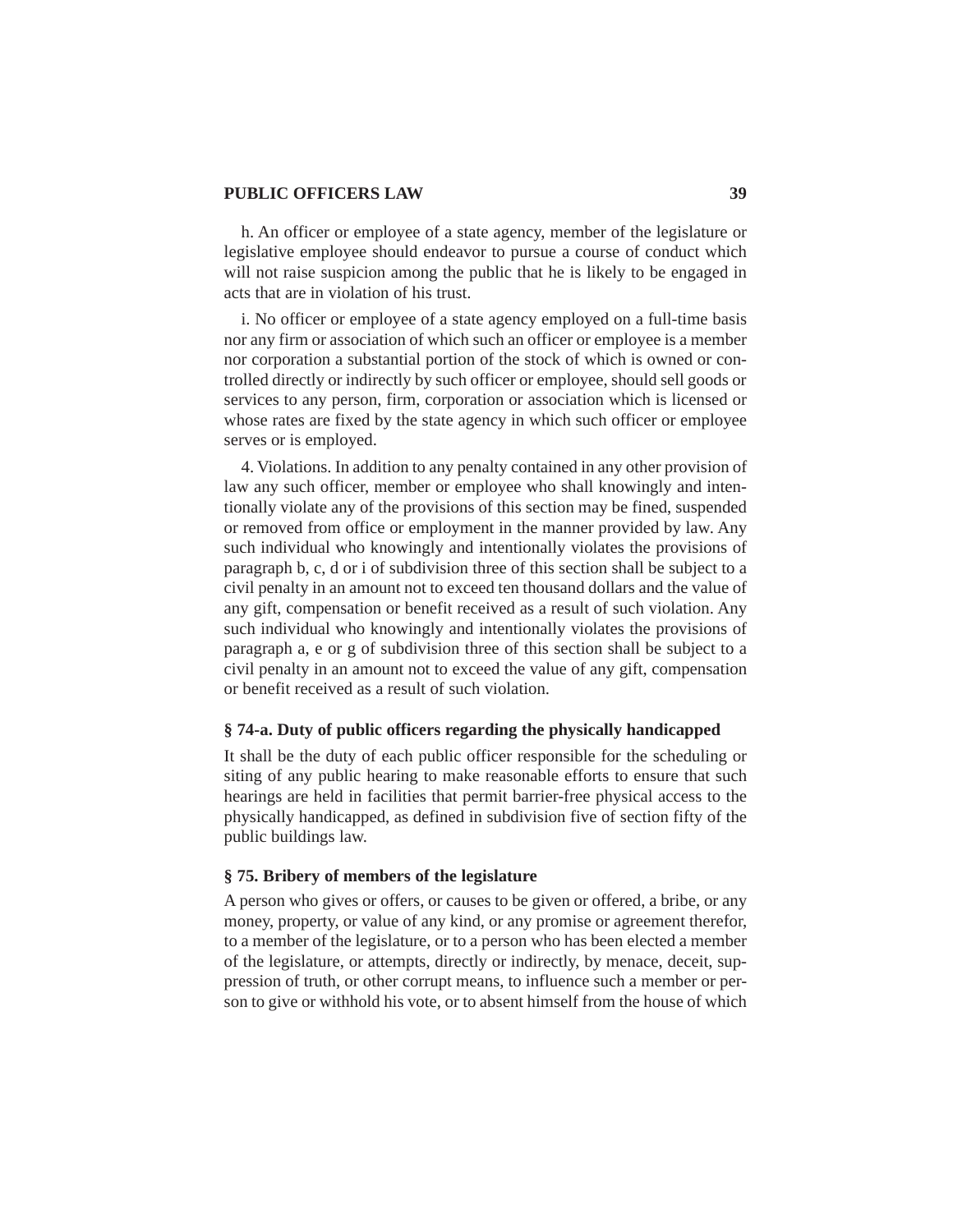he is, or is to become, a member, or from any committee thereof, is punishable by imprisonment for not more than ten years, or by a fine of not more than five thousand dollars, or by both.

### **§ 75-a. Appearance by a person convicted of a crime of corruption**

Upon conviction for any of the following crimes: bribery in the first degree, bribery in the second degree, bribery in the third degree, rewarding official misconduct in the first degree, rewarding official misconduct in the second degree, giving unlawful gratuities, and when any such crime is committed for the purpose of corrupting a public office, agency or public official of the state, or any political subdivision, public authority, or public benefit corporation of the state, in the performance of public duty, such public office, agency or public official of the state, or any political subdivision or public authority may bar that person or entity convicted of such enumerated crimes from appearing before the affected public office, agency or public official of the state, or any such political subdivision or public authority in any professional or representative capacity. Such bar shall be for a period of five years from the date of judgment for such conviction.

#### **§ 76. Receiving bribes by members of legislature**

A member of either of the houses composing the legislature of this state, or a person elected to become a member thereof, who asks, receives, or agrees to receive any bribe upon any understanding that his official vote, opinion, judgment or action shall be influenced thereby, or shall be given in any particular manner or upon any particular side of any question or matter upon which he may be required to act in his official capacity, shall be guilty of a class D felony.

#### **§ 77. Unlawful fees and payments**

A member of the legislature or any officer or employee of the legislature who asks or receives or consents or agrees to receive any emolument, gratuity or reward or any promise of emolument, gratuity or reward or any money, property or thing of value or of personal advantage, except such as may be authorized by law, for doing or omitting to do any official act, or for performing or omitting to perform any act whatsoever directly or indirectly related to any matter in respect to which any duty or discretion is by or in pursuance of law imposed upon or vested in him, or may be exercised by him by virtue of his office, or appointment or employment or his actual relation to the matter in-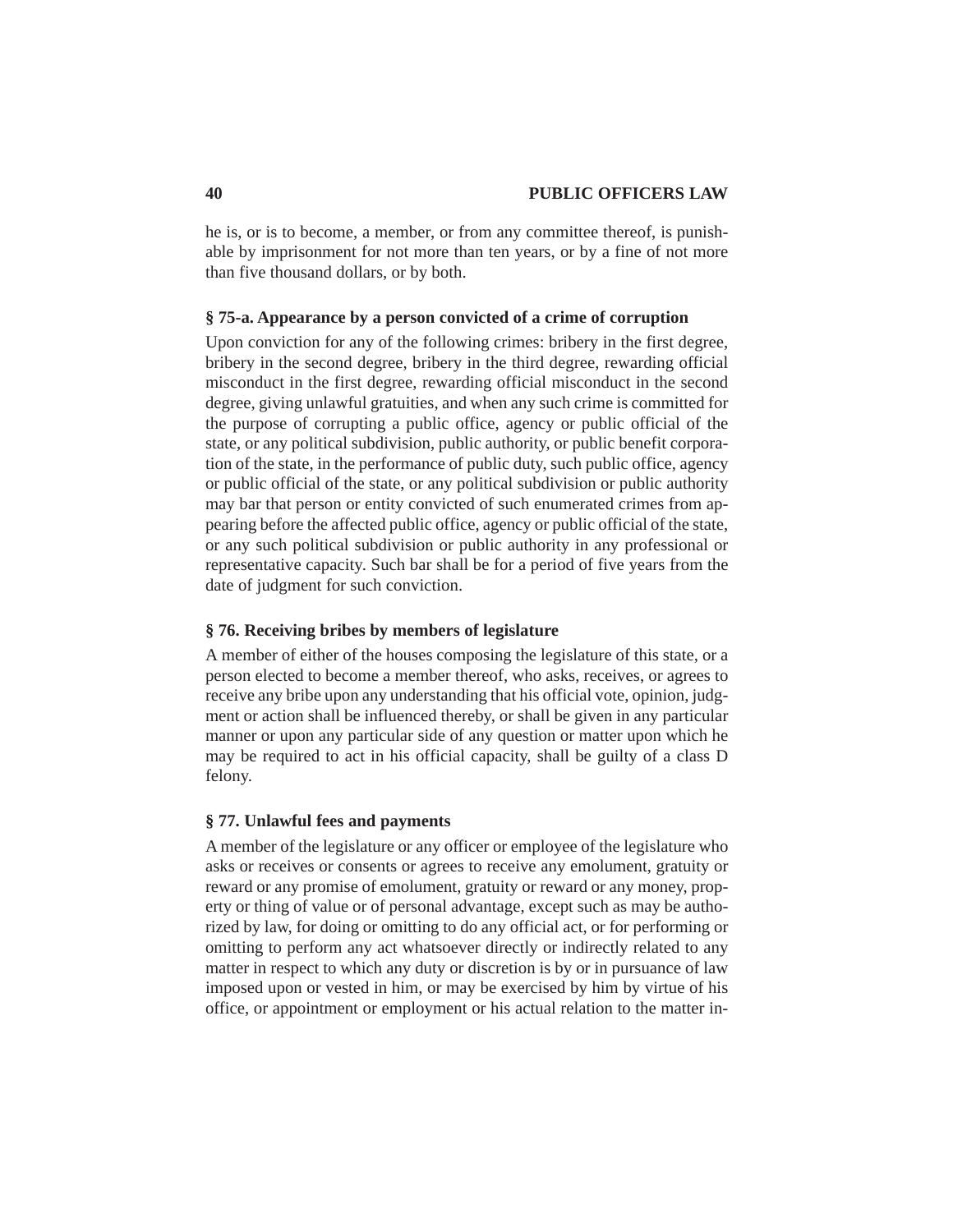cluding, without limiting the generality of the foregoing, approving or promoting the passage of legislation or resolutions or the confirmation of appointees, or the conduct of investigations, and a person who shall directly or indirectly offer or make such a transfer to any member of the legislature or any officer or employee of the legislature shall be guilty of a felony punishable by imprisonment for not more than ten years or by a fine of not more than five thousand dollars, or both.

#### **§ 77-a. Members of the legislature liable to forfeiture of office**

The conviction of a member of the legislature or any officer or employee of the legislature of any of the crimes defined in sections seventy-five, seventysix or seventy-seven of this chapter, shall involve as a consequence in addition to the punishment provided in any such section a forfeiture of his office; and shall disqualify him from ever afterwards holding any office under this state.

#### **§ 78. Certification of members, officers and employees**

On or before the tenth day after any member, officer or employee commences the performance of his duties as such, he shall file, with the secretary of the senate, if a member, officer or employee of that house, or with the clerk of the assembly, if a member, officer or employee of that house, or with the secretary of state if an officer or employee of a state agency, a certificate acknowledging receipt of a copy of sections seventy-three, seventy-three-a, seventyfour, seventy-five, seventy-six, seventy-seven and seventy-eight of this chapter together with such other material as the secretary of the senate, the clerk of the assembly or the secretary of state may prepare related thereto, that he has read the same and undertakes to conform to the provisions, purposes and intent thereof and to the norms of conduct for members, officers and employees of the legislature and state agencies.

#### **§ 79. Fine in certain cases**

Where an officer or a member of a board or other body has without just cause refused or neglected to perform a public duty enjoined upon him by a special provision of law, a court may impose a fine, not exceeding two hundred fifty dollars, upon the officer or member who has so refused or neglected, to be paid into the treasury of the state.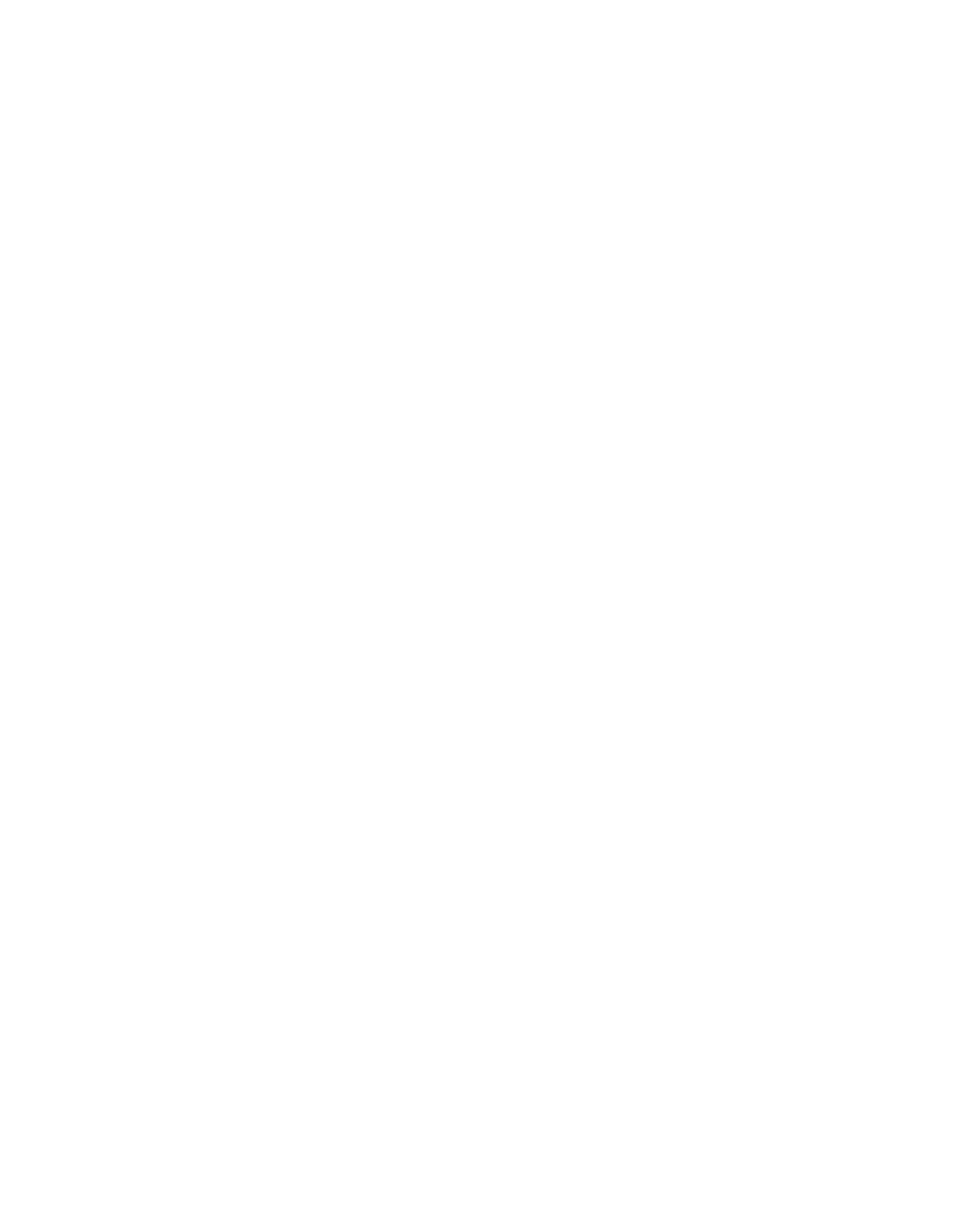#### **CIVIL SERVICE LAW**

#### **§ 107. Prohibition against certain political activities; improper influence.**

1. Recommendations based on political affiliations. No recommendation or question under the authority of this chapter shall relate to the political opinions or affiliations of any person whatever; and no appointment or selection to or removal from an office or employment within the scope of this chapter or the rules established thereunder, shall be in any manner affected or influenced by such opinions or affiliations. No person in the civil service of the state or of any civil division thereof is for that reason under any obligation to contribute to any political fund or to render any political service, and no person shall be removed or otherwise prejudiced for refusing so to do. No person in the said civil service shall discharge or promote or reduce, or in any manner change the official rank or compensation of any other person in said service, or promise or threaten so to do, for giving or withholding or neglecting to make any contribution of money or service or any other valuable thing for any political purpose. No person in said service shall use his official authority or influences to coerce the political action of any person or body or to interfere with any election.

2. Inquiry concerning political affiliations. No person shall directly or indirectly ask, indicate or transmit orally or in writing the political affiliations of any employee in the civil service of the state or of any civil division thereof or of any person dependent upon or related to such an employee, as a test of fitness for holding office. A violation of this subdivision shall be deemed a misdemeanor and conviction thereof shall subject the person convicted to a fine of not less than one hundred dollars nor more than five hundred dollars or to imprisonment for not less than thirty days nor more than six months, or to both such fine and imprisonment. Nothing herein contained shall be construed to prevent or prohibit inquiry concerning the activities, affiliation or membership of any applicant or employee in any group or organization which advocates that the government of the United States or of any state or of any political subdivision thereof should be overturned by force, violence or any unlawful means.

3. Political assessments. No officer or employee of the state or any civil division thereof shall, directly or indirectly, use his authority or official influ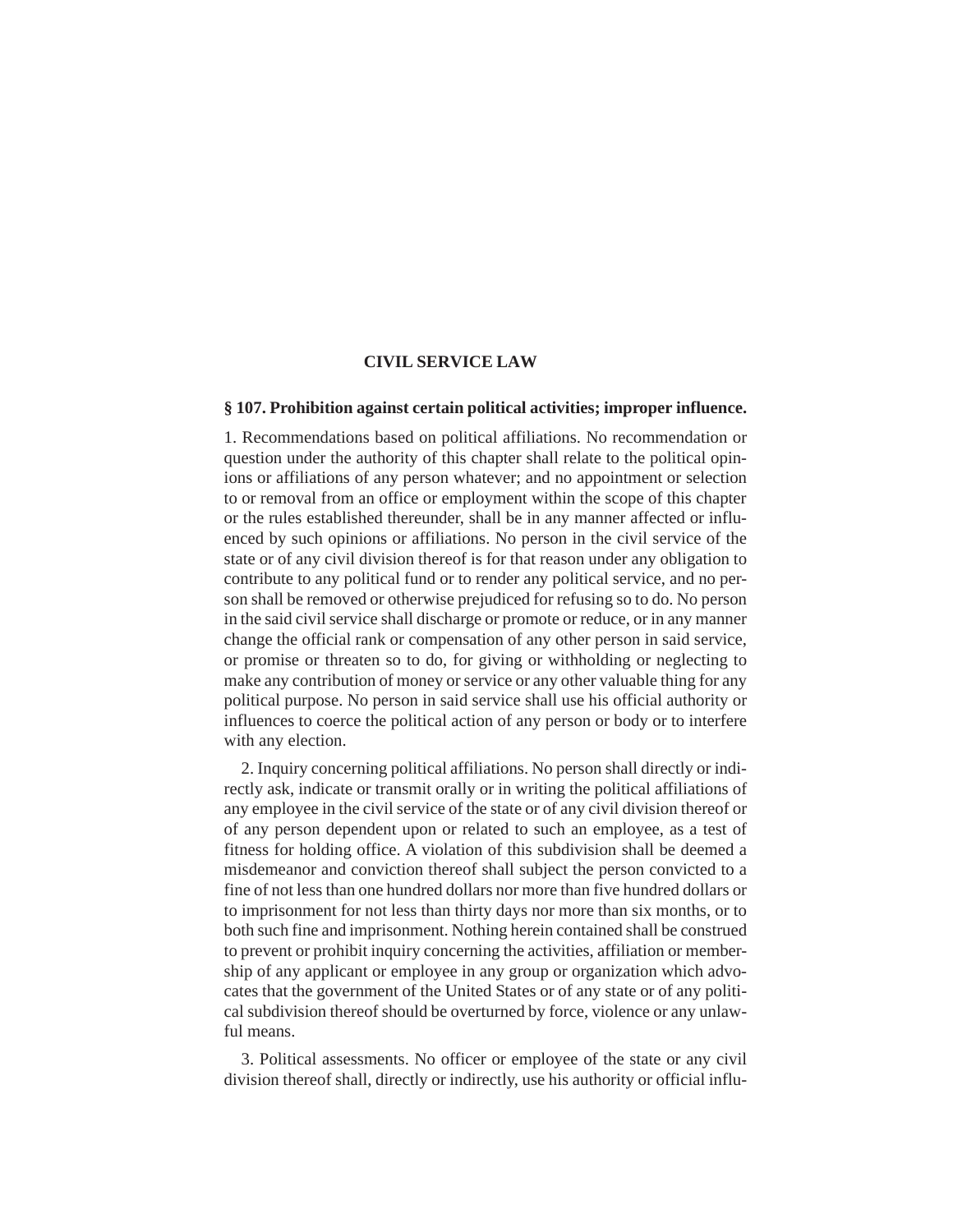ence to compel or induce any other officer or employee of the state or any civil division thereof, to pay or promise to pay any political assessment, subscription or contribution. Every officer or employee who may have charge or control in any building, office or room occupied for any governmental purpose is hereby authorized to prohibit the entry of any person, and he shall not knowingly permit any person to enter the same for the purpose of making, collecting, receiving or giving notice therein, of any political assessment, subscription or contribution; and no person shall enter or remain in any such office, building or room, or send or direct any letter or other writing thereto, for the purpose of giving notice of, demanding or collecting a political assessment; nor shall any person therein give notice of, demand, collect or receive any such assessment, subscription or contribution. No person shall prepare or take any part in preparing any political assessment, subscription or contribution with the intent that the same shall be sent or presented to or collected of any officer or employee subject to the provisions of this chapter, and no person shall knowingly send or present any political assessment, subscription or contribution to or request its payment of any said officer or employee. Any person violating any provision of this subdivision shall be guilty of a misdemeanor.

4. Prohibition against promise of influence. Any person, who while holding any public office, or in nomination for, or while seeking a nomination or appointment for any public office, shall corruptly use or promise to use, whether directly or indirectly, any official authority or influence, whether then possessed or merely anticipated, in the way of conferring upon any person, or in order to secure or aid any person in securing any office or public employment, or any nomination, confirmation, promotion or increase of salary, upon the consideration that the vote or political influence or action of the lastnamed person, or any other, shall be given or used in behalf of any candidate, officer or party, or upon any other corrupt condition or consideration, shall be deemed guilty of bribery or an attempt at bribery. Any public officer, or any person having or claiming to have any authority or influence for or affecting the nomination, public employment, confirmation, promotion, removal, or increase or decrease of salary of any public officer, who shall corruptly use, or promise, or threaten to use any such authority or influence, directly or indirectly in order to coerce or persuade the vote or political action of any citizen or the removal, discharge or promotion of any officer or public employee, or upon any other corrupt consideration, shall also be guilty of bribery or of an attempt at bribery. Every person found guilty of such bribery, or an attempt to commit the same, as aforesaid, shall, upon conviction thereof,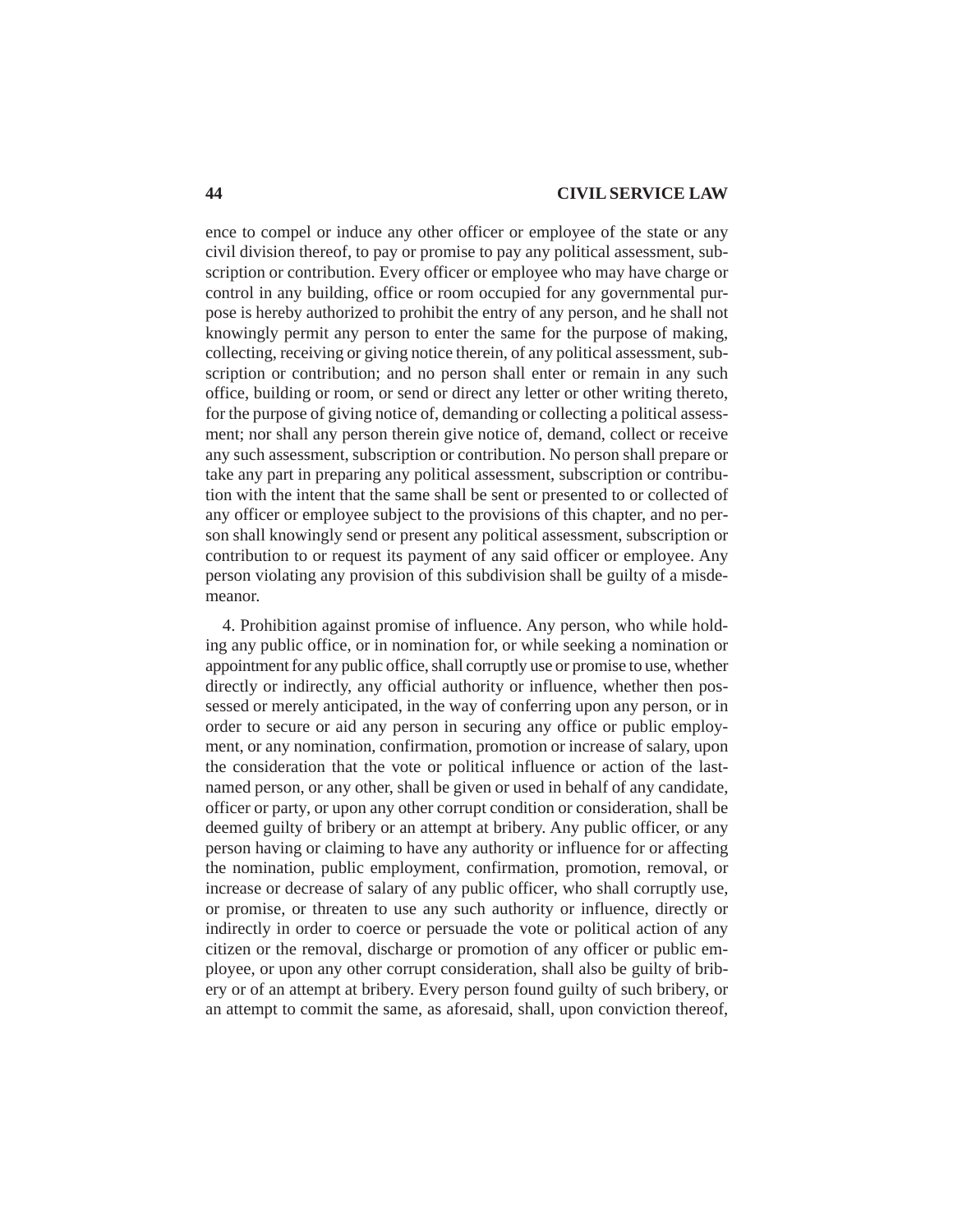#### **CIVIL SERVICE LAW 45**

be liable to be punished by a fine of not less than one hundred dollars nor more than three thousand dollars, or to imprisonment for not less than ten days nor more than two years, or to both such fine and imprisonment in the discretion of the court.

5. Violation of this section. Complaints alleging a violation of this section by a statewide elected official or a state officer or employee, as defined in section seventy-three of the public officers law, may be directed to the commission on public integrity.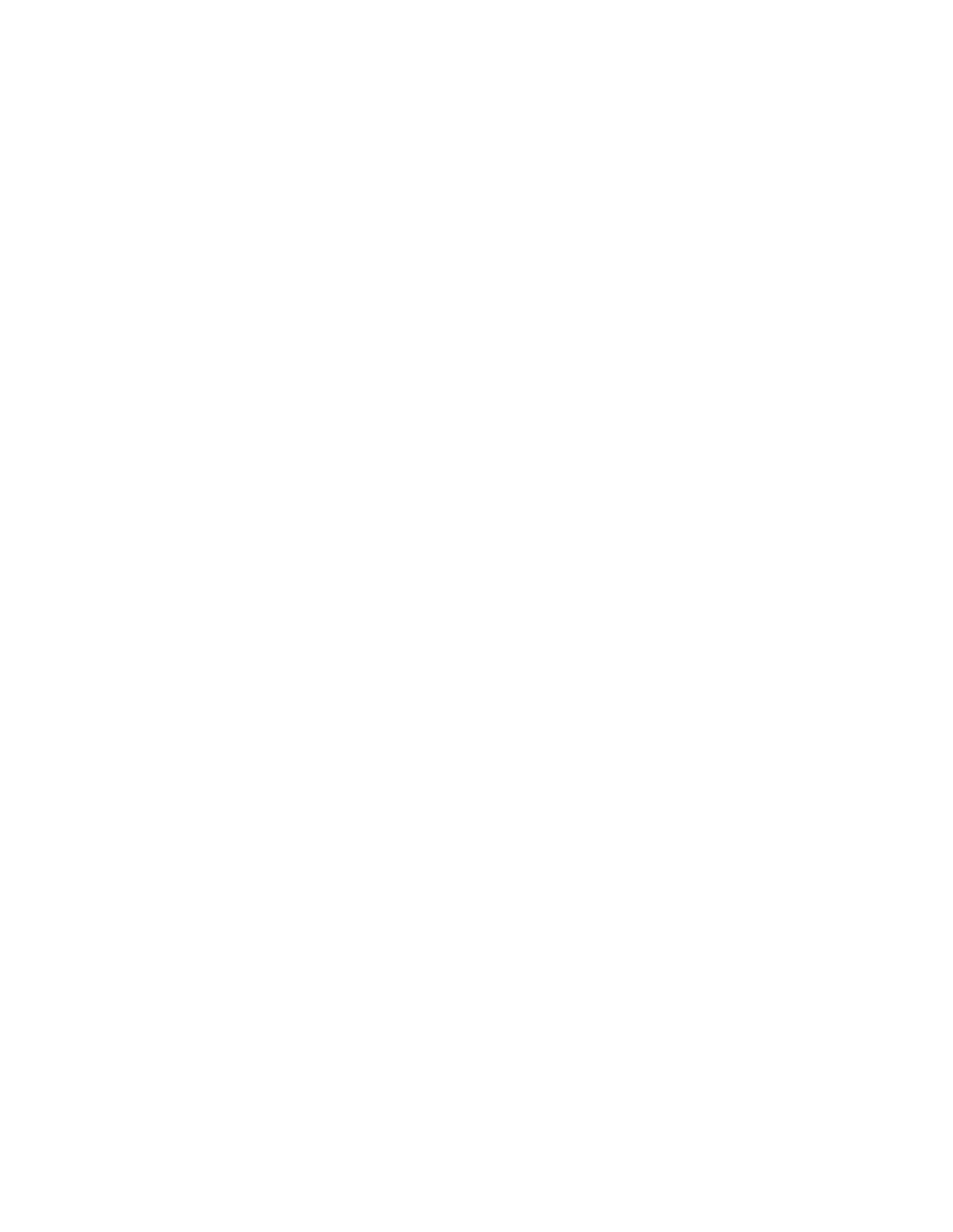# **§ 94. Commission on public integrity; functions, powers and duties; review of financial disclosure statements; advisory opinions; investigation and enforcement.**

1. There is established within the department of state a commission on public integrity which shall consist of thirteen members and shall have and exercise the powers and duties set forth in this section only with respect to statewide elected officials and state officers and employees, as defined in sections seventy-three and seventy-three-a of the public officers law, candidates for statewide elected office, and the political party chairman as that term is defined in section seventy-three-a of the public officers law, lobbyists and the clients of lobbyists as such terms are defined in article one-A of the legislative law, and individuals who have formerly held such positions, were lobbyists or clients of lobbyists, as such terms are defined in article one-A of the legislative law, or who have formerly been such candidates. This section shall not revoke or rescind any regulations or advisory opinions issued by the state ethics commission and the temporary lobbying commission in effect upon the effective date of a chapter of the laws of two thousand seven which amended this section to the extent that such regulations or opinions are not inconsistent with any law of the state of New York, but such regulations and opinions shall apply only to matters over which such commissions had jurisdiction at the time such regulations and opinions were promulgated or issued. The commission shall undertake a comprehensive review of all such regulations and opinions, which will address the consistency of such regulations and opinions among each other and with the new statutory language. The commission shall, before April first, two thousand eight, report to the governor and legislature regarding such review and shall propose any regulatory changes and issue any advisory opinions necessitated by such review.

2. The members of the commission shall be appointed by the governor provided, however, that one member shall be appointed on the nomination of the comptroller, one member shall be appointed on the nomination of the attorney general, one member shall be appointed on the nomination of the temporary president of the senate, one member shall be appointed on the nomination of the speaker of the assembly, one member shall be appointed on the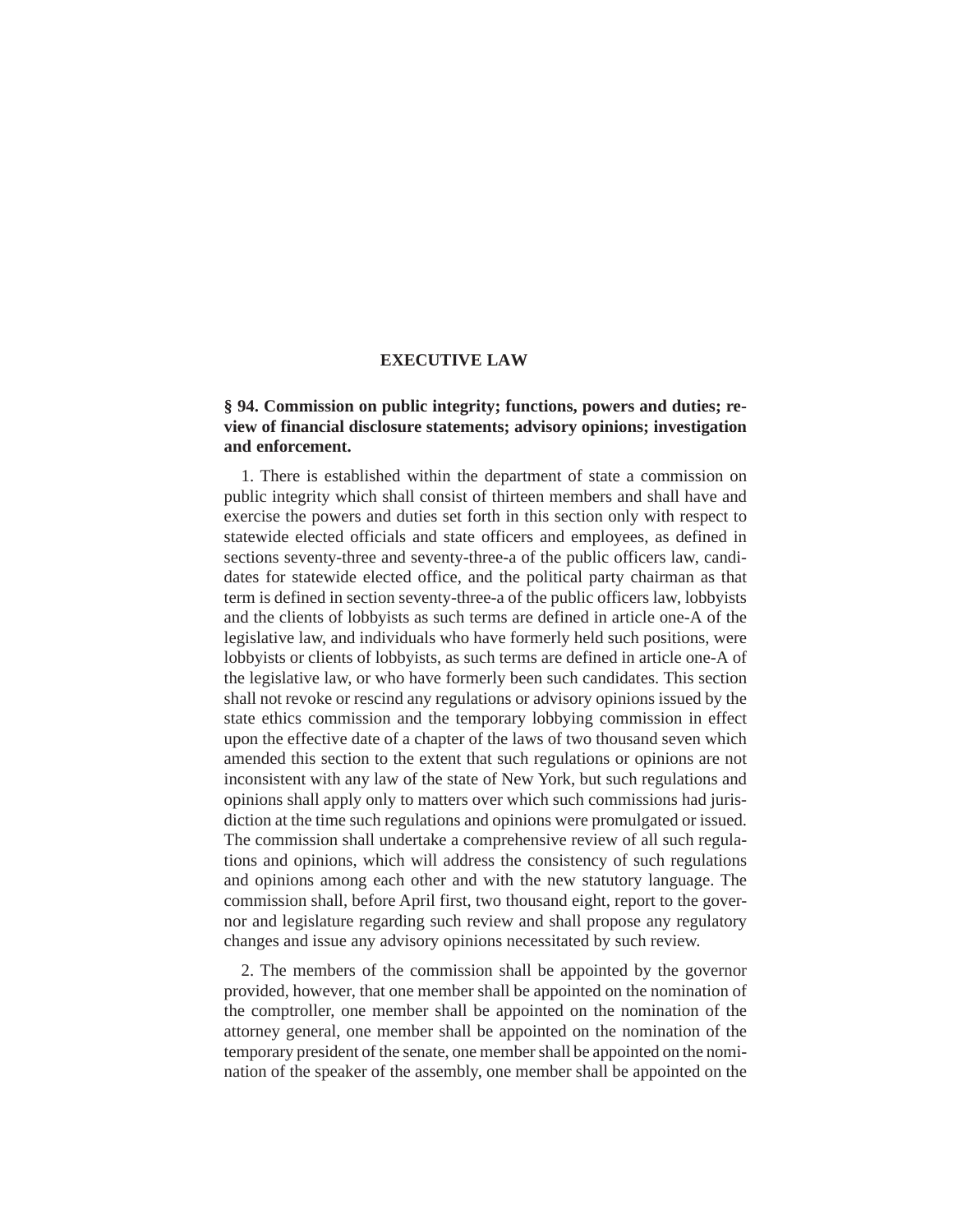nomination of the minority leader of the senate, and one member shall be appointed on the nomination of the minority leader of the assembly. Of the seven members appointed by the governor without prior nomination, no more than four members shall belong to the same political party and no members shall be public officers or employees or hold any public office, elected or appointed. No member shall be a member of the legislature, a candidate for member of the legislature, an employee of the legislature, a political party chairman as defined in paragraph (k) of subdivision one of section seventythree of the public officers law, or a lobbyist as defined in subdivision (a) of section one-c of the legislative law.

3. Members of the commission shall serve for terms of five years; provided, however, that of the members first appointed without prior nomination, one shall serve for one year, one shall serve for two years, one shall serve for three years, and one shall serve for four years, as designated by the governor; the members first appointed on the nominations of the comptroller and the temporary president of the senate shall serve for four years and the members first appointed on the nominations of the attorney general and the speaker of the assembly shall serve for two years.

4. The governor shall designate the chairman of the commission from among the members thereof, who shall serve as chairman at the pleasure of the governor. The chairman or any seven members of the commission may call a meeting.

5. Any vacancy occurring on the commission shall be filled within sixty days of its occurrence, by the governor, in the same manner as the member whose vacancy is being filled was appointed. A person appointed to fill a vacancy occurring other than by expiration of a term of office shall be appointed for the unexpired term of the member he succeeds.

6. Seven members of the commission shall constitute a quorum, and the commission shall have power to act by majority vote of the total number of members of the commission without vacancy.

7. Members of the commission may be removed by the governor for substantial neglect of duty, gross misconduct in office, inability to discharge the powers or duties of office or violation of this section, after written notice and opportunity for a reply.

8. The members of the commission shall not receive compensation but shall be reimbursed for reasonable expenses incurred in the performance of their official duties.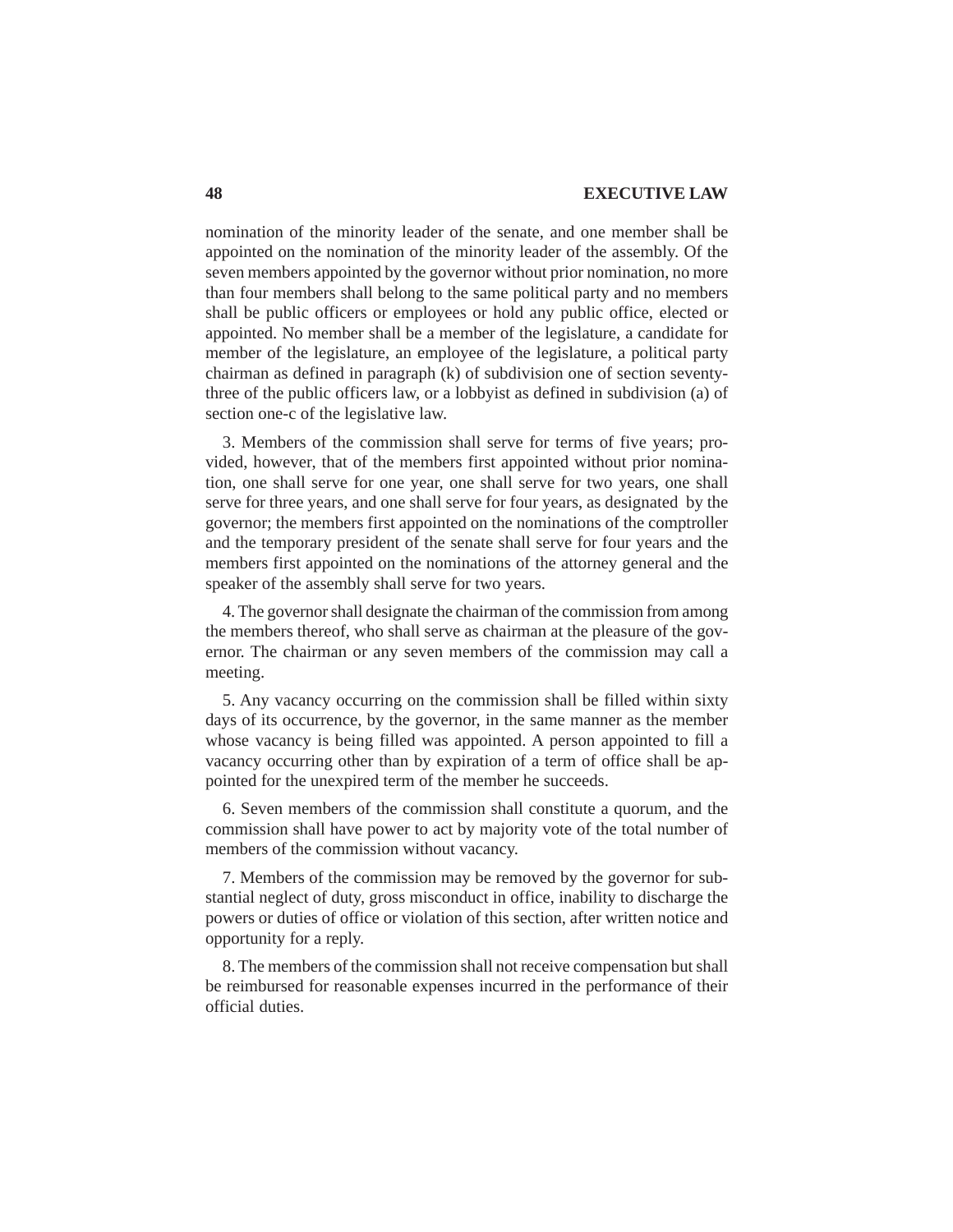### 9. The commission shall:

(a) Appoint an executive director who shall act in accordance with the policies of the commission. The commission may delegate authority to the executive director to act in the name of the commission between meetings of the commission provided such delegation is in writing and the specific powers to be delegated are enumerated;

(b) Appoint such other staff as are necessary to carry out its duties under this section;

(c) Adopt, amend, and rescind rules and regulations to govern procedures of the commission, which shall include, but not be limited to, the procedure whereby a person who is required to file an annual financial disclosure statement with the commission may request an additional period of time within which to file such statement, due to justifiable cause or undue hardship; such rules or regulations shall provide for a date beyond which in all cases of justifiable cause or undue hardship no further extension of time will be granted;

(d) Adopt, amend, and rescind rules and regulations to assist appointing authorities in determining which persons hold policy-making positions for purposes of section seventy-three-a of the public officers law;

(e) Make available forms for annual statements of financial disclosure required to be filed pursuant to section seventy-three-a of the public officers law;

(f) Review financial disclosure statements in accordance with the provisions of this section, provided however, that the commission may delegate all or part of this review function to the executive director who shall be responsible for completing staff review of such statements in a manner consistent with the terms of the commission's delegation;

(g) Receive complaints and referrals alleging violations of section seventythree, seventy-three-a or seventy-four of the public officers law, article one-A of the legislative law or section one hundred seven of the civil service law;

(h) Permit any person subject to the jurisdiction of the commission who is required to file a financial disclosure statement to request the commission to delete from the copy thereof made available for public inspection and copying one or more items of information which may be deleted by the commission upon a finding by the commission that the information which would otherwise be required to be made available for public inspection and copying will have no material bearing on the discharge of the reporting person's official duties. If such request for deletion is denied, the commission, in its noti-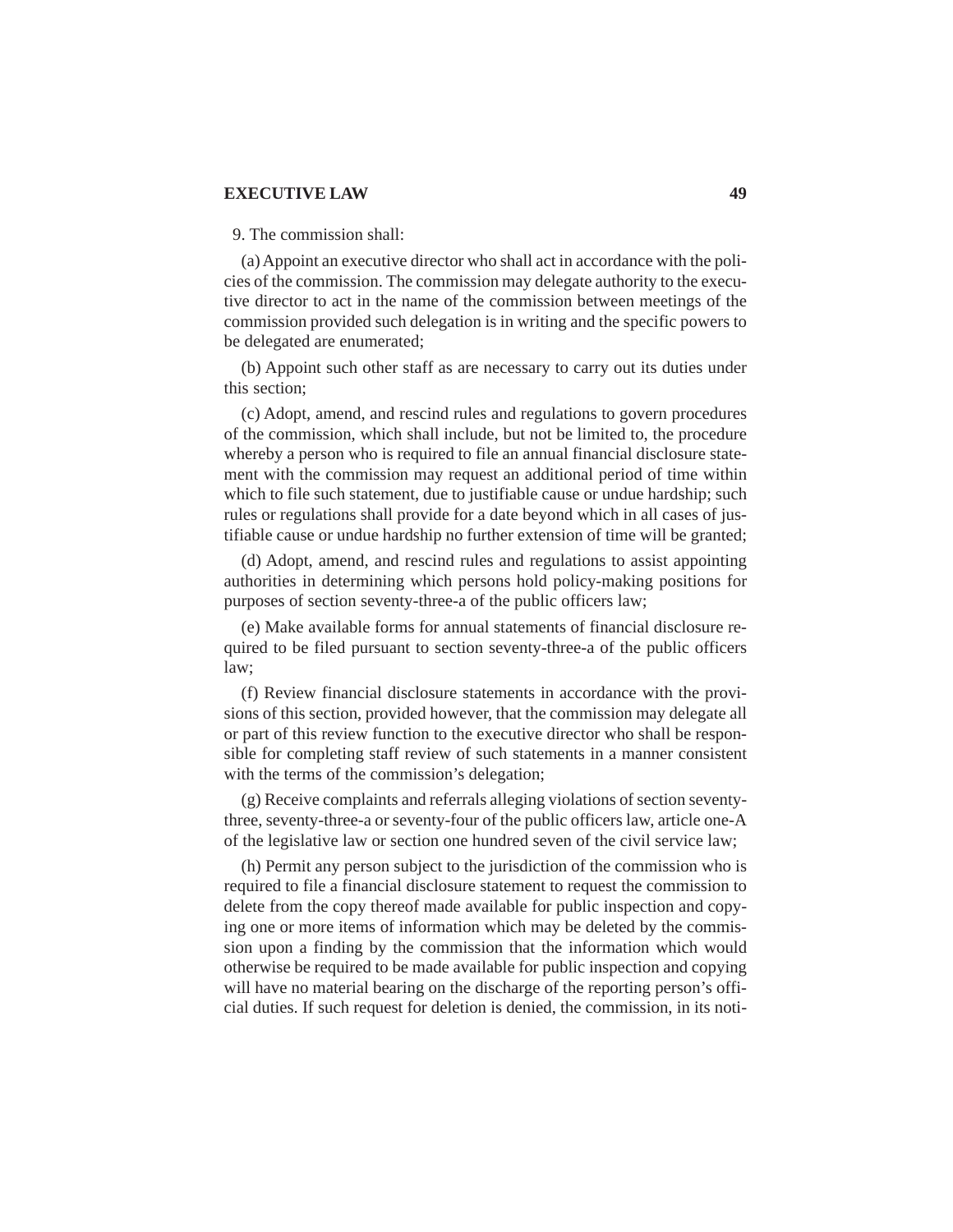fication of denial, shall inform the person of his or her right to appeal the commission's determination pursuant to its rules governing adjudicatory proceedings and appeals adopted pursuant to subdivision thirteen of this section;

(i) Permit any person subject to the jurisdiction of the commission who is required to file a financial disclosure statement to request an exemption from any requirement to report one or more items of information which pertain to such person's spouse or unemancipated children which item or items may be exempted by the commission upon a finding by the commission that the reporting individual's spouse, on his or her own behalf or on behalf of an unemancipated child, objects to providing the information necessary to make such disclosure and that the information which would otherwise be required to be reported will have no material bearing on the discharge of the reporting person's official duties. If such request for exemption is denied, the commission, in its notification of denial, shall inform the person of his or her right to appeal the commission's determination pursuant to its rules governing adjudicatory proceedings and appeals adopted pursuant to subdivision thirteen of this section;

(j) Advise and assist any state agency in establishing rules and regulations relating to possible conflicts between private interests and official duties of present or former statewide elected officials and state officers and employees;

(k) Permit any person who has not been determined by his or her appointing authority to hold a policy-making position but who is otherwise required to file a financial disclosure statement to request an exemption from such requirement in accordance with rules and regulations governing such exemptions. Such rules and regulations shall provide for exemptions to be granted either on the application of an individual or on behalf of persons who share the same job title or employment classification which the commission deems to be comparable for purposes of this section. Such rules and regulations may permit the granting of an exemption where, in the discretion of the commission, the public interest does not require disclosure and the applicant's duties do not involve the negotiation, authorization or approval of:

(i) contracts, leases, franchises, revocable consents, concessions, variances, special permits, or licenses as defined in section seventy-three of the public officers law;

(ii) the purchase, sale, rental or lease of real property, goods or services, or a contract therefor;

(iii) the obtaining of grants of money or loans; or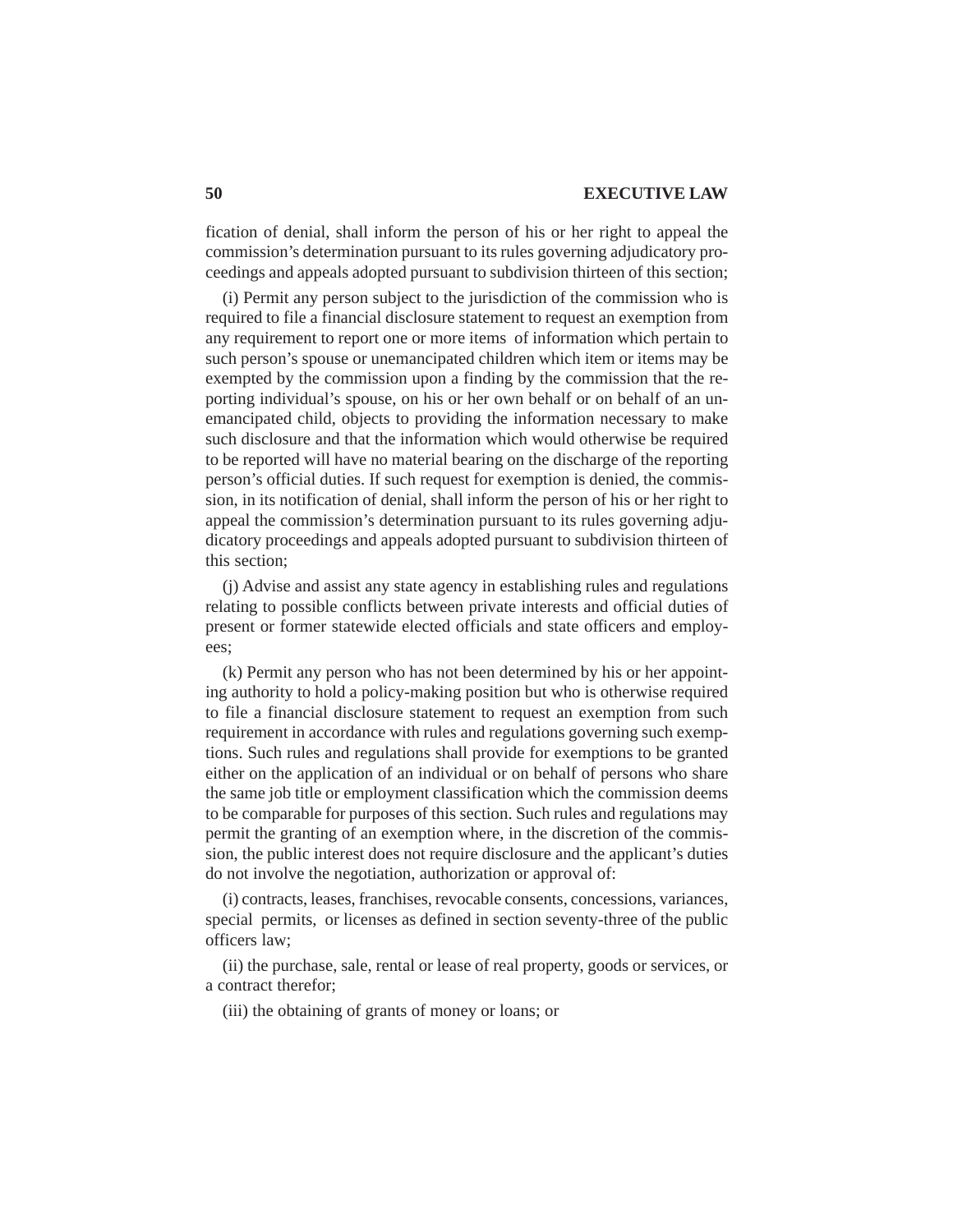(iv) the adoption or repeal of any rule or regulation having the force and effect of law;

(l) Prepare an annual report to the governor and legislature summarizing the activities of the commission during the previous year and recommending any changes in the laws governing the conduct of persons subject to the jurisdiction of the commission, or the rules, regulations and procedures governing the commission's conduct. Such report shall include: (i) a listing by assigned number of each complaint and referral received which alleged a possible violation within its jurisdiction, including the current status of each complaint, and (ii) where a matter has been resolved, the date and nature of the disposition and any sanction imposed, subject to the confidentiality requirements of this section, provided, however, that such annual report shall not contain any information for which disclosure is not permitted pursuant to subdivision seventeen of this section; and

(m) Determine a question common to a class or defined category of persons or items of information required to be disclosed, where determination of the question will prevent undue repetition of requests for exemption or deletion or prevent undue complication in complying with the requirements of such section.

10. The commission, or the executive director and staff of the commission if responsibility therefor has been delegated, shall inspect all financial disclosure statements filed with the commission to ascertain whether any person subject to the reporting requirements of section seventy-three-a of the public officers law has failed to file such a statement, has filed a deficient statement or has filed a statement which reveals a possible violation of section seventythree, seventy-three-a or seventy-four of the public officers law.

11. If a person required to file a financial disclosure statement with the commission has failed to file a disclosure statement or has filed a deficient statement, the commission shall notify the reporting person in writing, state the failure to file or detail the deficiency, provide the person with a fifteen day period to cure the deficiency, and advise the person of the penalties for failure to comply with the reporting requirements. Such notice shall be confidential. If the person fails to make such filing or fails to cure the deficiency within the specified time period, the commission shall send a notice of delinquency: (a) to the reporting person; (b) in the case of a statewide elected official, to the temporary president of the senate and the speaker of the assembly; and (c) in the case of a state officer or employee, to the appointing authority for such person. Such notice of delinquency may be sent at any time during the report-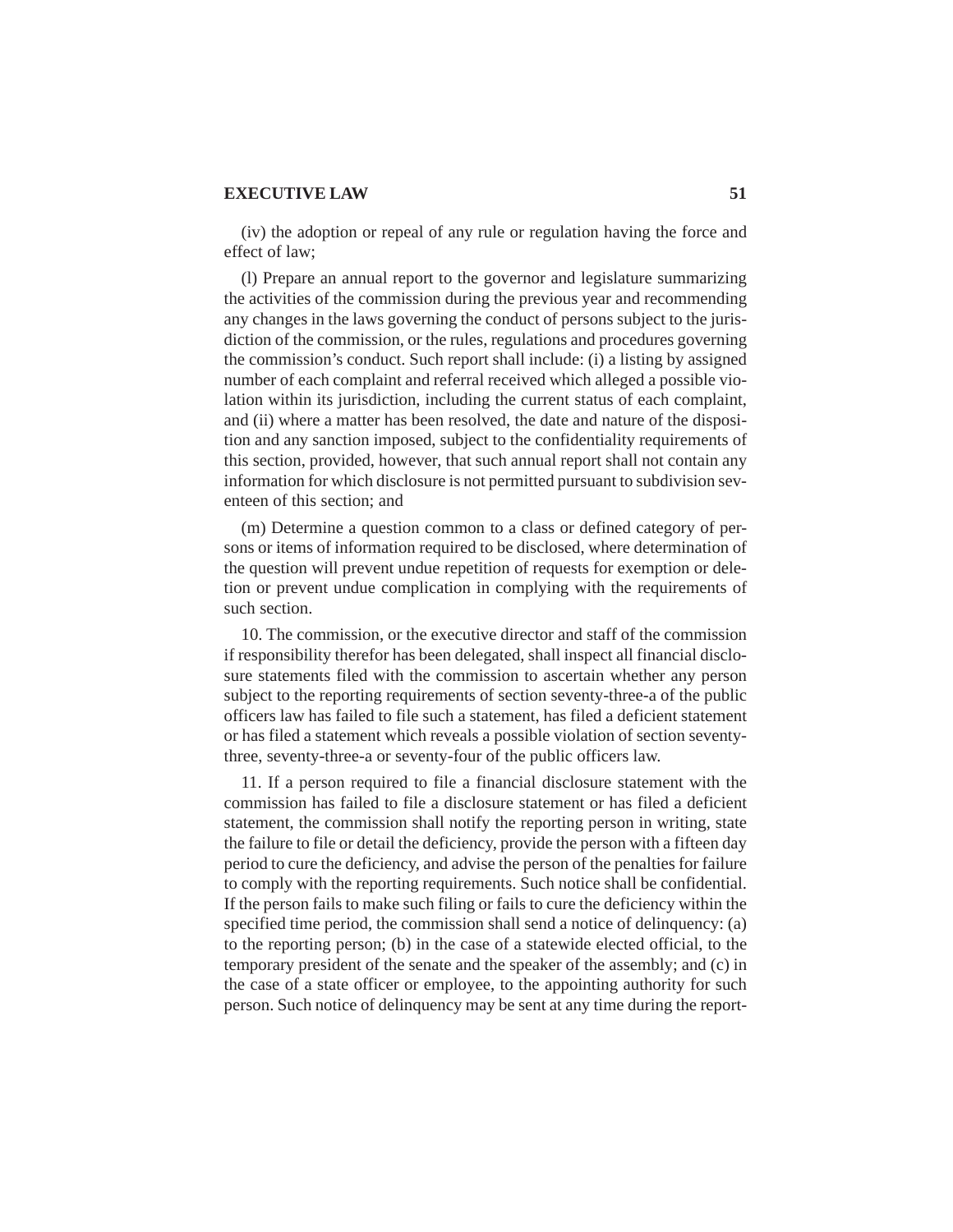ing person's service as a statewide elected official, state officer or employee, political party chair or while a candidate for statewide office, or within one year after termination of such service or candidacy. The jurisdiction of the commission, when acting pursuant to subdivision thirteen of this section with respect to financial disclosure, shall continue notwithstanding that the reporting person separates from state service, or ceases to hold office as a statewide elected official or political party chair, or ceases to be a candidate, provided the commission notifies such person of the alleged failure to file or deficient filing pursuant to this subdivision.

12. (a) If the commission receives a sworn complaint alleging a violation of section seventy-three, seventy-three-a or seventy-four of the public officers law, section one hundred seven of the civil service law or article one-A of the legislative law by a person or entity subject to the jurisdiction of the commission, or if a reporting individual has filed a statement which reveals a possible violation of these provisions, or if the commission determines on its own initiative to investigate a possible violation, the commission shall notify the individual in writing, describe the possible or alleged violation of such laws and provide the person with a fifteen day period in which to submit a written response setting forth information relating to the activities cited as a possible or alleged violation of law. If the commission thereafter makes a determination that further inquiry is justified, it shall give the individual an opportunity to be heard. The commission shall also inform the individual of its rules regarding the conduct of adjudicatory proceedings and appeals and the due process procedural mechanisms available to such individual. If the commission determines at any stage of the proceeding, that there is no violation or that any potential conflict of interest violation has been rectified, it shall so advise the individual and the complainant, if any. All of the foregoing proceedings shall be confidential.

(b) If the commission determines that there is reasonable cause to believe that a violation has occurred, it shall send a notice of reasonable cause: (i) to the reporting person; (ii) to the complainant if any; (iii) in the case of a statewide elected official, to the temporary president of the senate and the speaker of the assembly; and (iv) in the case of a state officer or employee, to the appointing authority for such person.

 (c) The jurisdiction of the commission when acting pursuant to this section shall continue notwithstanding that a statewide elected official or a state officer or employee separates from state service, or a political party chair ceases to hold such office, or a candidate ceases to be a candidate, or a lobbyist or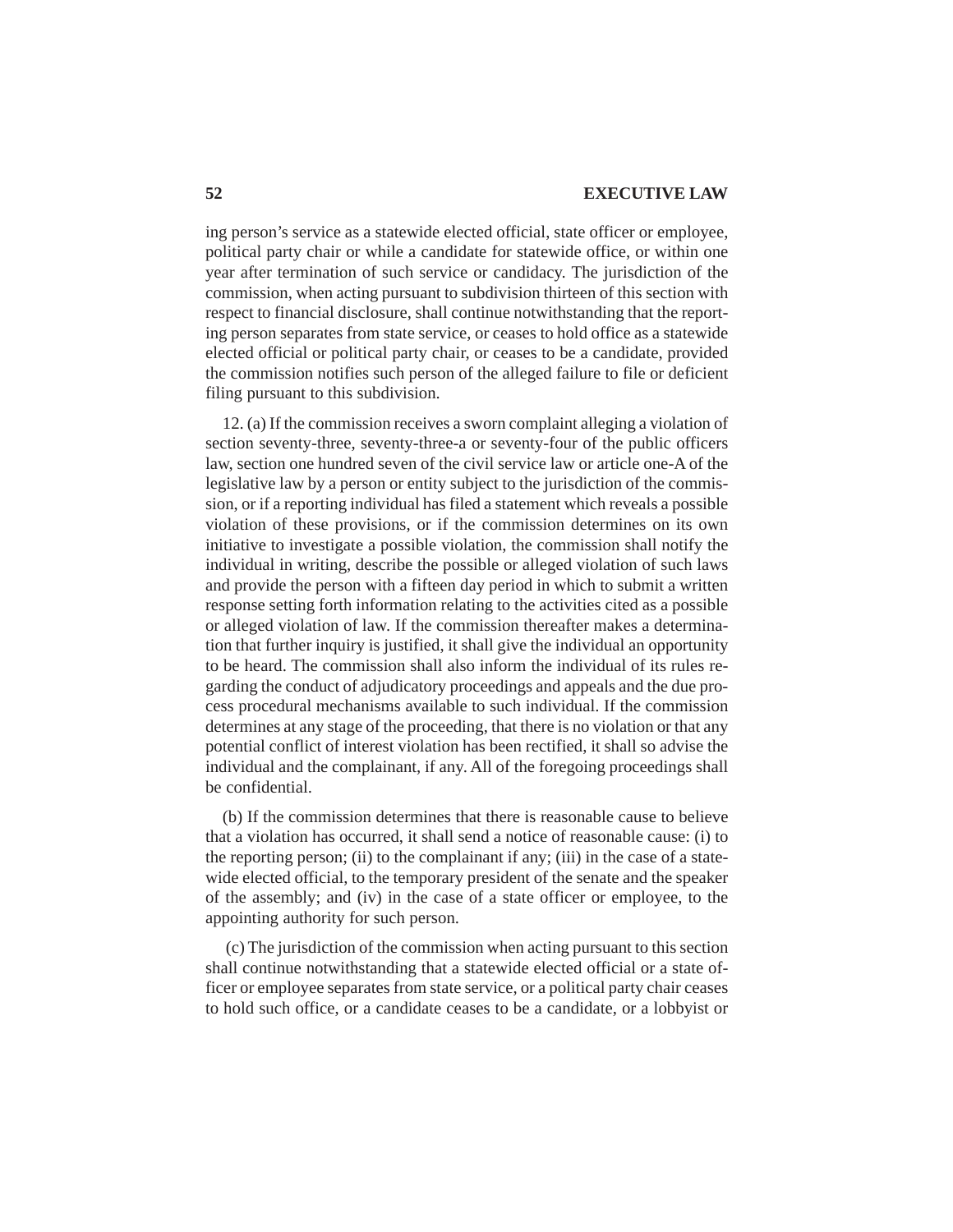client of a lobbyist ceases to act as such, provided that the commission notifies such individual or entity of the alleged violation of law pursuant to paragraph (a) of this subdivision within one year from his or her separation from state service or his or her termination of party service or candidacy, or from his, her or its last report filed pursuant to article one-A of the legislative law. Nothing in this section shall serve to limit the jurisdiction of the commission in enforcement of subdivision eight of section seventy-three of the public officers law.

13. An individual subject to the jurisdiction of the commission who knowingly and intentionally violates the provisions of subdivisions two through five, seven, eight, twelve or fourteen through seventeen of section seventythree of the public officers law, section one hundred seven of the civil service law, or a reporting individual who knowingly and wilfully fails to file an annual statement of financial disclosure or who knowingly and wilfully with intent to deceive makes a false statement or fraudulent omission or gives information which such individual knows to be false on such statement of financial disclosure filed pursuant to section seventy-three-a of the public officers law shall be subject to a civil penalty in an amount not to exceed forty thousand dollars and the value of any gift, compensation or benefit received as a result of such violation. An individual who knowingly and intentionally violates the provisions of paragraph b, c, d or i of subdivision three of section seventy-four of the public officers law shall be subject to a civil penalty in an amount not to exceed ten thousand dollars and the value of any gift, compensation or benefit received as a result of such violation. An individual who knowingly and intentionally violates the provisions of paragraph a, e or g of subdivision three of section seventy-four of the public officers law shall be subject to a civil penalty in an amount not to exceed the value of any gift, compensation or benefit received as a result of such violation. An individual subject to the jurisdiction of the commission who knowingly and willfully violates article one-A of the legislative law shall be subject to civil penalty as provided for in that article. Assessment of a civil penalty hereunder shall be made by the commission with respect to persons subject to its jurisdiction. In assessing the amount of the civil penalties to be imposed, the commission shall consider the seriousness of the violation, the amount of gain to the individual and whether the individual previously had any civil or criminal penalties imposed pursuant to this section, and any other factors the commission deems appropriate. For a violation of this subdivision, other than for conduct which constitutes a violation of section one hundred seven of the civil service law, subdivisions twelve or fourteen through seventeen of section seventy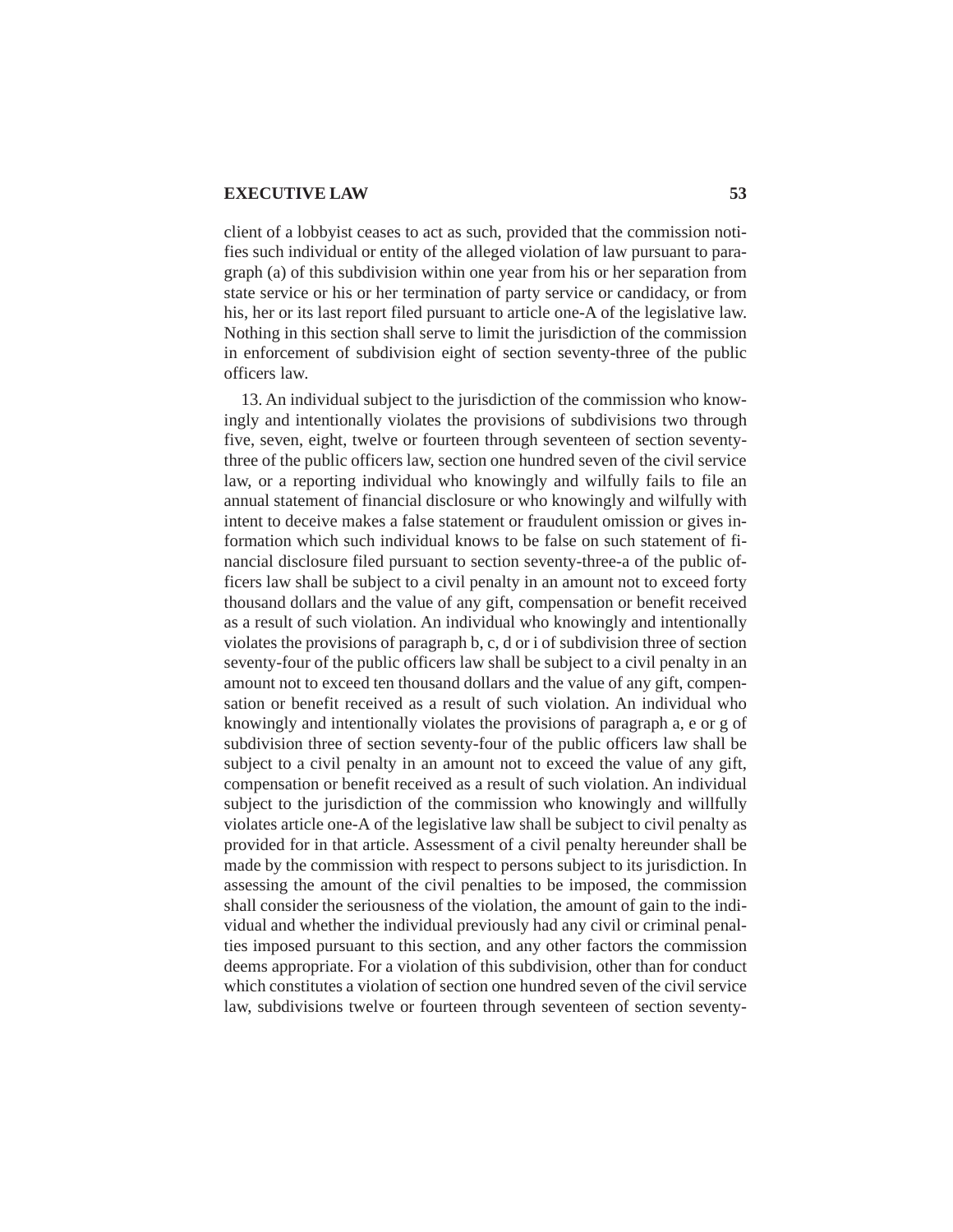three or section seventy-four of the public officers law or article one-A of the legislative law, the commission may, in lieu of a civil penalty, refer a violation to the appropriate prosecutor and upon such conviction, such violation shall be punishable as a class A misdemeanor. A civil penalty for false filing may not be imposed hereunder in the event a category of "value" or "amount" reported hereunder is incorrect unless such reported information is falsely understated. Notwithstanding any other provision of law to the contrary, no other penalty, civil or criminal may be imposed for a failure to file, or for a false filing, of such statement, or a violation of section seventy-three of the public officers law, except that the appointing authority may impose disciplinary action as otherwise provided by law. The commission may refer violations of this subdivision to the appointing authority for disciplinary action as otherwise provided by law. The commission shall be deemed to be an agency within the meaning of article three of the state administrative procedure act and shall adopt rules governing the conduct of adjudicatory proceedings and appeals taken pursuant to a proceeding commenced under article seventyeight of the civil practice law and rules relating to the assessment of the civil penalties herein authorized and commission denials of requests for certain deletions or exemptions to be made from a financial disclosure statement as authorized in paragraph (h) or paragraph (i) of subdivision nine of this section. Such rules, which shall not be subject to the approval requirements of the state administrative procedure act, shall provide for due process procedural mechanisms substantially similar to those set forth in article three of the state administrative procedure act but such mechanisms need not be identical in terms or scope. Assessment of a civil penalty or commission denial of such a request shall be final unless modified, suspended or vacated within thirty days of imposition, with respect to the assessment of such penalty, or unless such denial of request is reversed within such time period, and upon becoming final shall be subject to review at the instance of the affected reporting individuals in a proceeding commenced against the commission, pursuant to article seventy-eight of the civil practice law and rules.

13-a. If the commission has a reasonable basis to believe that any person subject to the jurisdiction of the legislative ethics commission may have violated any provisions of section seventy-three or seventy-four of the public officers law, it shall refer such violation to the legislative ethics commission unless the commission determines that such a referral would compromise the prosecution or confidentiality of its investigations and, if so, shall make such a referral as soon as practicable. The referral by the commission to the legislative ethics commission shall include any information relating thereto com-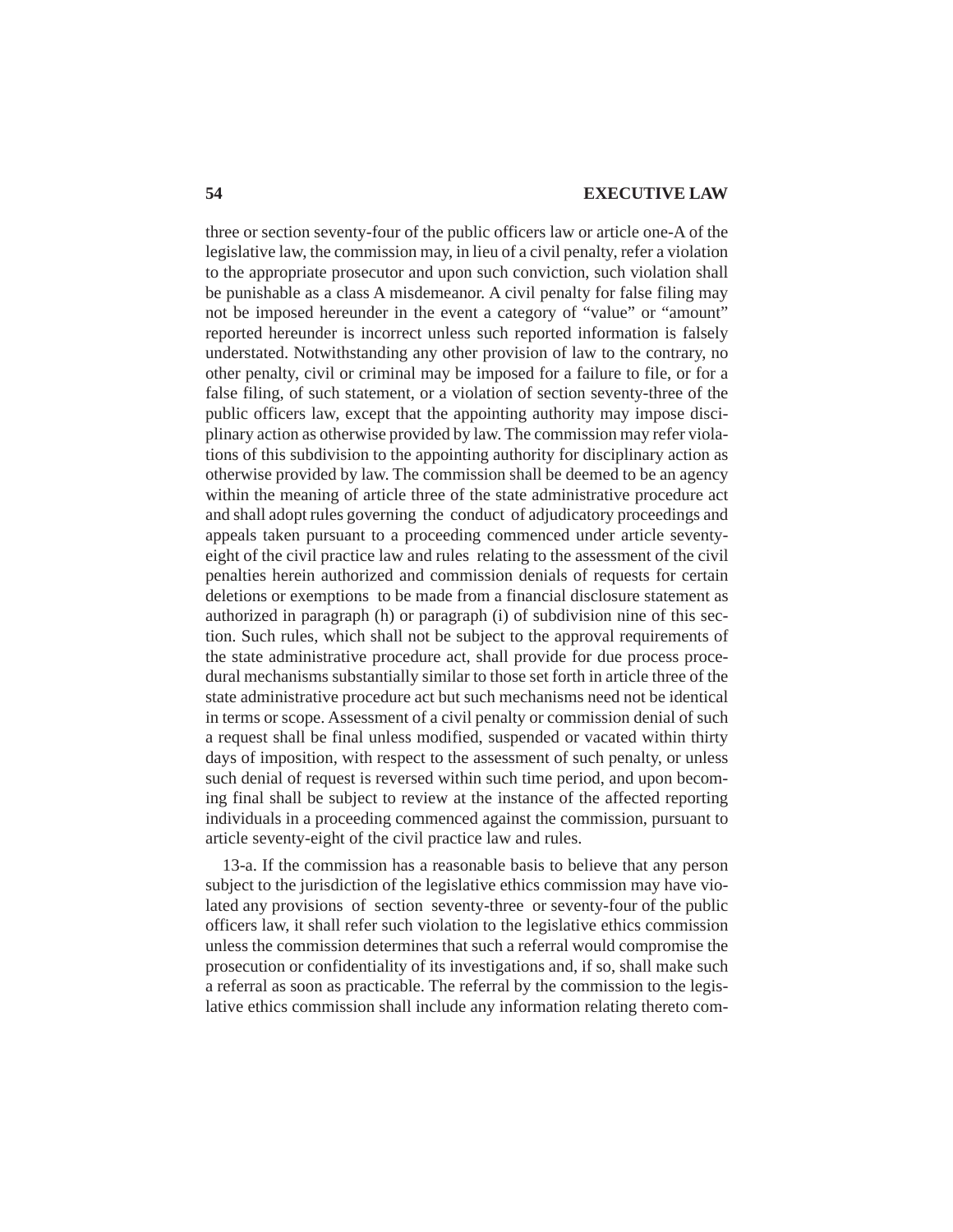ing into the custody or under the control of the commission at any time prior or subsequent to the time of the referral.

14. A copy of any notice of delinquency or notice of reasonable cause sent pursuant to subdivisions eleven and twelve of this section shall be included in the reporting person's file and be available for public inspection and copying.

15. Upon written request from any person who is subject to the jurisdiction of the commission and the requirements of sections seventy-three, seventythree-a or seventy-four of the public officers law, the commission shall render advisory opinions on the requirements of said provisions. An opinion rendered by the commission, until and unless amended or revoked, shall be binding on the commission in any subsequent proceeding concerning the person who requested the opinion and who acted in good faith, unless material facts were omitted or misstated by the person in the request for an opinion. Such opinion may also be relied upon by such person, and may be introduced and shall be a defense, in any criminal or civil action. Such requests shall be confidential but the commission may publish such opinions provided that the name of the requesting person and other identifying details shall not be included in the publication.

16. In addition to any other powers and duties specified by law, the commission shall have the power and duty to:

(a) Promulgate rules concerning restrictions on outside activities and limitations on the receipt of gifts and honoraria by persons subject to its jurisdiction, provided, however, a violation of such rules in and of itself shall not be punishable pursuant to subdivision thirteen of this section unless the conduct constituting the violation would otherwise constitute a violation of this section; and

(b) Conduct training programs in cooperation with the governor's office of employee relations to provide education to individuals subject to its jurisdiction; and

(c) Administer and enforce all the provisions of this section; and

(d) Conduct any investigation necessary to carry out the provisions of this section. Pursuant to this power and duty, the commission may administer oaths or affirmations, subpoena witnesses, compel their attendance and require the production of any books or records which it may deem relevant or material;

16-a. Within one hundred twenty days of the effective date of this subdivision, the commission shall create and thereafter maintain a publicly accessible website which shall set forth the procedure for filing a complaint with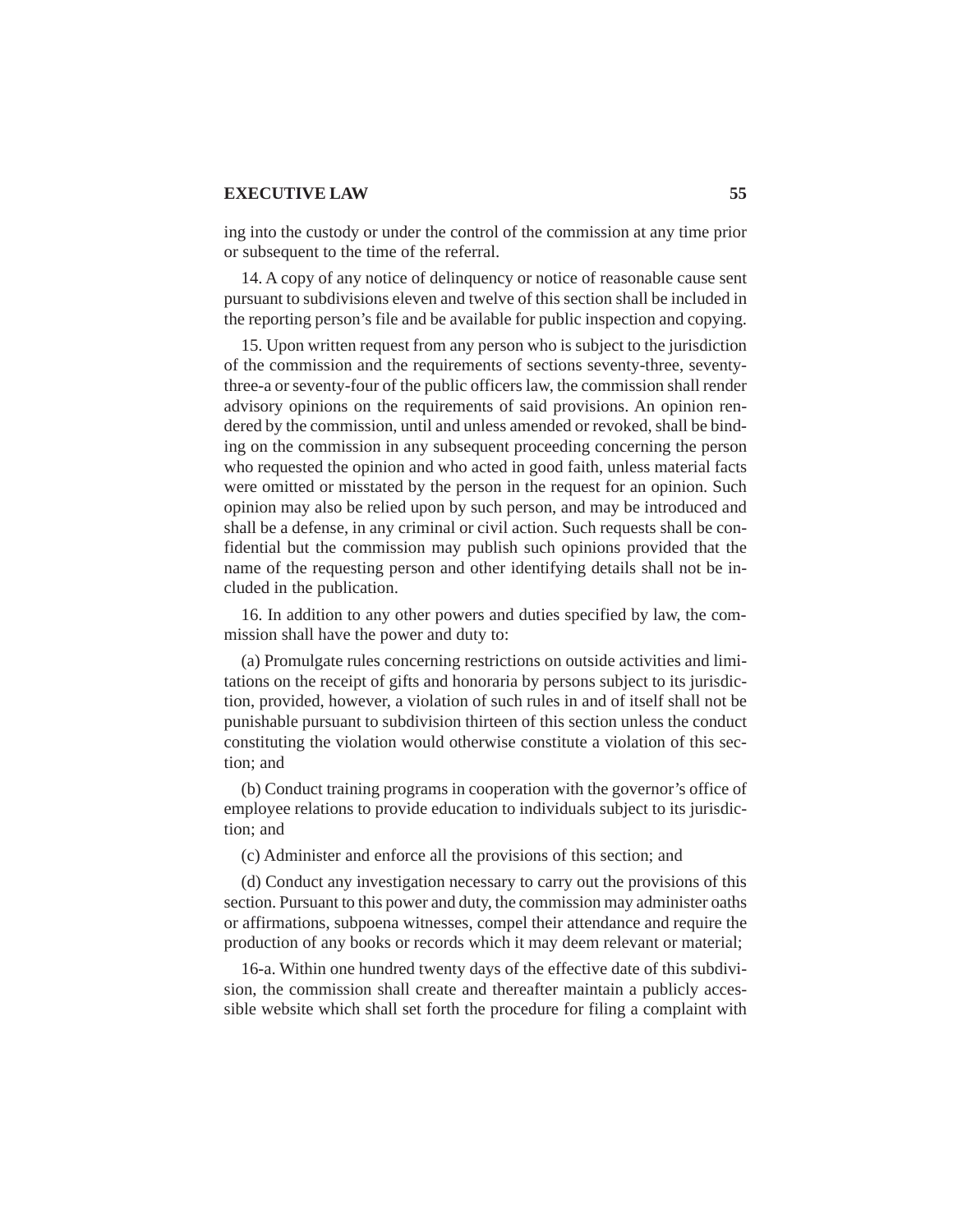the commission, and which shall contain the documents identified in subdivision seventeen of this section, other than financial disclosure statements, and any other records or information which the commission determines to be appropriate.

17. (a) Notwithstanding the provisions of article six of the public officers law, the only records of the commission which shall be available for public inspection and copying are:

(1) the information set forth in an annual statement of financial disclosure filed pursuant to section seventy-three-a of the public officers law except the categories of value or amount, which shall remain confidential, and any other item of information deleted pursuant to paragraph (h) of subdivision nine of this section;

(2) notices of delinquency sent under subdivision eleven of this section;

(3) notices of reasonable cause sent under paragraph (b) of subdivision twelve of this section;

(4) notices of civil assessments imposed under this section which shall include a description of the nature of the alleged wrongdoing, the procedural history of the complaint, the findings and determinations made by the commission, and any sanction imposed;

(5) the terms of any settlement or compromise of a complaint or referral which includes a fine, penalty or other remedy; and

(6) those required to be held or maintained publicly available pursuant to article one-A of the legislative law.

(b) Notwithstanding the provisions of article seven of the public officers law, no meeting or proceeding, including any such proceeding contemplated under paragraph (h) or (i) of subdivision nine of this section, of the commission shall be open to the public, except if expressly provided otherwise by the commission or as is required by article one-A of the legislative law.

(c) Pending any application for deletion or exemption to the commission, all information which is the subject or a part of the application shall remain confidential. Upon an adverse determination by the commission, the reporting individual may request, and upon such request the commission shall provide, that any information which is the subject or part of the application remain confidential for a period of thirty days following notice of such determination. In the event that the reporting individual resigns his office and holds no other office subject to the jurisdiction of the commission, the information shall not be made public and shall be expunged in its entirety.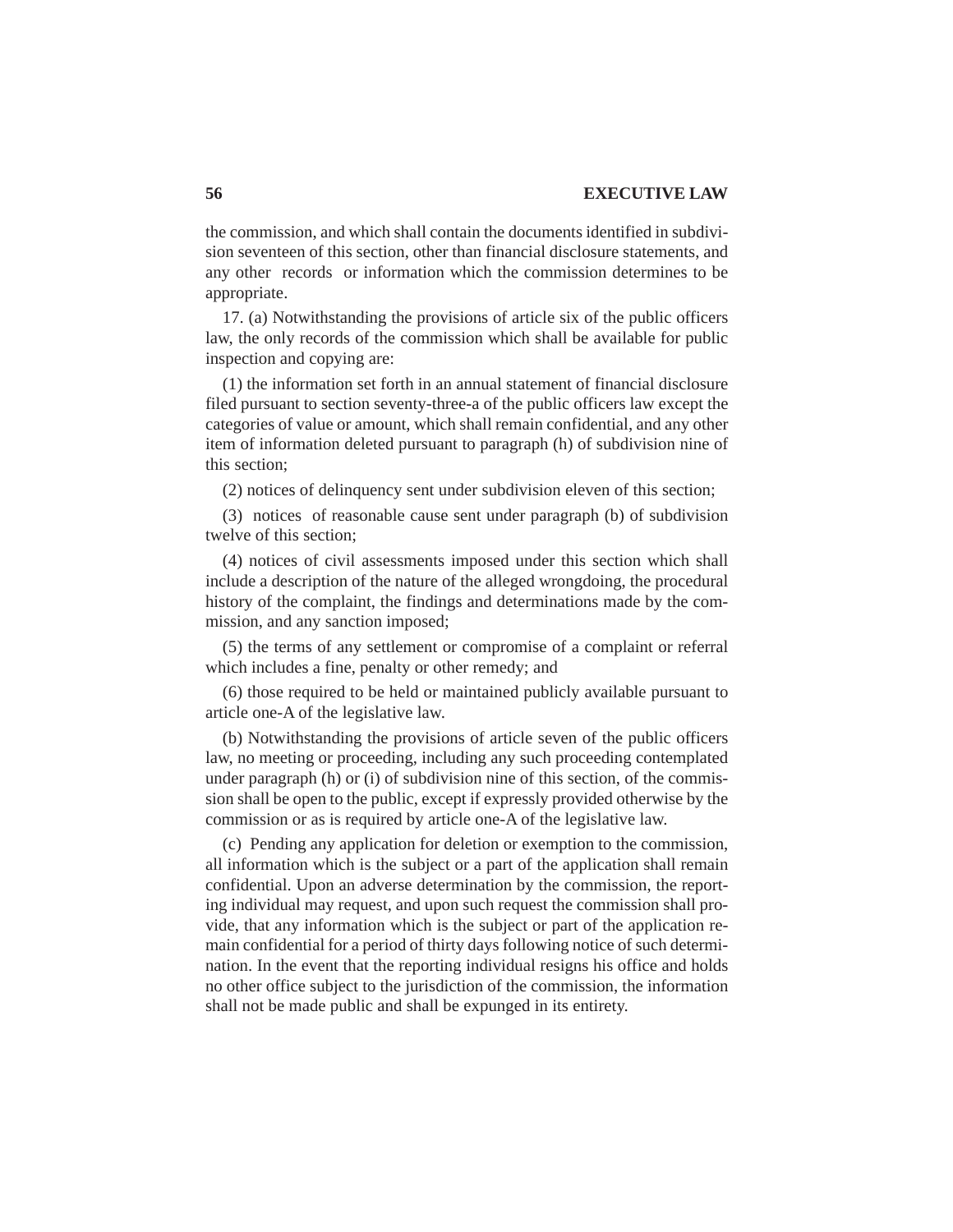18. If any part or provision of this section or the application thereof to any person or organization is adjudged by a court of competent jurisdiction to be unconstitutional or otherwise invalid, such judgment shall not affect or impair any other part or provision or the application thereof to any other person or organization, but shall be confined in its operation to such part or provision.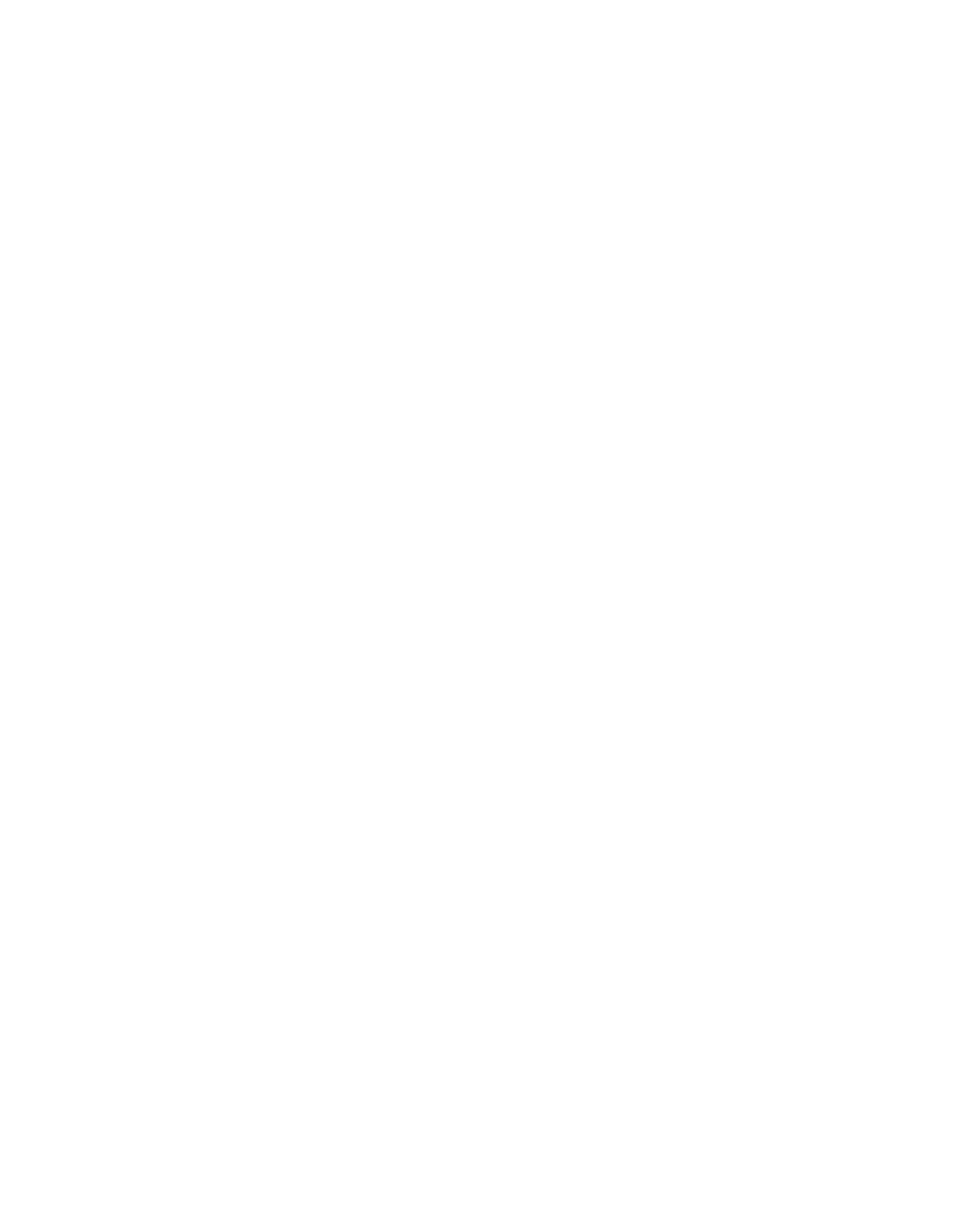# **19 NYCRR**

# **PART 930 – Limitations on the Receipt of Honoraria and Reimbursement for Travel Expenses**

### Sec.

- 930.1 Applicability
- 930.2 Definitions
- 930.3 Conditions under which an honorarium may be accepted
- 930.4 Conditions for limited acceptance by the State of a payment in lieu of an honorarium
- 930.5 Procedure to seek approval of and report honoraria
- 930.6 Conditions under which reimbursement for travel expenses related to the covered individual's official duties may be accepted
- 930.7 Exemption

# **§ 930.1 Applicability.**

This part shall apply to the following:

- (a) the four state-wide elected officials; and
- (b) State officers or employees.

# **§ 930.2 Definitions.**

(a) *Approving authority* shall mean the head of a State agency or appointing authority, as appropriate, or his or her designee for State officers or employees, and, in the case of the four statewide elected officials and the heads of State agencies, shall mean the State Ethics Commission, which may delegate the approval authority required by these regulations to its executive director.

(b) *Covered individuals* shall mean the four statewide elected officials and State officers or employees, as defined in subdivision (f) of this section.

### (c) *Honorarium* shall mean:

(1) a payment, fee or other compensation to a covered individual for services rendered by a covered individual not related to the covered individual's official duties, which payment, fee or other compensation is made as a gratuity, or as an award or honor; e.g., for delivering a speech,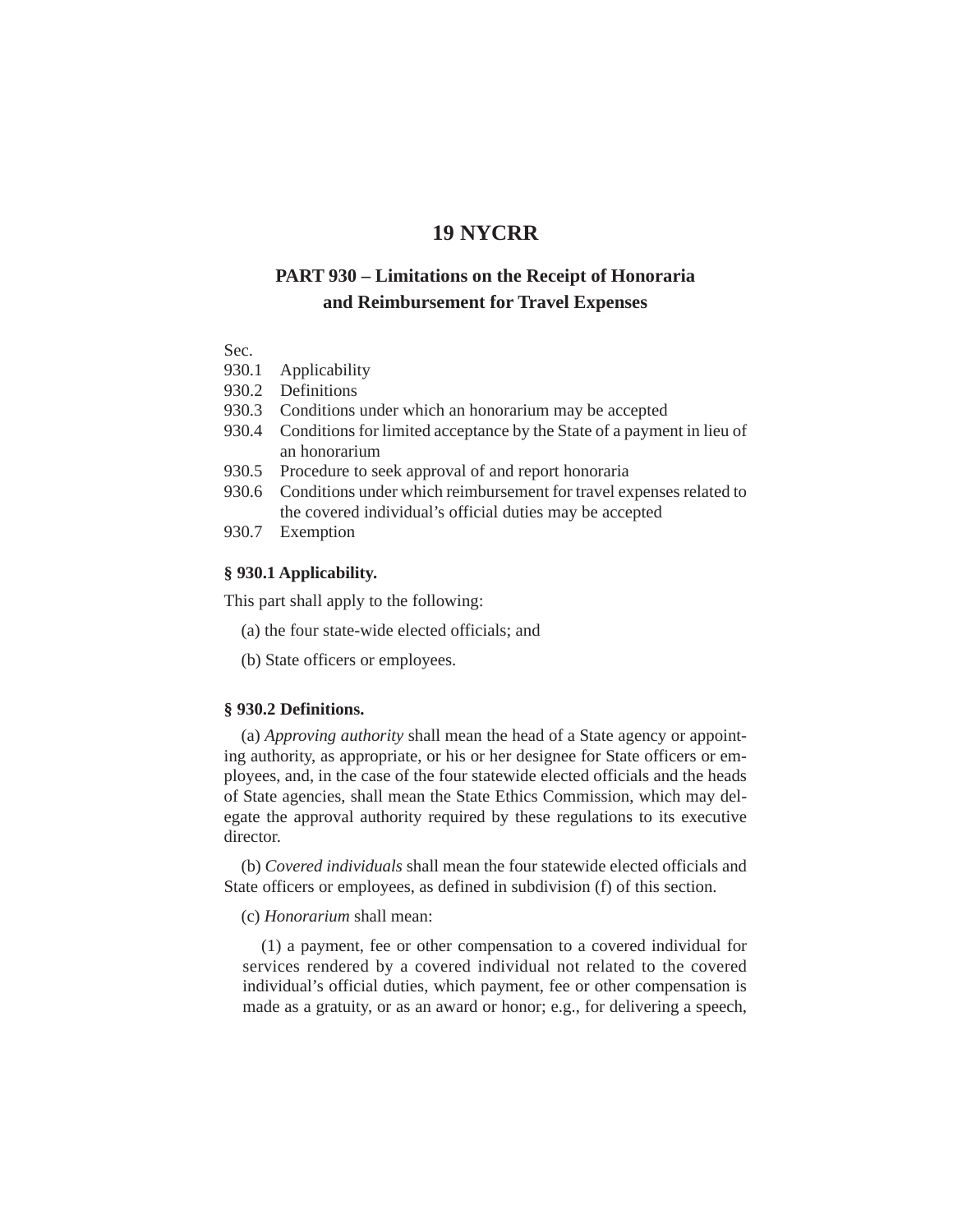writing or authoring an article or publication or attending a meeting or conference; and

(2) a payment, whether to a lodging site or a provider of transportation, for travel expenses made to or on behalf of an individual, or reimbursement made to the covered individual for travel expenses incurred, for such services rendered by a covered individual not related to the covered individual's official duties. (For travel reimbursement related to a covered individual's official duties, see section 930.6 of this Part.)

(3) *Honorarium* shall not mean:

(i) a travel payment in the form of a gift from a relative; or

(ii) a payment in lieu of an honorarium made to the State or a travel payment provided by nongovernmental sources for activities related to a covered individual's official duties; or

(iii) compensation in the nature of salary, wages or fees for services for non-State related work performed or travel payment provided by non-governmental sources for activities related to a covered individual's appropriate or authorized outside employment; or

(iv) a payment, fee, travel payment or other compensation provided to a covered individual who provides services for or acts on behalf of an employee organization certified or recognized under Article 14 of the Civil Service Law to represent such covered individual.

(d) *Ministerial matter* shall mean an administrative act carried out in a prescribed manner not allowing for substantial personal discretion.

(e) *State agency* shall mean any State department, or board, bureau, division, commission, council or State agency, any public benefit corporation, public authority or commission at least one of whose members is appointed by the Governor, or the State University of New York or the City University of New York, including all their constituent units except community colleges and the independent institutions operating statutory or contract colleges on behalf of the State.

(f) *State officer or employee* shall mean:

(1) heads of State departments and their deputies and assistants, other than members of the Board of Regents of the University of the State of New York who receive no compensation or are compensated on a per diem basis;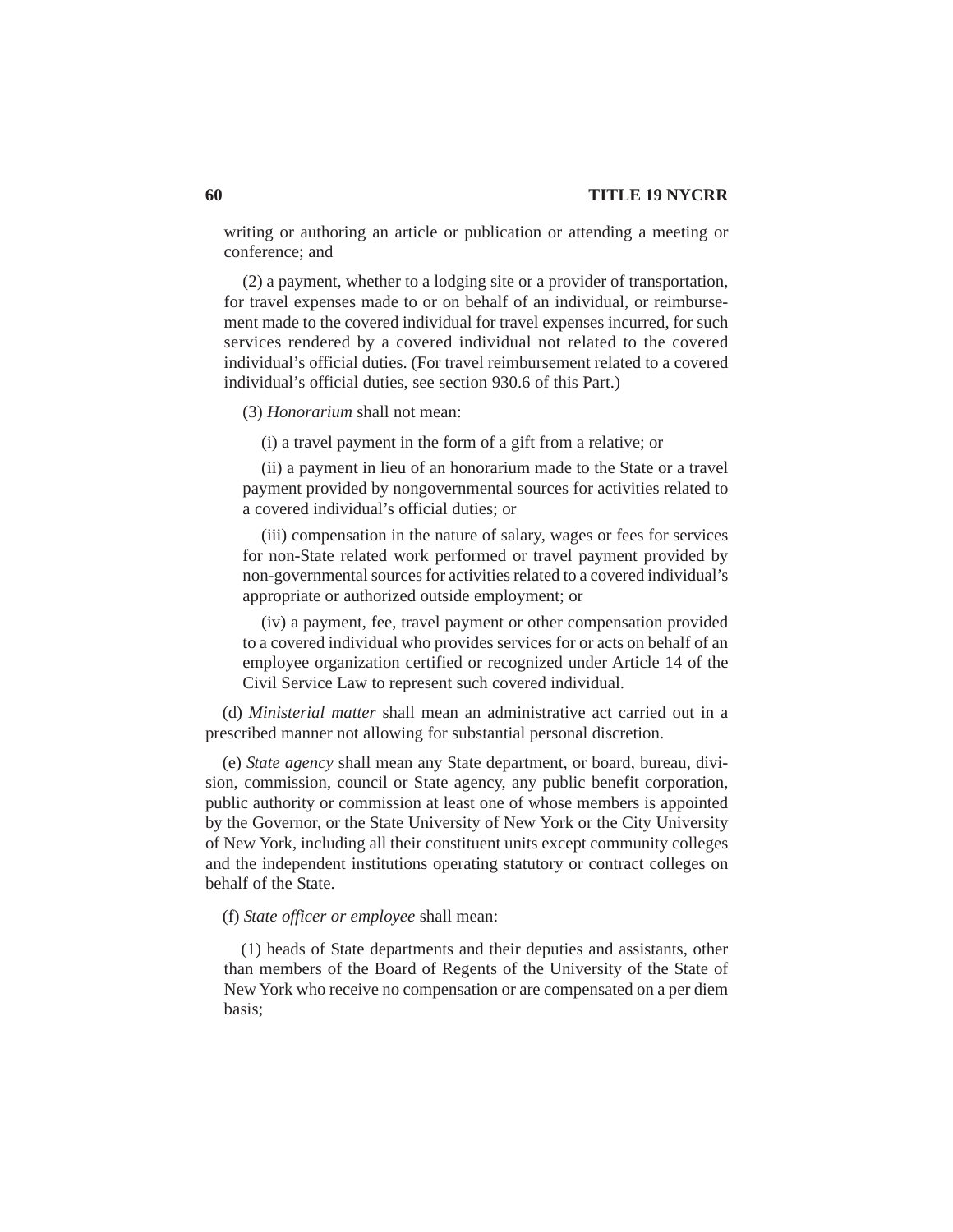(2) officers and employees of statewide elected officials;

(3) officers and employees of State departments, boards, bureaus, divisions, commissions, councils or other state agencies other than officers of such boards, commissions or councils who receive no compensation or are compensated on a per diem basis; and

(4) members or directors of public authorities, other than multistate authorities, public benefit corporations and commissions at least one of whose members is appointed by the Governor, who receive compensation on other than a per diem basis, and employees of such authorities, corporations and commissions.

(g) *State Ethics Commission* shall mean the State Ethics Commission created by section 94 of the Executive Law.

### **§ 930.3 Conditions under which an honorarium may be accepted.**

(a) A covered individual may accept an honorarium, if:

(1) the honorarium is not to be received for services rendered for or on behalf of an individual who, or on behalf of an organization, or any of its officers or members of the board of directors, which:

(i) is regulated by, or regularly negotiates with, appears before other than in a ministerial matter, does business with or has contracts with either the State agency employing the covered individual or the covered individual in his or her official capacity on behalf of the agency; or

(ii) attempts to lobby or to influence action or positions on legislation or rules, regulations or rate making before either the State agency employing the covered individual or the covered individual in his or her official capacity on behalf of the State agency; or

(iii) is involved in litigation, adverse to the State, with the State agency with which the covered individual is employed or affiliated, or with the covered individual in his or her official capacity, and no final order has been issued; or

(iv) has received or applied for funds from the State agency the employing covered individual at any time during the previous calendar year, up to and including the date of the proposed receipt of the honorarium; or/and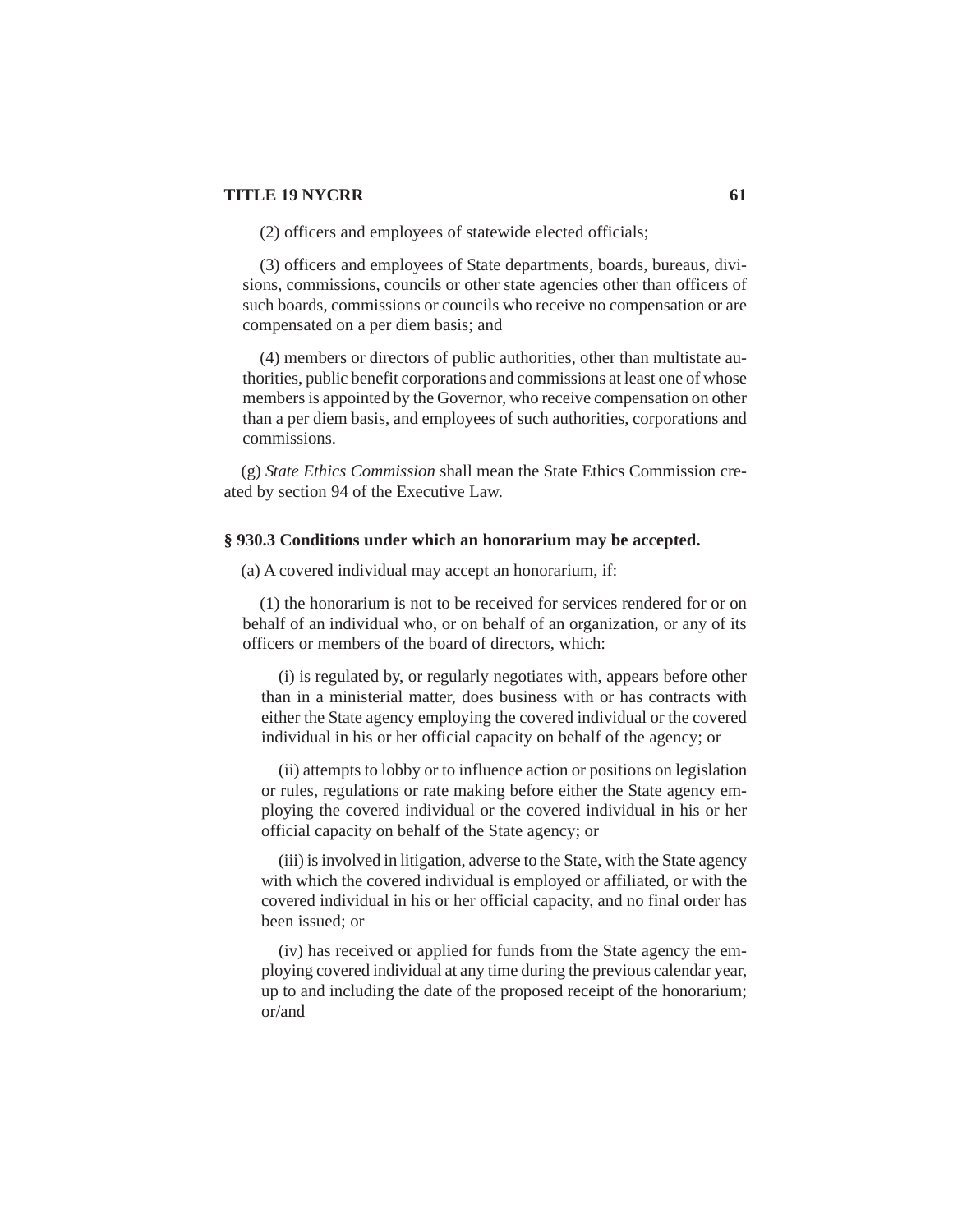(2) the service for which an honorarium is offered is not part of the duties of the position in which the covered individual serves; and

(3) State personnel, equipment and time (including that of the covered individual) will not be used to prepare for delivery of a speech or to render a service for which an honorarium is to be received; and

(4) the State agency with which the covered individual is employed or affiliated does not pay the travel expenses of the covered individual, and the sole purpose of the travel was to perform the service for which an honorarium was offered; and

(5) the service for which an honorarium is offered is not performed during the covered individual's State work day or, if the service is to be performed during the covered individual's State work day, he or she must charge accrued leave (other than sick leave) to perform such service.

(b) A covered individual may accept an honorarium if such honorarium is provided by an organization whose sole purpose is religious, social (e.g. athletic groups, alumni or school associations, interest clubs), or self-help, and none of the conditions precluding acceptance, described in subdivision (a) of this section exist.

## **§ 930.4 Conditions for limited acceptance by the State of a payment in lieu of an honorarium.**

An approving authority may approve a payment in lieu of an honorarium, and the use of State equipment, personnel and time to prepare a speech or publication or render a service, provided that the payment in lieu of an honorarium will be made by the granting organization or individual directly to the general fund of the State or to such fund as is appropriate for a public authority, public benefit corporation or commission not funded through State general fund appropriations, and the service for which an honorarium was offered is related to the covered individual's official duties or responsibilities.

### **§ 930.5 Procedure to seek approval of and report honoraria.**

(a) State officers and employees may submit a written request for approval by the approving authority for the receipt of an honorarium, and, upon approval of the receipt of an honorarium in accordance with these rules, the approving authority shall file such determination with the State Ethics Commission. The four statewide elected officials and the heads of State agencies shall submit a written request for approval by the State Ethics Commission for the receipt of an honorarium.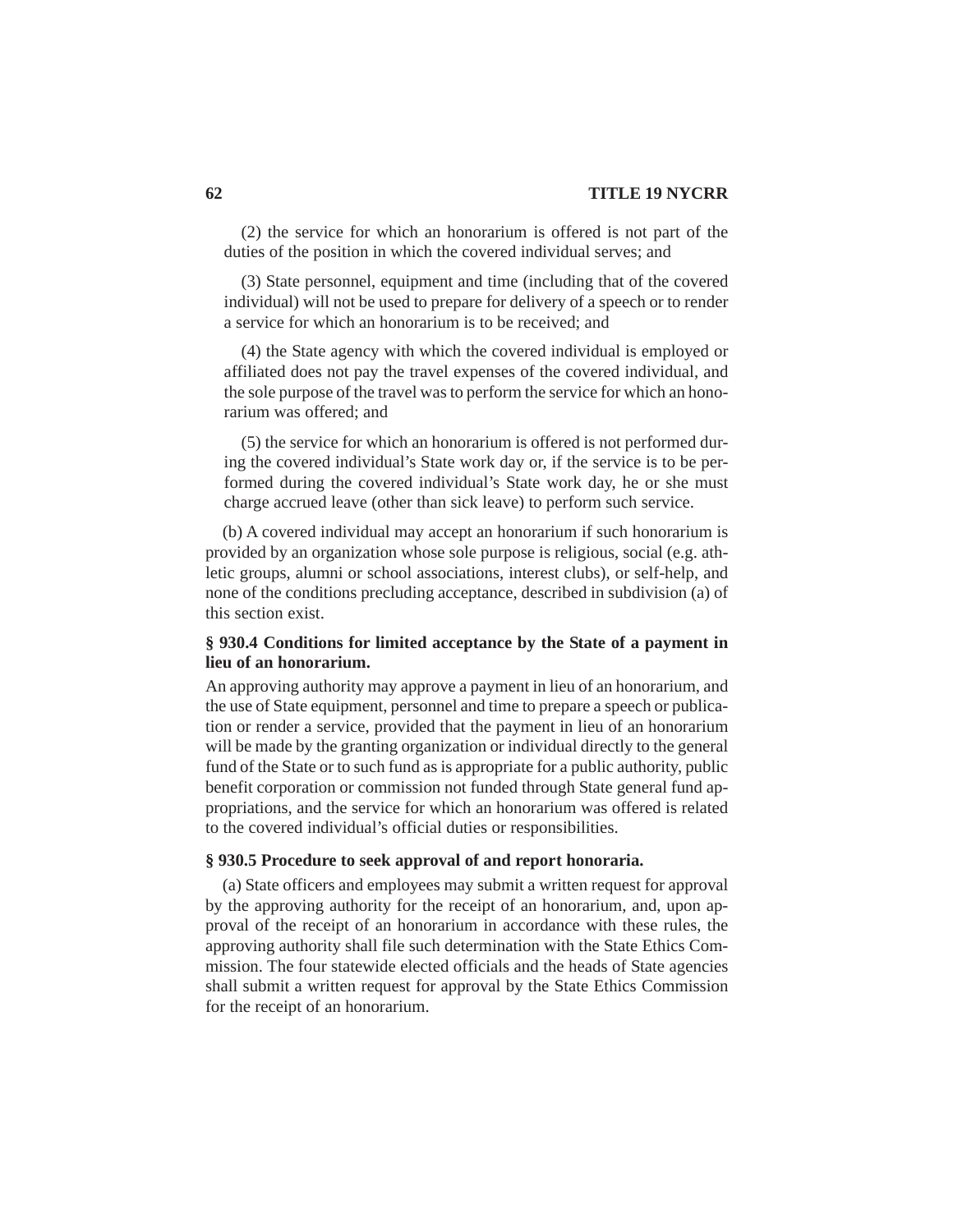(b) In circumstances where the approving authority has approved the receipt of an honorarium, a covered individual may use either State vehicles (or other transportation) or personnel where such have been specifically assigned for use to a covered individual during his or her employment and such use is authorized or provided to such official, officer or employee as part of his or her employment or for his or her security.

(c) (1) On July 1, 1990, and on each succeeding April 1, a covered individual, who received an honorarium of any amount during the year previous to the date of reporting, must file an annual written report with his or her approving authority. The annual written report shall contain a statement of with respect to each honorarium received by the covered individual:

(i) the source of the honorarium,

(ii) the date of receipt and the place where the service was performed,

(iii) the amount of the honorarium and the nature of the service for which the honorarium was received.

(2) A covered individual will not be required to file such an annual written report if he or she received prior written approval from the appropriate approving authority for the receipt of each honorarium received during such year.

(d) Each approving authority shall file a compilation of copies of the written reports submitted by covered individuals pursuant to paragraph (c)(1) of this section, with the State Ethics Commission on or before October 1, 1990, and each succeeding June 1.

(e) Any honorarium or honoraria from each source which totals in excess of \$1,000, received by a covered individual required to file a financial disclosure statement pursuant to §73-a of the Public Officers Law, must be reported in that disclosure statement regardless of whether approval for such receipt is required under these rules.

### **§ 930.6 Conditions under which reimbursement for travel expenses related to the covered individual's official duties may be accepted.**

(a) Covered individuals may accept reimbursement for travel expenses from the federal government, other State or municipal government entities, non-State agency organizations or individuals for travel related to the covered individual's official duties under the following conditions: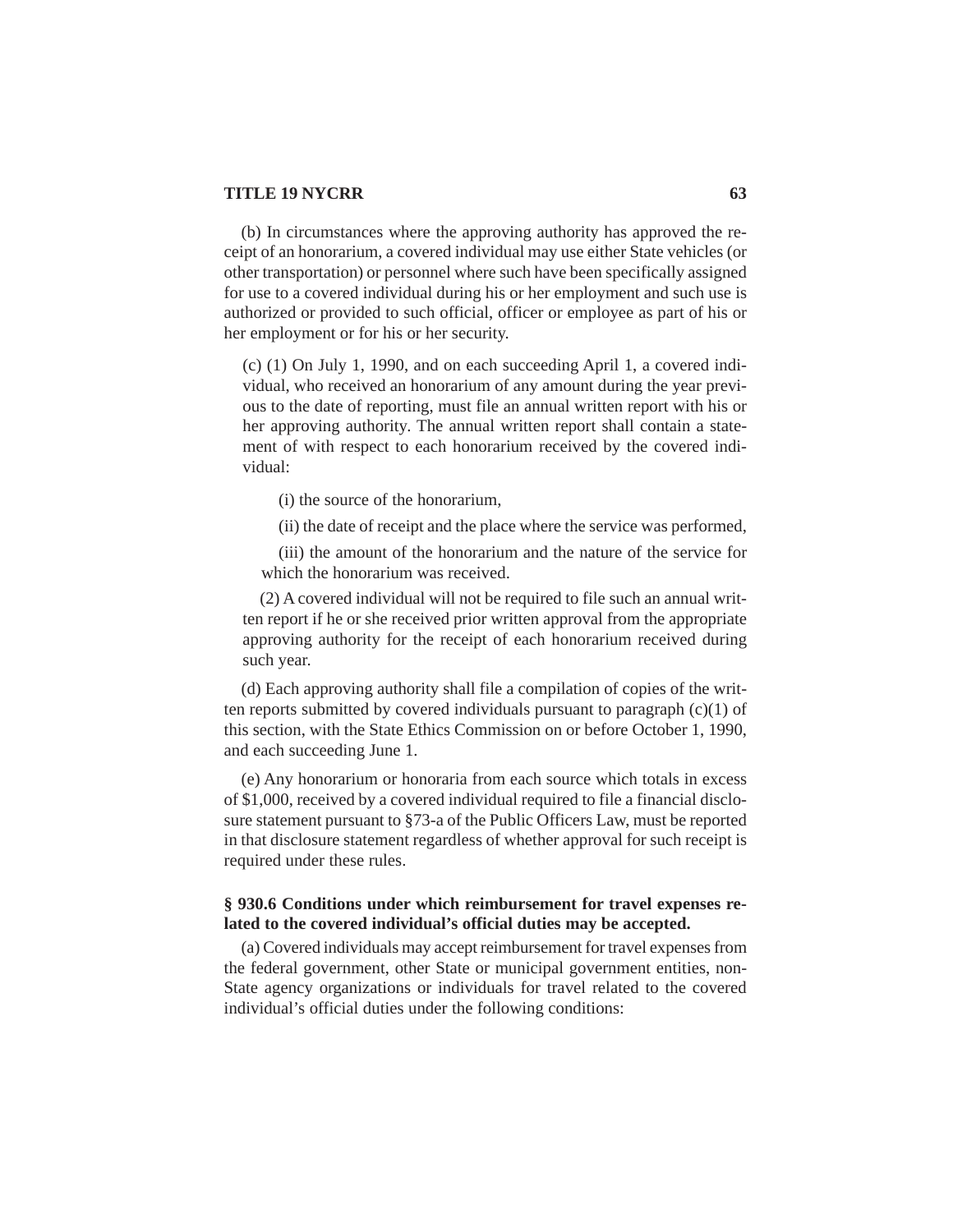(1) the covered individual files a written request with the appropriate approving authority within a reasonable period of time in advance of the event or activity for approval to receive travel reimbursement in accordance with these rules;

(2) the appearance, presence or participation of the covered individual is for a State agency purpose and would benefit the State agency involved; or the appearance, presence or participation of the covered individual is at a meeting, seminar, or conference of a not-for-profit professional organization and will result in increased knowledge in the covered individual's subject matter area which would benefit the State agency involved;

(3) the approving authority approves such travel reimbursement pursuant to these rules;

(4) the travel expenses, if not reimbursed, could be paid by the State agency according to its travel reimbursement procedure;

(5) the expenses reimbursed on behalf of the covered individual would be at a rate not greater than the State agency would reimburse the covered individual under its travel rules or regulations unless otherwise specifically approved by the approving authority;

(6) the reimbursed expenses for food and lodging at the site to which the travel occurs is provided for no longer than the covered individual is reasonably required to be present at such event and is only for such covered individual; and

(7) the reimbursed expenses are not received from or on behalf an individual who, or on behalf of an organization, or any of its officers or members of the board of directors, other than any governmental entity, which:

(i) is regulated by, regularly negotiates with, appears before on other than a ministerial matter, does business with or has contracts with either the State agency employing the covered individual or the covered individual in his or her official capacity on behalf of the State agency; or

(ii) attempts to lobby or to influence action or positions on legislation or action on rules, regulations or rate making before either the State agency employing the covered individual or the covered individual in his or her official capacity on behalf of the State agency; or

(iii) is involved in litigation, adverse to the State, with the State agency with which the covered individual is employed or affiliated, or the covered individual in his or her official capacity, and no final order has been issued; or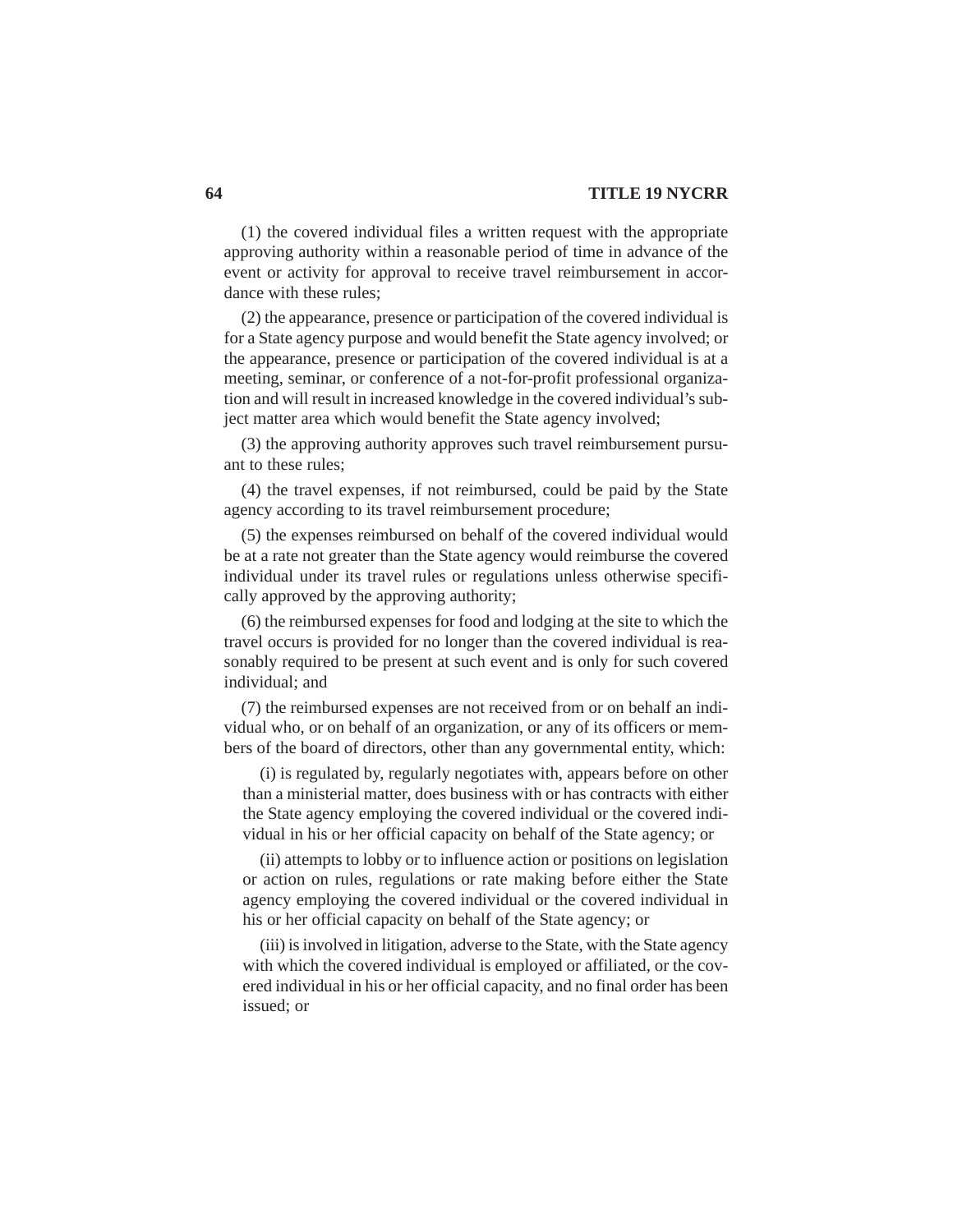(iv) has received or applied for funds from the State agency employing the covered individual at any time during the previous calendar year, up to and including the date of the proposed receipt of the honorarium.

(b) Any reimbursement for travel expenses from each source which totals in excess of \$1,000, received by a covered individual required to file a financial disclosure statement pursuant to §73-a of the Public Officers Law, must be reported in that disclosure statement, regardless of whether approval for such receipt is required under these rules.

(c) Nothing herein shall preclude the use of either state vehicles (or other transportation) or personnel where such have been specifically assigned for use to a covered individual and such use is authorized or provided to such official, officer or employee as part of his or her employment or for his or her security.

#### **§ 930.7 Exemption.**

(a) Academic employees of the State University and City University of New York including all their constituent units who are covered by §73 of the Public Officers Law and employees serving in the titles of "Research Scientist", "Cancer Research Scientist", and "Research Physician" who also serve in academic status are exempt from the limitations on the receipt of honoraria and reimbursement for travel expenses to the extent that the publication of books and articles, delivery of speeches or attending meetings or conferences are within the discipline of the individual involved.

(b) Such academic employees who are also employed by a State agency other than the State University of New York or the City University of New York, in a title other than "Research Scientist", "Cancer Research Scientist", and "Research Physician" shall not be exempt from the limitations on the receipt of honoraria and reimbursement for travel expenses in their other capacity as State officers or employees.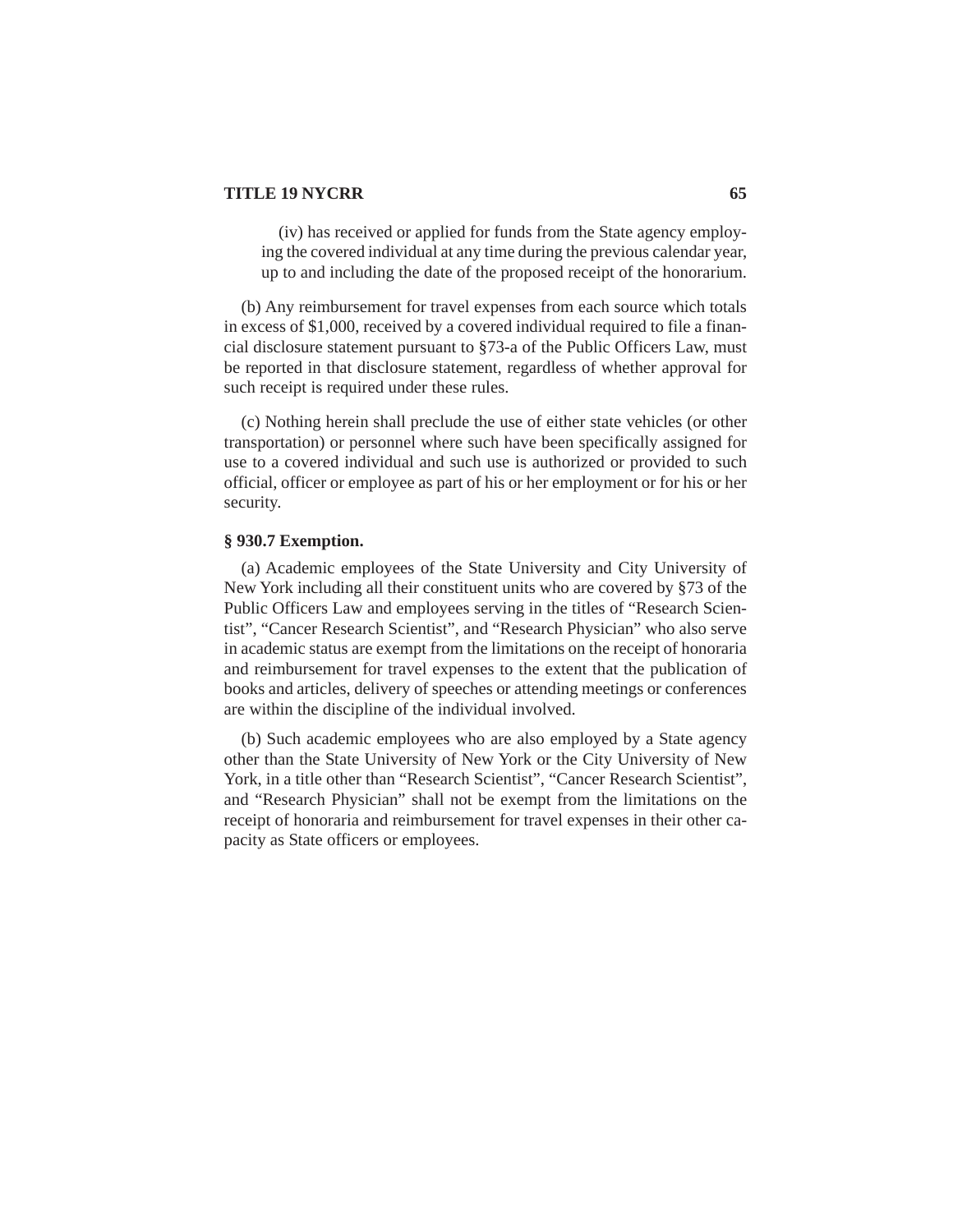### **PART 932 – Outside Activities**

#### **Sec.**

- 932.1 Definitions
- 932.2 Restriction on policymakers and certain others holding positions of officer or member of political party organizations
- 932.3 Restriction on holding other public office or employment or engaging in other outside activities
- 932.4 Procedure to approve certain outside Activities
- 932.5 Codes of Ethics for uncompensated and per diem directors, members and officers
- 932.6 Complaints
- 932.7 Violations

#### **§ 932.1 Definitions.**

(a) *Approving authority* shall mean the head of a State agency or appointing authority, or his or her designee, as appropriate, for the individual involved and, for the four statewide elected officials and the heads of State agencies, shall mean the State Ethics Commission which may delegate its approval authority to its executive director.

(b) *Covered individual* shall mean the four statewide elected officials and State officers or employees.

(c) *Four statewide elected officials* shall mean the Governor, the Lieutenant Governor, the Comptroller and the Attorney General.

(d) *Nominal compensation* shall mean no more than either:

(1) the per diem amount provided to such position, where no other compensation for such appointment is received; or

(2) \$4,000 in annual compensation for personal services actually rendered, e.g. wages, salaries, professional fees, royalties, bonuses, or commissions on sales, and that portion of income received from a corporation or unincorporated trade or business which represents a reasonable allowance for salaries and compensation for personal services actually rendered.

Income received by the individual from transactions involving the individual's own securities, personal property or real estate is not included in determining annual compensation for personal services actually rendered, provided the transactions are not with any State agency.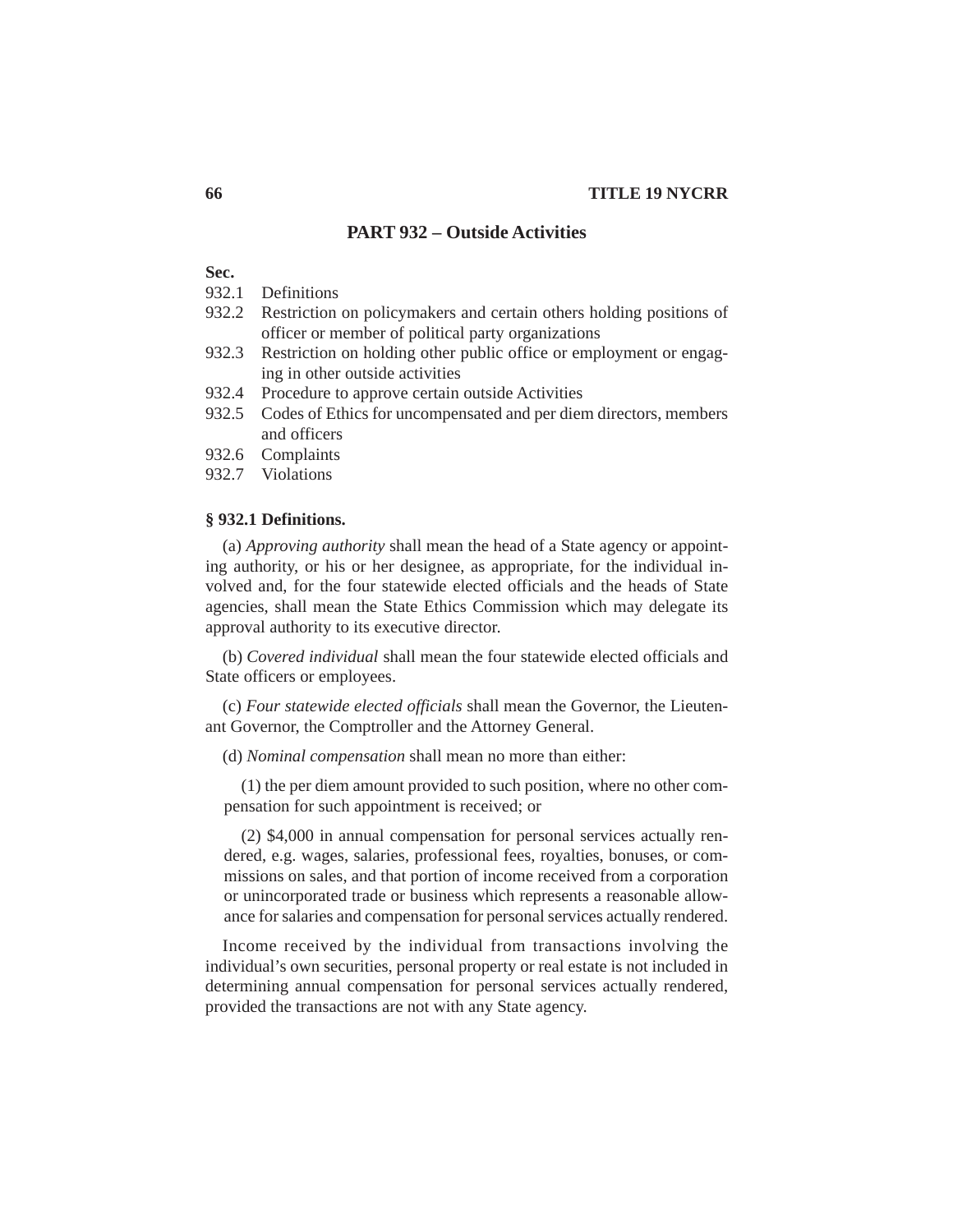(e) *Policy-making position* shall mean that position annually determined by the appointing authority as set forth in a written instrument filed with the State Ethics Commission or as amended as required by Public Officers Law, section  $73-a(1)(c)(ii)$  and (iii).

(f) *Political organization* shall mean any organization that is affiliated with or subsidiary to a political party, and shall include, for example, partisan political clubs. *Political organization* shall not include an organization supporting a particular cause with no partisan inclination, for example, the League of Women Voters, and shall not include campaign or fund-raising committees.

(g) *State agency* shall mean any State department, or division, board, commission or bureau of any State department, any public benefit corporation, public authority or commission at least one of whose members is appointed by the Governor and State University of New York and City University of New York, including all their constituent units except community colleges and the independent institutions operating statutory or contract colleges on behalf of the State.

(h) *State officer or employee* shall be defined as the term *State officer or employee* is defined in section 73 and section 73-a of the Public Officers Law.

### **§ 932.2 Restriction on policymakers and certain others holding positions of officer or member of political party organizations.**

(a) No head of a State department, individual who serves in a policymaking position or member or director of a public authority (other than a multistate authority), public benefit corporation or commission at least one of whose members is appointed by the Governor shall serve as an officer of any political party or political organization.

(b) No head of a State department, individual who serves in a policymaking position or member or director of a public authority (other than a multi-state authority), public benefit corporation or commission at least one of whose members is appointed by the Governor shall serve as a member of any political party committee including political party district leader (however designated) or member of the national committee of a political party.

# **§ 932.3 Restriction on holding other public office or private employment or engaging in other outside activities.**

(a) No covered individual shall engage in any outside activity which interferes or is conflict with the proper and effective discharge of such individual's official duties or responsibilities.

(b) No individual who serves in a policymaking position on other than a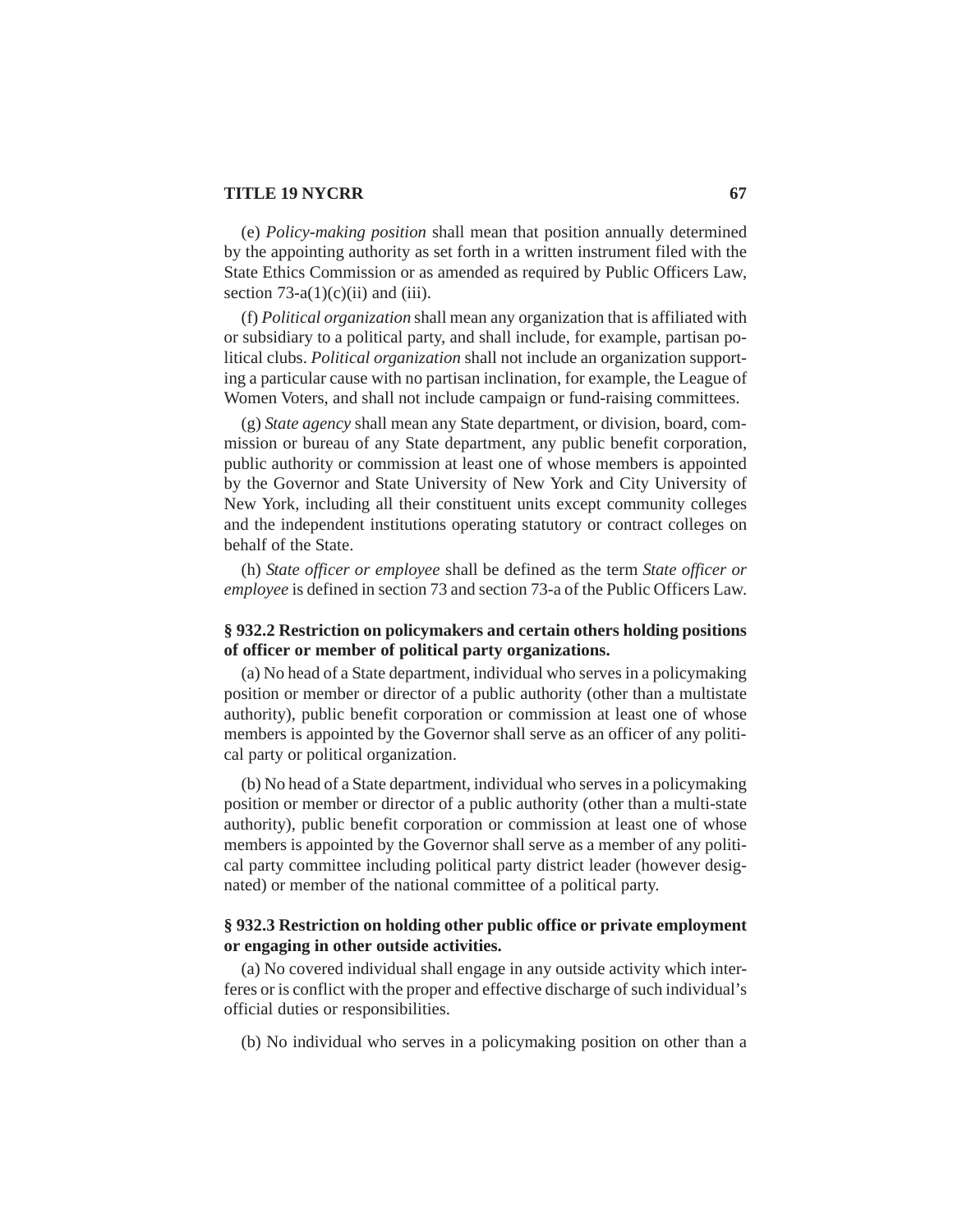nonpaid or per diem basis, or who serves as one of the four Statewide elected officials, shall hold any other public office or public employment for which more than nominal compensation, in whatever form, is received without, in each case, obtaining prior approval from the State Ethics Commission.

(c) No individual who serves in a policymaking position on other than a nonpaid or per diem basis, or who serves as one of the four Statewide elected officials shall expend time or otherwise engage in any private employment, profession or business, or other outside activity from which more than nominal compensation, in whatever form, is received or anticipated to be received without, in each case, obtaining prior approval from the State Ethics Commission.

(d) No individual who serves in a policymaking position on other than a nonpaid or per diem basis, or who serves as one of the four Statewide elected officials shall expend time or otherwise engage in any private employment, profession or business, or other outside activity from which more than \$1,000 but less than nominal compensation, in whatever form, is received or anticipated to be received without, in each case, obtaining prior approval from his or her approving authority.

(e) No individual who serves in a policymaking position on other than a nonpaid or per diem basis, or who serves as one of the four Statewide elected officials shall serve as a director or officer of a for-profit corporation or institution without, in each case, obtaining prior approval from the State Ethics Commission.

#### **§ 932.4 Procedure to approve certain outside activities.**

(a) Any individual who requests approval to engage in any of the outside activities set forth in section 932.3 of this Part from which more than nominal compensation, in whatever form, is to be received, must file a written Request to Approve Outside Activities with the State Ethics Commission which must contain the consent of the individual's approving authority and any other information the Commission deems necessary to make a determination. The Commission will not consider requests without such consent. The State Ethics Commission may require such individual to submit additional information as it deems appropriate.

(b) The approving authority shall make its determination based on the provisions of sections 73 and 84 of the Public Officers Law, as well as pertinent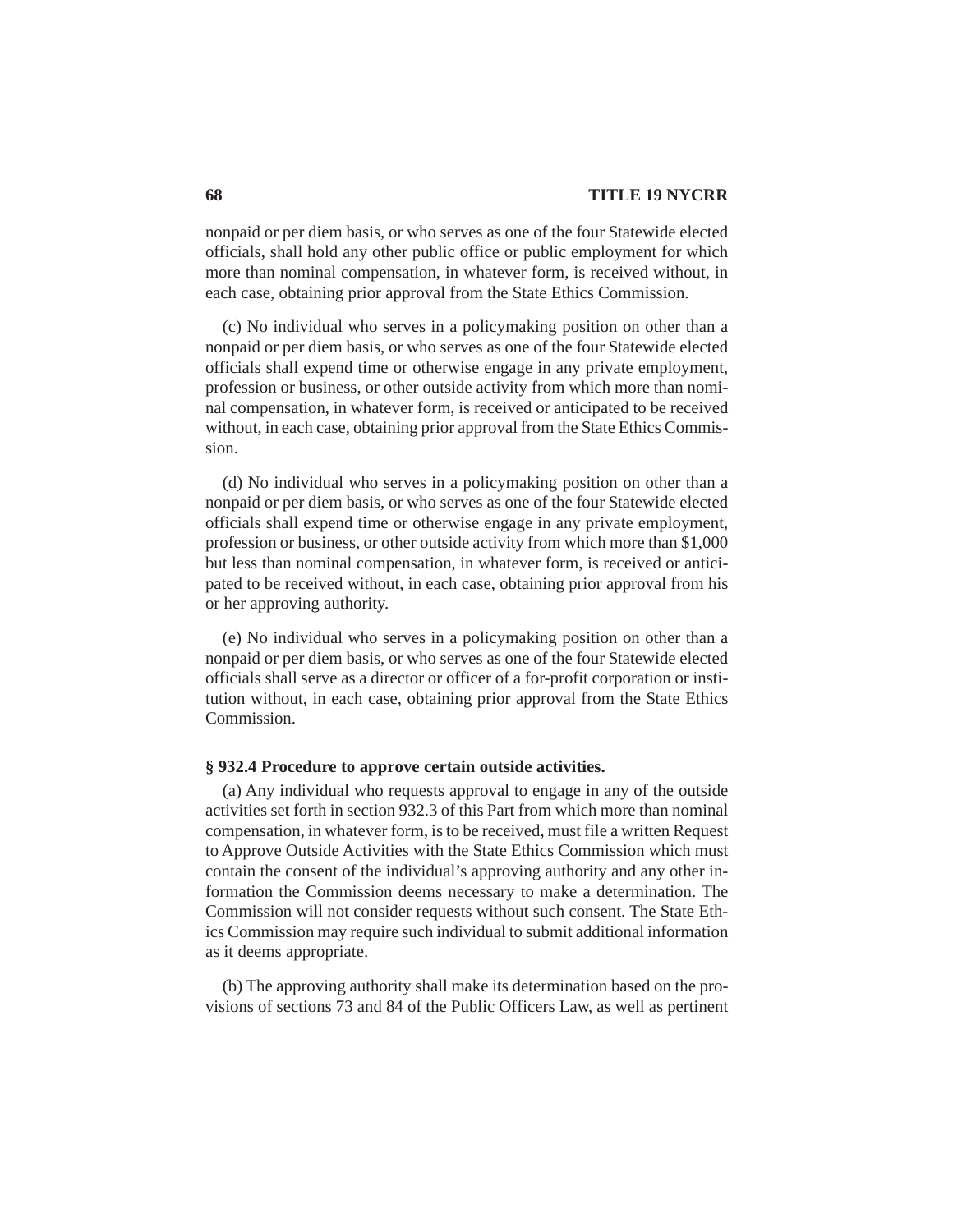#### **TITLE 19 NYCRR** 69

State agency policies, procedures or rules and regulations governing employee conduct, and such other factors as the approving authority may deem appropriate. The interpretations of the approving authority of sections 73 or 74 of the Public Officers Law shall not be binding on the State Ethics Commission in any later investigation or proceeding.

(c) The State Ethics Commission shall make its determination based on whether the proposed outside activity interferes with or is in conflict with the proper and effective discharge of such individual's duties. In making its determination, the Commission shall consider the provisions of sections 73 and 74 of the Public Officers Law.

(d) Those individuals who, prior to the effective date of this Part [April 11, 1990], are engaged in activities prohibited by section 932.3 of this Part shall have 45 days from such effective date to submit a request to approve outside activities to the State Ethics Commission to continue to engage in such activity. Upon a determination by State Ethics Commission that such outside activity is not appropriate, the individual must immediately cease and desist from engaging in such activity.

(e) Nothing contained in this Part shall prohibit any State agency from adopting or implementing its own rules, regulations or procedures with regard to outside employment which are more restrictive than the requirements of this Part.

# **§ 932.5 Codes of Ethics for uncompensated and per diem directors, members and officers.**

The boards or councils whose officers or members are subject to section 73-a of the Public Officers Law and are not subject to section 73 of such law by virtue of their uncompensated or per diem compensation status and the commissions, public authorities and public benefit corporations whose member or directors are subject to section 73-a of the Public Officers Law and are not subject to section 73 by virtue of their uncompensated or per diem compensation status shall adopt a code of ethical conduct covering conflicts of interest and business and professional activities, including outside activities, of such directors, members or officers both during and after service with such boards, councils, commissions, public authorities and public benefit corporations. Such codes of ethical conduct shall be filed with the State Ethics Commission.